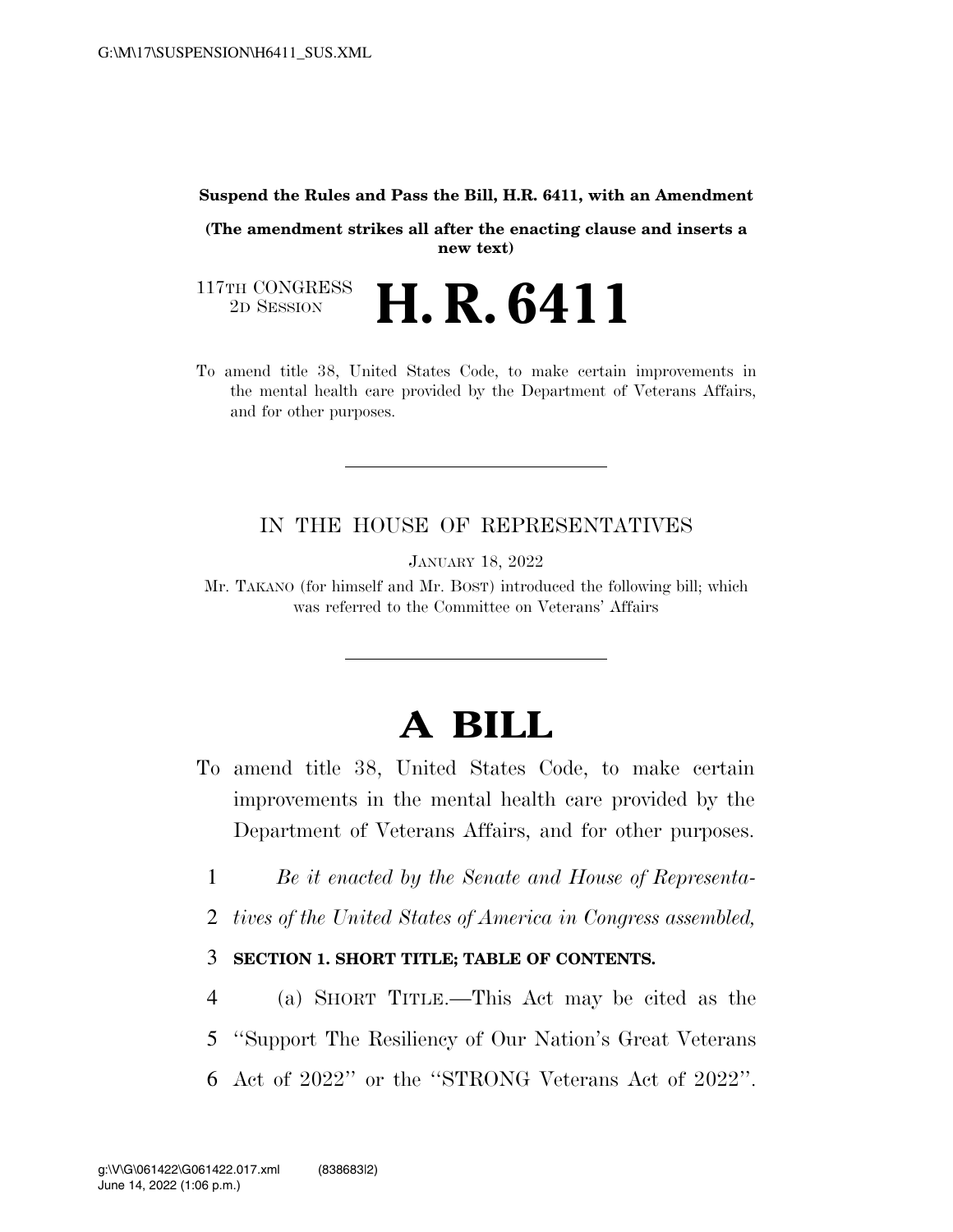### 1 (b) TABLE OF CONTENTS.—The table of contents for

### 2 this Act is as follows:

Sec. 1. Short title; table of contents.

#### TITLE I—TRAINING TO SUPPORT VETERANS' MENTAL HEALTH

- Sec. 101. Mental health and suicide prevention outreach to minority veterans and American Indian and Alaska Native veterans.
- Sec. 102. Expansion of Vet Center workforce.
- Sec. 103. Expansion of mental health training for Department of Veterans Affairs.
- Sec. 104. Expansion of scholarships and loan repayment programs for mental health providers.

#### TITLE II—VETERANS CRISIS LINE

Sec. 201. Veterans Crisis Line.

#### Subtitle A—Veterans Crisis Line Training and Quality Management

- Sec. 211. Staff training.
- Sec. 212. Quality review and management.
- Sec. 213. Guidance for high-risk callers.
- Sec. 214. Oversight of training of social service assistants and clarification of job responsibilities.

Subtitle B—Pilot Programs and Research on Veterans Crisis Line

- Sec. 221. Pilot programs.
- Sec. 222. Authorization of appropriations for research on effectiveness and opportunities for improvement of Veterans Crisis Line.

Subtitle C—Transition of Crisis Line Number

Sec. 231. Feedback on transition of crisis line number.

### TITLE III—OUTREACH TO VETERANS

- Sec. 301. Solid Start program of the Department of Veterans Affairs.
- Sec. 302. Designation of Buddy Check Week by Secretary of Veterans Affairs.
- Sec. 303. Improvements to Veterans Justice Outreach Program.
- Sec. 304. Department of Veterans Affairs Governors Challenge Program.

#### TITLE IV—MENTAL HEALTH CARE DELIVERY

- Sec. 401. Expansion of peer specialist support program of Department of Veterans Affairs.
- Sec. 402. Expansion of Vet Center services.
- Sec. 403. Eligibility for mental health services.
- Sec. 404. Mental health consultations.

#### TITLE V—RESEARCH

- Sec. 501. Veterans integration to academic leadership program of the Department of Veterans Affairs.
- Sec. 502. Improvement of sleep disorder care furnished by Department of Veterans Affairs.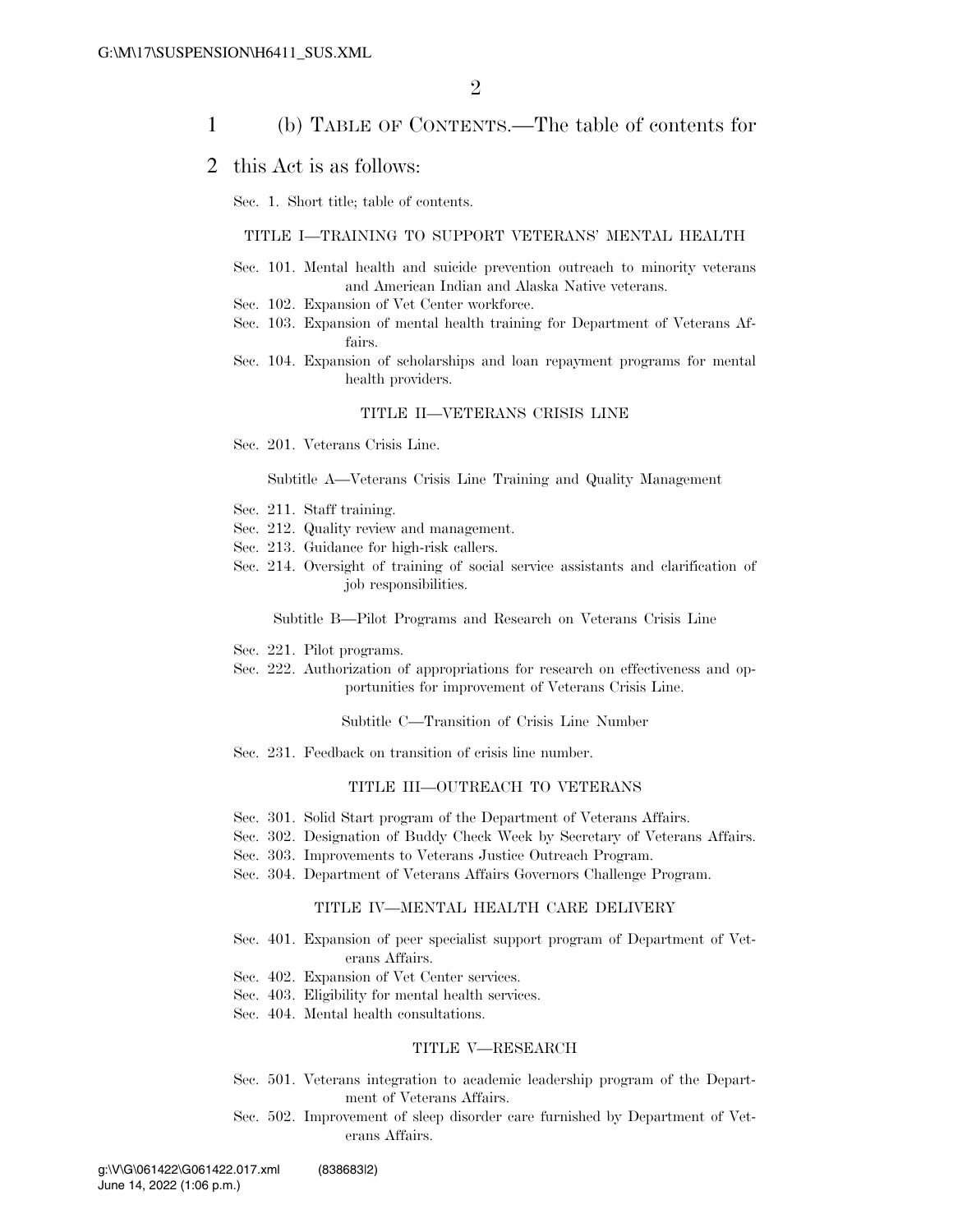- Sec. 503. Study on inpatient mental health and substance use care from Department of Veterans Affairs.
- Sec. 504. Study on treatment from Department of Veterans Affairs for co-occurring mental health and substance use disorders.
- Sec. 505. Study on workload of suicide prevention teams of Department of Veterans Affairs.
- Sec. 506. Expansion of suicide prevention and mental health research.
- Sec. 507. Study on mental health and suicide prevention support for military families.
- Sec. 508. Research on brain health.
- Sec. 509. Study on efficacy of clinical and at-home resources for post-traumatic stress disorder.

# 1 **TITLE I—TRAINING TO SUPPORT**  2 **VETERANS' MENTAL HEALTH**

3 **SEC. 101. MENTAL HEALTH AND SUICIDE PREVENTION** 

# 4 **OUTREACH TO MINORITY VETERANS AND**

### 5 **AMERICAN INDIAN AND ALASKA NATIVE VET-**

### 6 **ERANS.**

 (a) STAFFING REQUIREMENT.—Beginning not later than 90 days after the date of the enactment of this Act, the Secretary of Veterans Affairs shall ensure that each medical center of the Department of Veterans Affairs has no fewer than one full-time employee whose responsibility is serving as a minority veteran coordinator.

 (b) TRAINING.—Not later than 180 days after the date of the enactment of this Act, the Secretary, in con- sultation with the Indian Health Service and the Director of the Office of Mental Health and Suicide Prevention of the Department of Veterans Affairs, shall ensure that all minority veteran coordinators receive training in delivery of mental health and suicide prevention services culturally appropriate for American Indian and Alaska Native vet-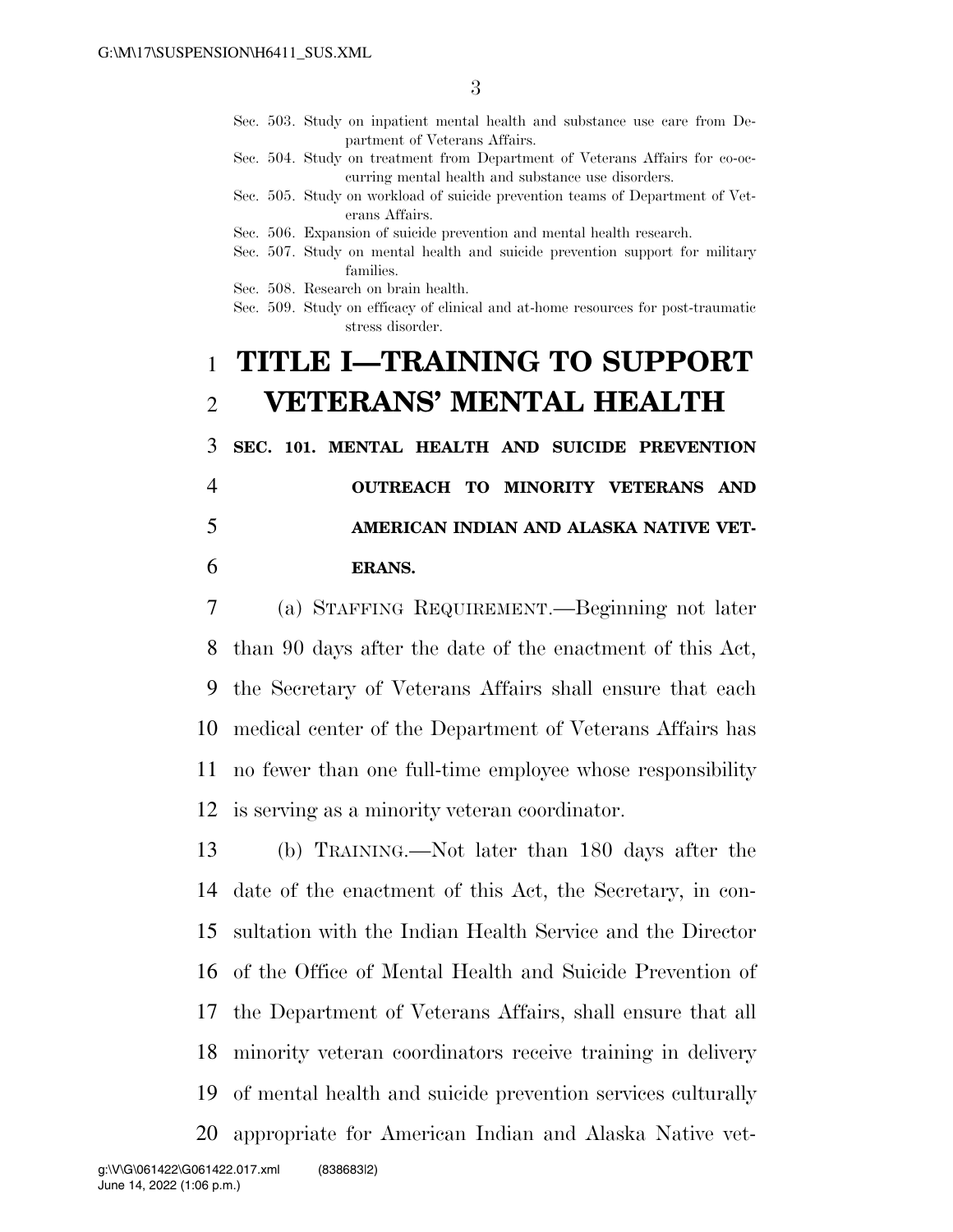erans, especially with respect to the identified populations and tribes within the coordinators' catchment areas.

 (c) COORDINATION WITH SUICIDE PREVENTION CO- ORDINATORS.—Not later than 180 days after the date of the enactment of this Act, the Secretary, in consultation with the Director of the Office of Mental Health and Sui- cide Prevention, shall ensure that the suicide prevention coordinator and minority veteran coordinator of each med- ical center of the Department have developed and dissemi- nated to the director of the medical center a written plan for conducting mental health and suicide prevention out- reach to all tribes and urban Indian health organizations within the catchment area of the medical center. Each such plan shall include for each tribe covered by the plan—

 (1) contact information for tribal leadership and the tribal health facility or Indian Health Serv-ice facility serving that tribe;

 (2) a schedule for and list of outreach plans (including addressing any barriers to accessing De-partment mental health care);

 (3) documentation of any conversation with tribal leaders that may guide culturally appropriate delivery of mental health care to American Indian or Alaska Native veterans;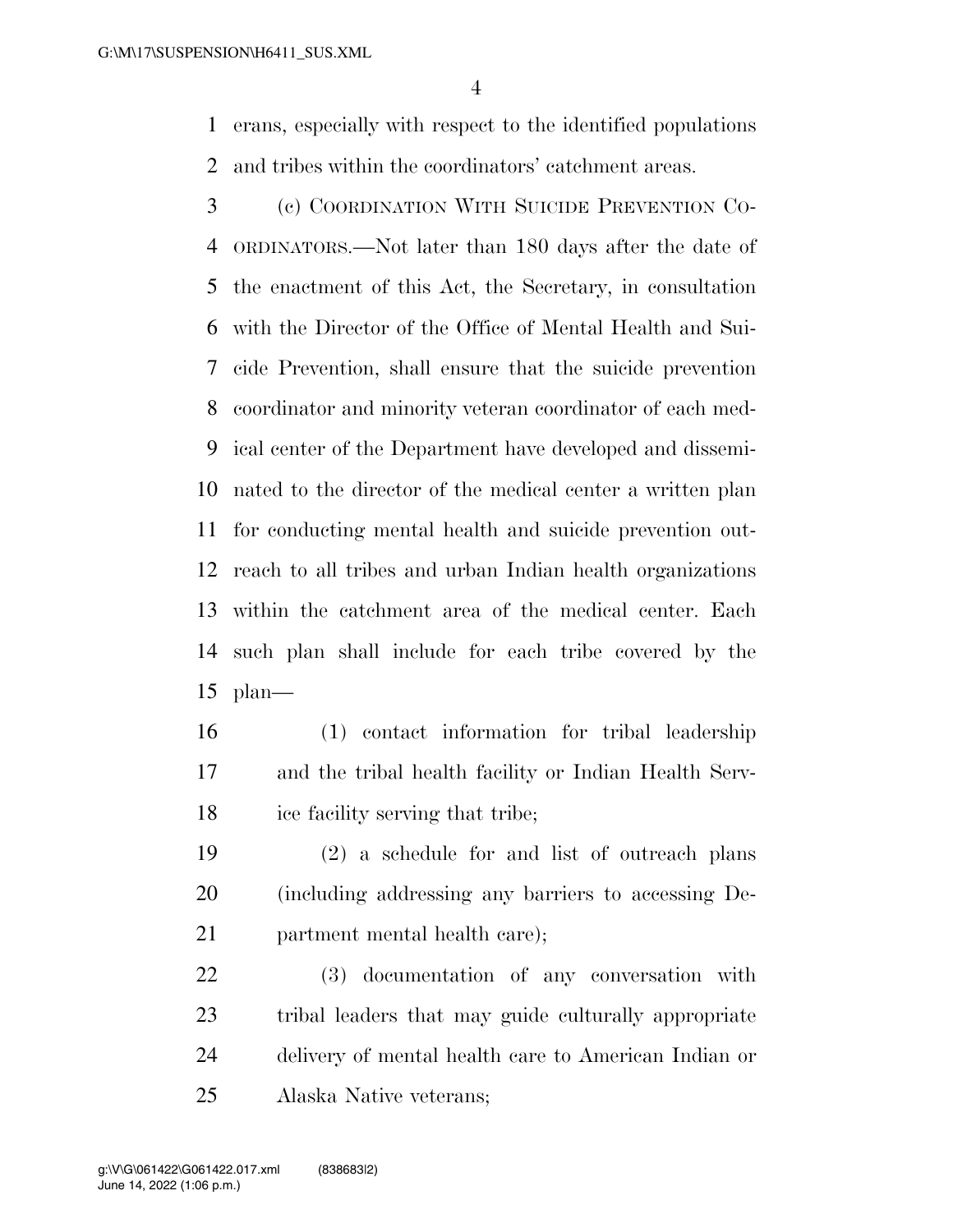(4) documentation of any progress in incor- porating traditional healing practices into mental health and suicide prevention protocols and options available for veterans who are members of such tribe; and

 (5) documentation of any coordination among the Department, the Indian Health Service, urban Indian health organizations, and the Substance Abuse and Mental Health Services Administration for the purpose of improving suicide prevention ef- forts tailored to veterans who are members of such tribe and the provision of culturally competent men-tal health care to such veterans.

 (d) REPORT.—Not later than one year after the en- actment of this Act, the Secretary shall submit to the Committee on Veterans' Affairs of the Senate and the Committee on Veterans' Affairs of the House of Rep- resentatives a report on outreach efforts to minority vet- erans and American Indian and Alaska Native veterans. Such report shall include each of the following:

- (1) The number of minority veteran coordina-tors within the Department.
- (2) The number and percentage of minority vet-eran coordinators who are women.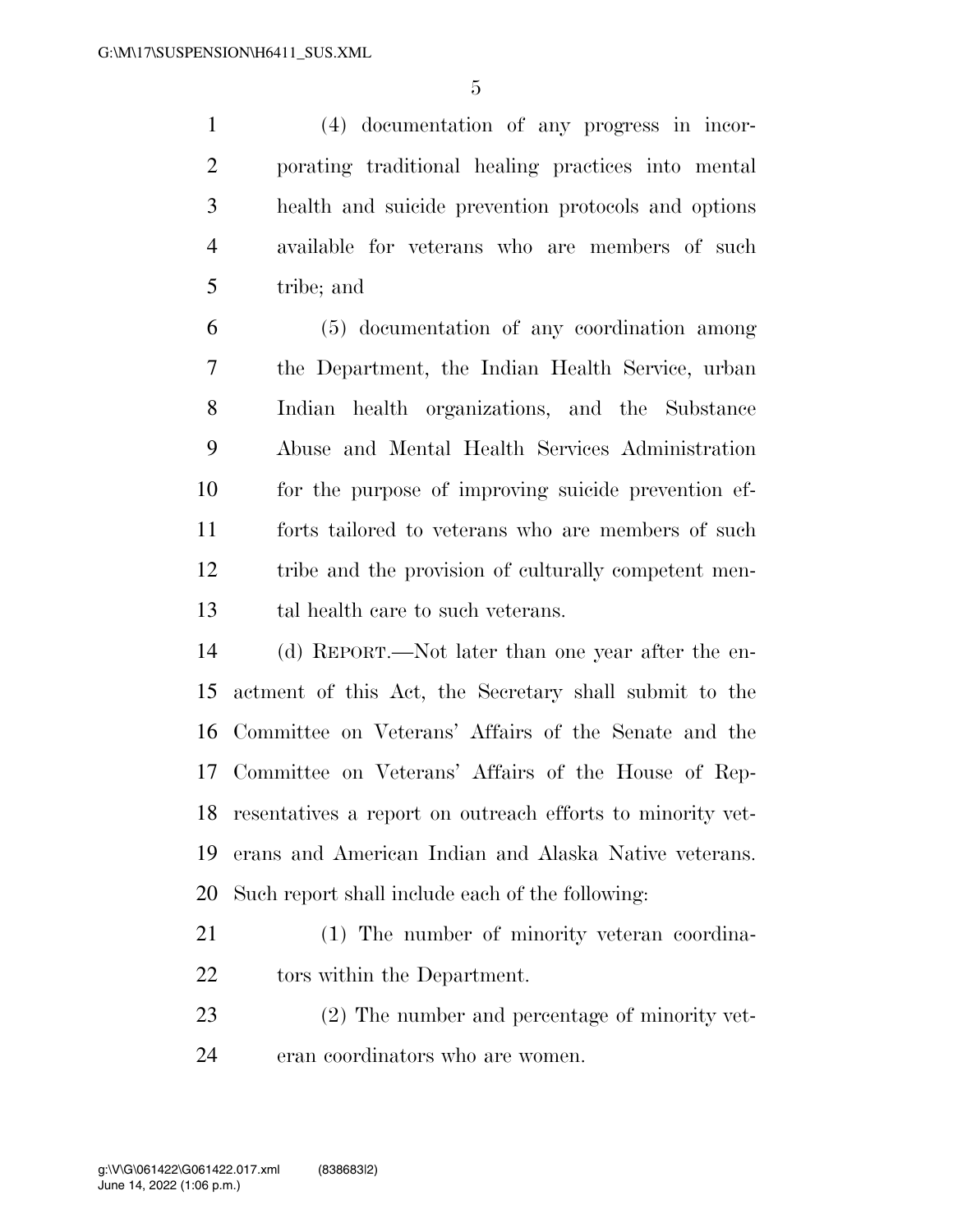| $\mathbf{1}$   | (3) The number and percentage of minority vet-               |
|----------------|--------------------------------------------------------------|
| $\overline{c}$ | eran coordinators who are persons of color.                  |
| 3              | (4) The number and percentage of Department                  |
| $\overline{4}$ | medical centers with minority veteran coordinators.          |
| 5              | (5) The number and percentage of Department                  |
| 6              | mental health providers who are enrolled members of          |
| 7              | a federally recognized Indian tribe or self-identify as      |
| 8              | Native American.                                             |
| 9              | (6) The number and percentage of Department                  |
| 10             | mental health providers who speak a second lan-              |
| 11             | guage.                                                       |
| 12             | (7) A review of the outreach plans developed                 |
| 13             | and submitted to all Department medical centers for          |
| 14             | outreach to American Indian and Alaska Native vet-           |
| 15             | erans.                                                       |
| 16             | (8) A review of mental health care provided an-              |
| 17             | nually by the Department to American Indian and              |
| 18             | Alaska Native veterans for the past three years, in-         |
| 19             | cluding number of appointments, and an assessment            |
| 20             | of any barriers to providing this care.                      |
| 21             | SEC. 102. EXPANSION OF VET CENTER WORKFORCE.                 |
| 22             | (a) IN GENERAL.—Not later than one year after the            |
| 23             | date of the enactment of this Act and subject to the avail-  |
| 24             | ability of appropriations, the Secretary of Veterans Affairs |
| 25             | shall hire an additional 50 full-time equivalent employees   |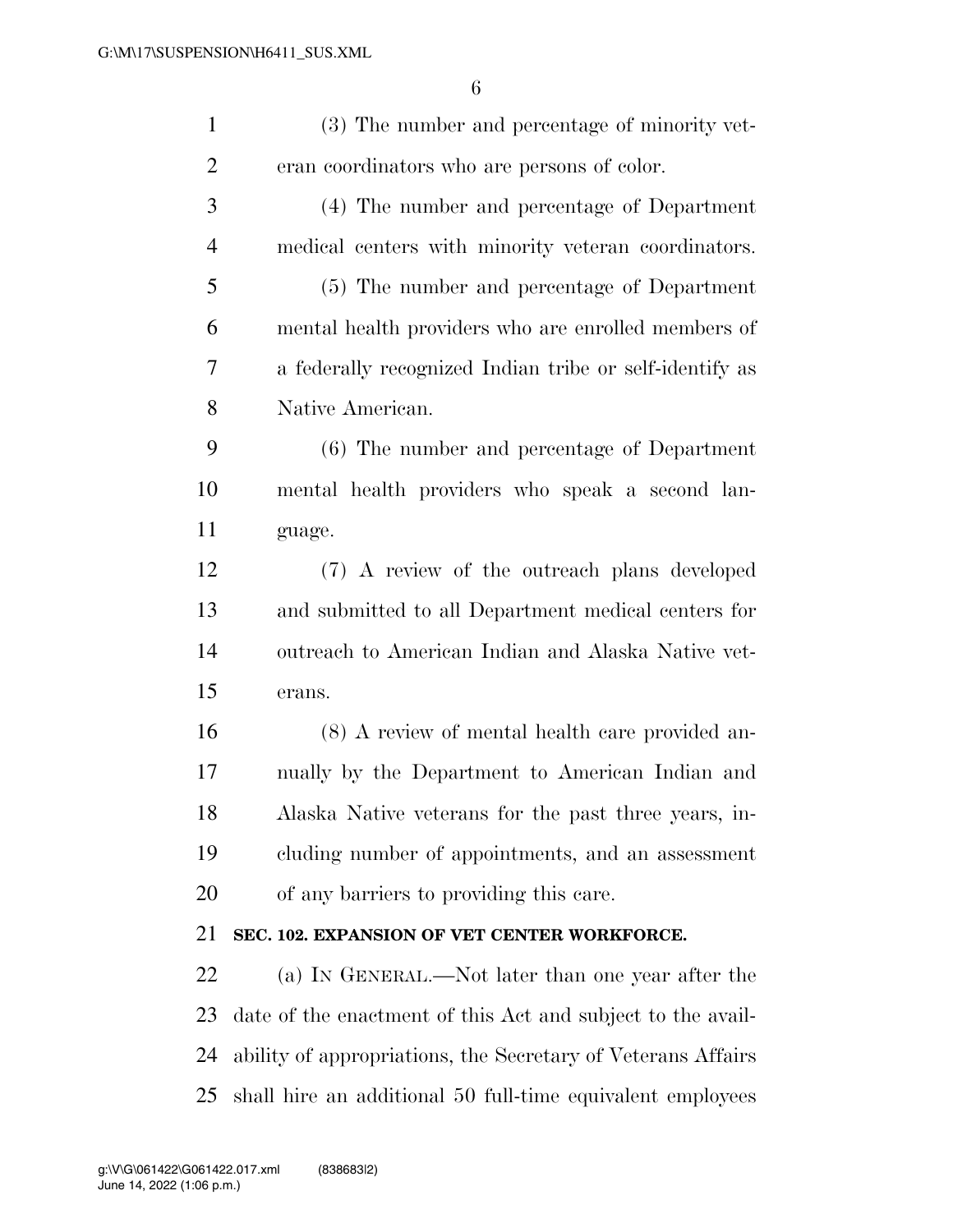for Vet Centers to bolster the workforce of Vet Centers and to provide expanded mental health care to veterans, members of the Armed Forces, and their families through outreach, community access points, outstations, and Vet Centers.

 (b) VET CENTER DEFINED.—In this section, the term ''Vet Center'' has the meaning given that term in section 1712A(h) of title 38, United States Code.

# **SEC. 103. EXPANSION OF MENTAL HEALTH TRAINING FOR DEPARTMENT OF VETERANS AFFAIRS.**

 (a) IN GENERAL.—Not later than three years after the date of the enactment of this Act and subject to the availability of appropriations, the Secretary of Veterans Affairs, in collaboration with the Office of Mental Health and Suicide Prevention and the Office of Academic Affili- ations, shall add an additional 250 paid trainee slots in covered mental health disciplines to the workforce of the Department of Veterans Affairs.

 (b) COVERED MENTAL HEALTH DISCIPLINES DE- FINED.—In this section, the term ''covered mental health disciplines'' means psychiatry, psychology, advanced prac- tice nursing (with a focus on mental health or substance use disorder), social work, licensed professional mental health counseling, and marriage and family therapy.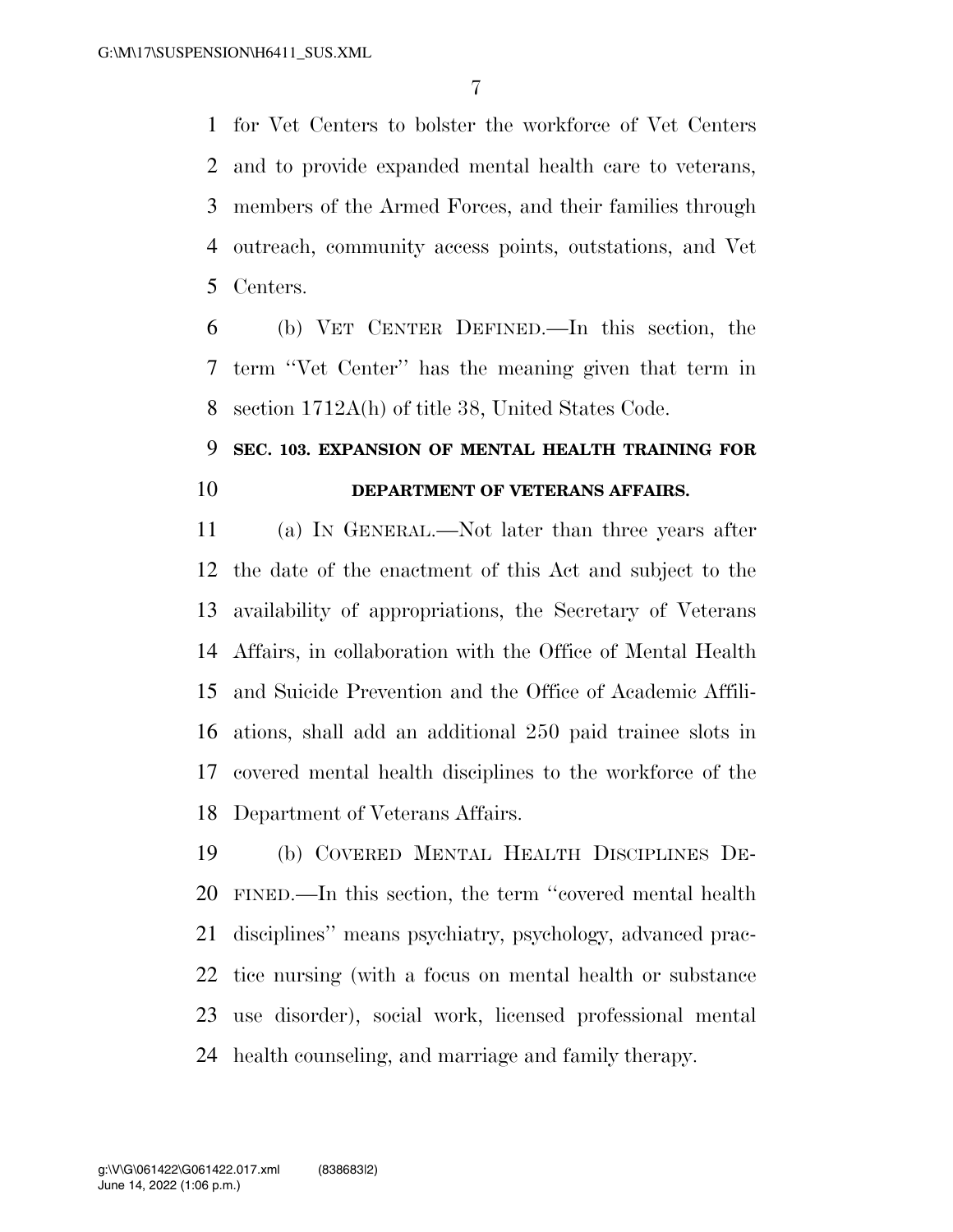# **SEC. 104. EXPANSION OF SCHOLARSHIPS AND LOAN REPAY- MENT PROGRAMS FOR MENTAL HEALTH PRO-VIDERS.**

 (a) EXPANSION OF HEALTH PROFESSIONAL SCHOL- ARSHIP PROGRAM.—Beginning in academic year 2022, the Secretary of Veterans Affairs shall include not fewer than an additional (as compared to academic year 2021) 50 awards per academic year under the Department of Veterans Affairs Health Professional Scholarship Pro- gram under subchapter II of chapter 76 of title 38, United States Code, for applicants otherwise eligible for such pro- gram who are pursuing degrees or training in mental health disciplines, including advanced practice nursing (with a focus on mental health or substance use disorder), psychology, and social work.

 (b) EXPANSION OF EDUCATION DEBT REDUCTION PROGRAM.—

 (1) IN GENERAL.—Beginning in fiscal year 2022, the Secretary shall provide not fewer than an additional (as compared to fiscal year 2021) 200 debt reduction awards per year under the Depart- ment of Veterans Affairs Education Debt Reduction Program under subchapter VII of chapter 76 of title 38, United States Code, to be used to recruit mental health professionals to the Department of Veterans Affairs in disciplines that include psychiatry, psy-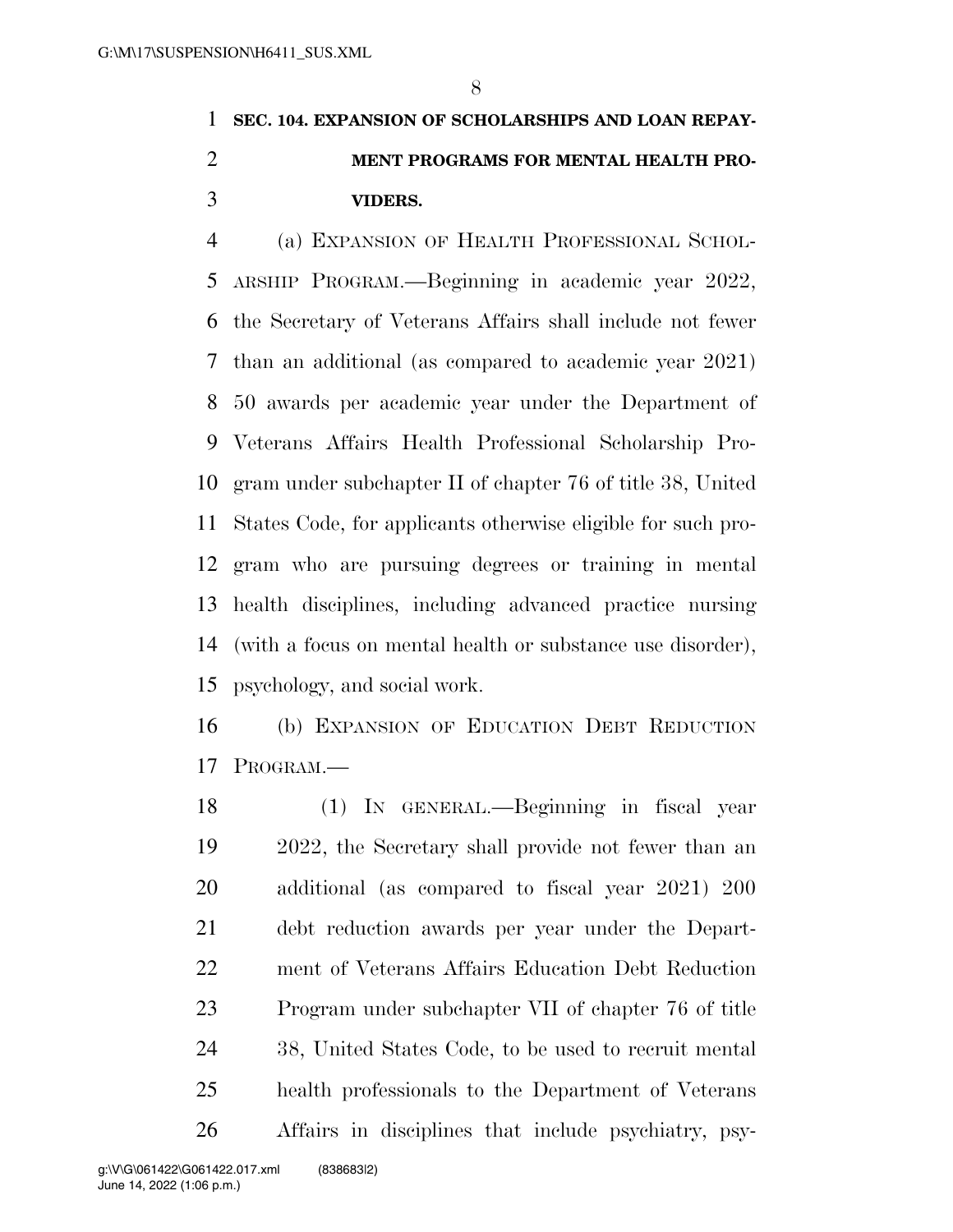chology, advanced practice nursing (with a focus on mental health or substance use disorder), and social work.

 (2) AUTHORIZATION OF APPROPRIATIONS.— There is authorized to be appropriated to the Sec- retary of Veterans Affairs \$8,000,000 per year to carry out the additional awards under paragraph (1).

(c) OUTREACH.—

 (1) IN GENERAL.—Not later than one year after the date of the enactment of this Act, the Sec- retary shall develop a public awareness campaign to encourage veterans and mental health professionals to choose the Department for their mental health ca-reer.

 (2) ELEMENTS.—The campaign required under paragraph (1)—

 (A) shall advertise the paid trainee, schol- arship, and loan repayment opportunities of-fered by the Department; and

 (B) may highlight the new graduate med- ical education residencies available at the De- partment for medical students entering resi-dency.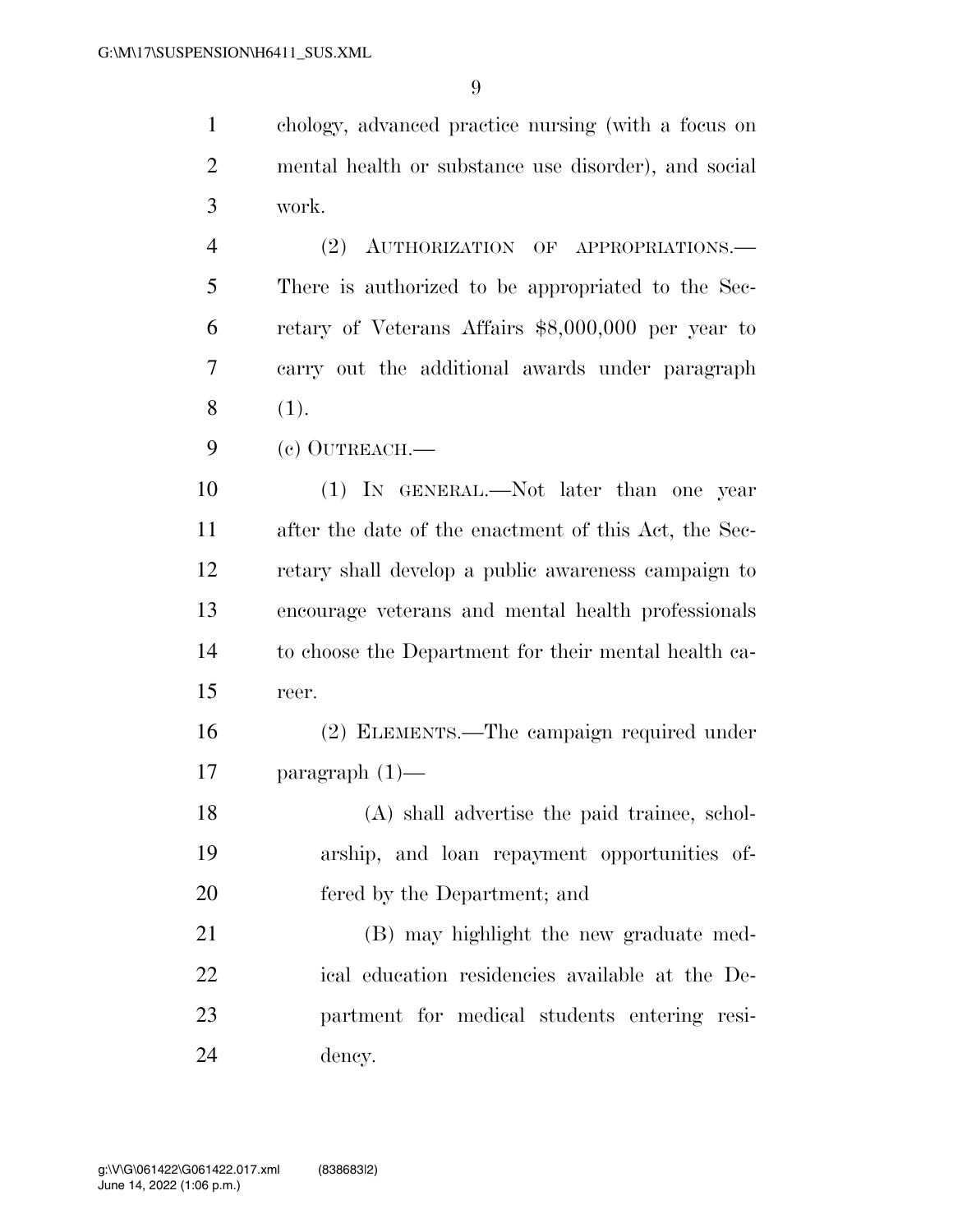# **TITLE II—VETERANS CRISIS LINE**

## **SEC. 201. VETERANS CRISIS LINE.**

 In this title, the term ''Veterans Crisis Line'' means the toll-free hotline for veterans established under section 1720F(h) of title 38, United States Code.

# **Subtitle A—Veterans Crisis Line Training and Quality Management**

## **SEC. 211. STAFF TRAINING.**

 (a) REVIEW OF TRAINING FOR VETERANS CRISIS LINE CALL RESPONDERS.—

 (1) IN GENERAL.—The Secretary of Veterans Affairs shall enter into an agreement with an orga- nization outside the Department of Veterans Affairs to review the training for Veterans Crisis Line call responders on assisting callers in crisis.

 (2) COMPLETION OF REVIEW.—The review con- ducted under paragraph (1) shall be completed not later than one year after the date of the enactment of this Act.

21 (3) ELEMENTS OF REVIEW.—The review con- ducted under paragraph (1) shall consist of a review of the training provided by the Department on sub- jects including risk assessment, lethal means assess-ment, substance use and overdose risk assessment,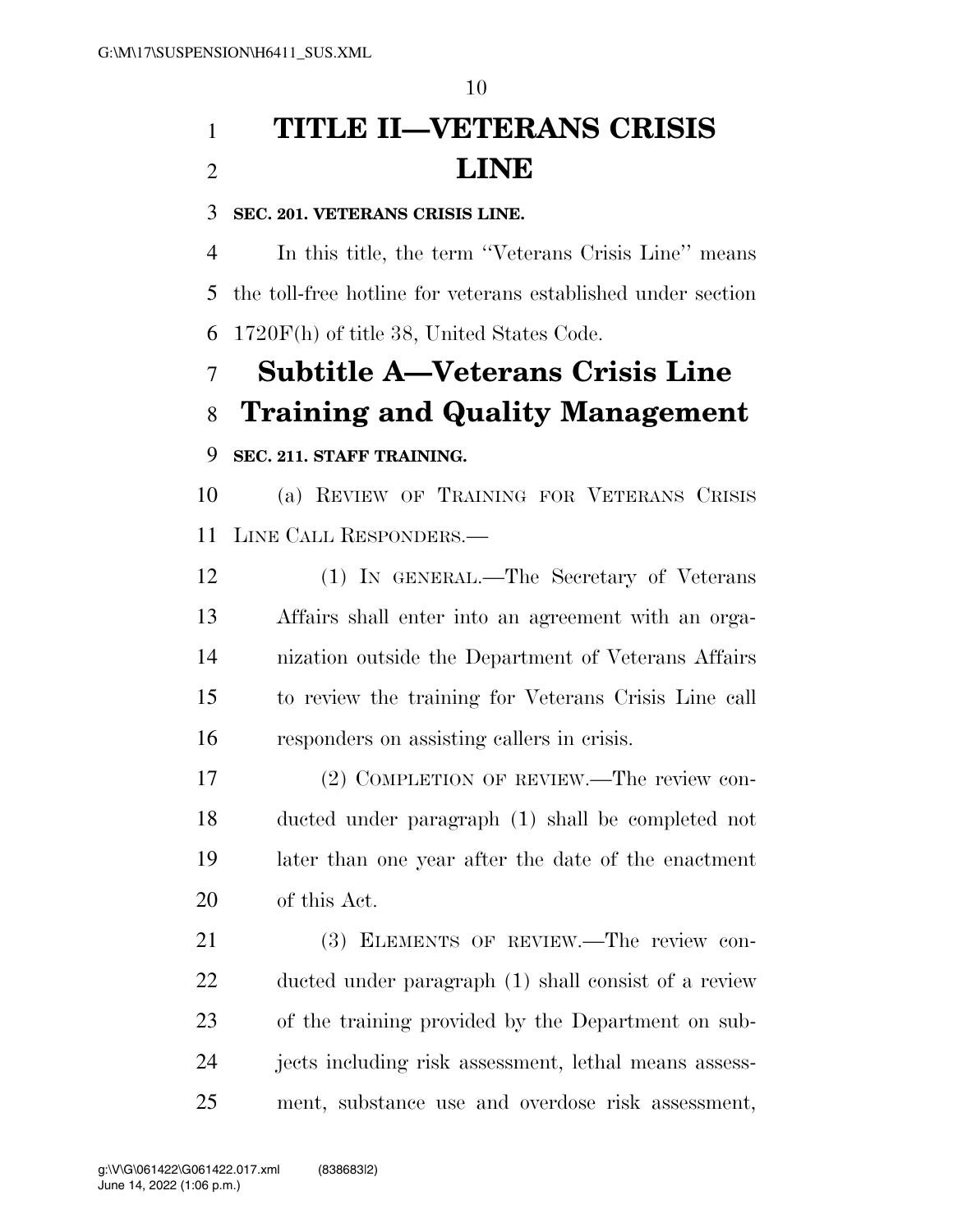safety planning, referrals to care, supervisory con-sultation, and emergency dispatch.

 (4) UPDATE OF TRAINING.—If any deficiencies in the training for Veterans Crisis Line call respond- ers are found pursuant to the review under para- graph (1), the Secretary shall update such training and associated standards of practice to correct those deficiencies not later than one year after the comple-tion of the review.

 (b) RETRAINING GUIDELINES FOR VETERANS CRISIS LINE CALL RESPONDERS.—

 (1) IN GENERAL.—Not later than one year after the date of the enactment of this Act, the Sec- retary shall develop guidelines on retraining and quality management for when a Veterans Crisis Line call responder has an adverse event or when a qual- ity review check by a supervisor of such a call re- sponder denotes that the call responder needs im-provement.

 (2) ELEMENTS OF GUIDELINES.—The guide-21 lines developed under paragraph (1) shall specify the subjects and quantity of retraining recommended and how supervisors should implement increased use of silent monitoring or other performance review mechanisms.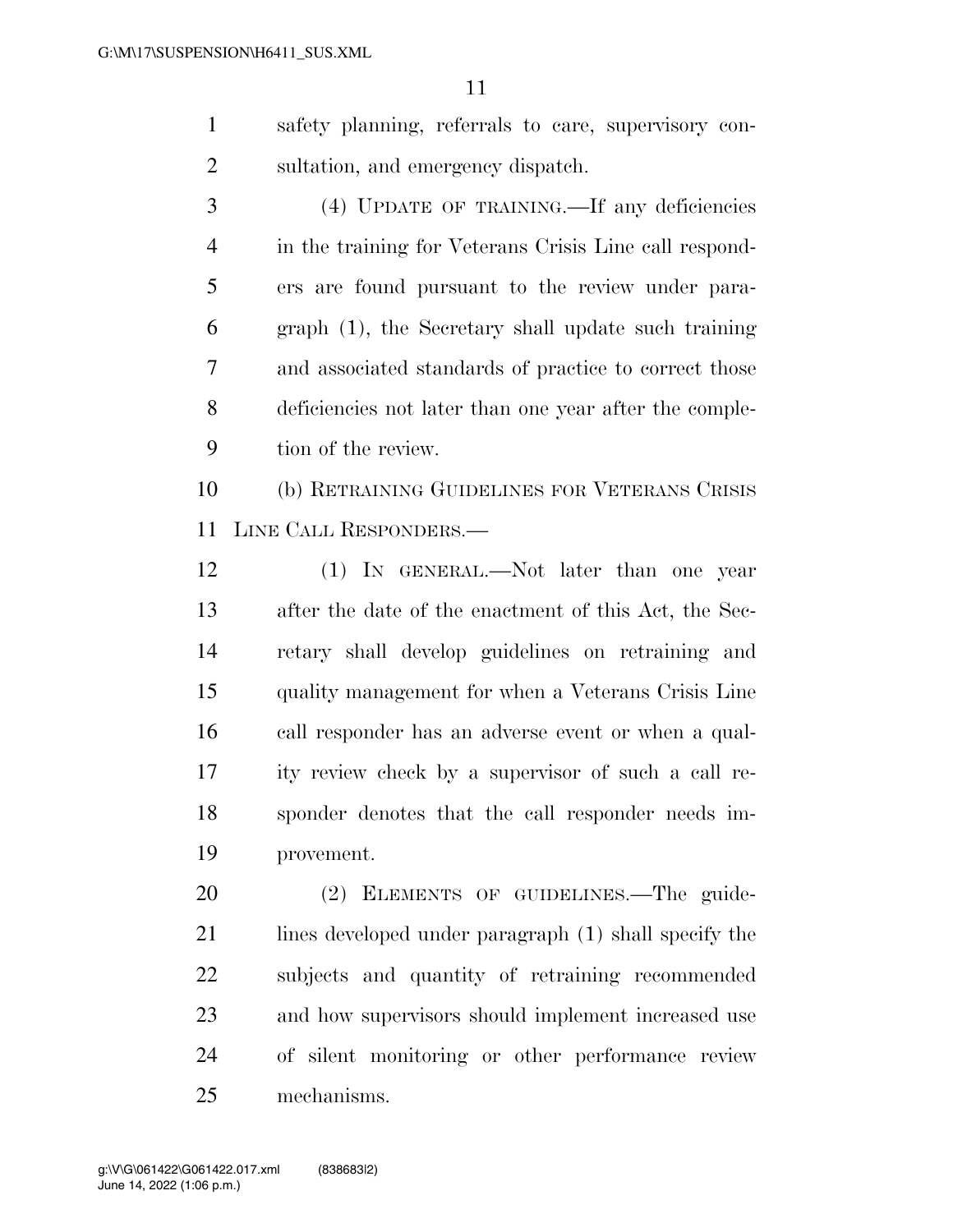### **SEC. 212. QUALITY REVIEW AND MANAGEMENT.**

 (a) MONITORING OF CALLS ON VETERANS CRISIS LINE.—

 (1) IN GENERAL.—The Secretary of Veterans Affairs shall require that not fewer than two calls per month for each Veterans Crisis Line call re- sponder be subject to supervisory silent monitoring, which is used to monitor the quality of conduct by such call responder during the call.

 (2) BENCHMARKS.—The Secretary shall estab-11 lish benchmarks for requirements and performance of Veterans Crisis Line call responders on super-visory silent monitored calls.

 (3) QUARTERLY REPORTS.—Not less frequently than quarterly, the Secretary shall submit to the Of- fice of Mental Health and Suicide Prevention of the Department of Veterans Affairs a report on occur- rence and outcomes of supervisory silent monitoring of calls on the Veterans Crisis Line.

 (b) QUALITY MANAGEMENT PROCESSES FOR VET- ERANS CRISIS LINE.—Not later than one year after the date of the enactment of this Act, the leadership for the Veterans Crisis Line, in partnership with the Office of Mental Health and Suicide Prevention of the Department and the National Center for Patient Safety of the Depart-ment, shall establish quality management processes and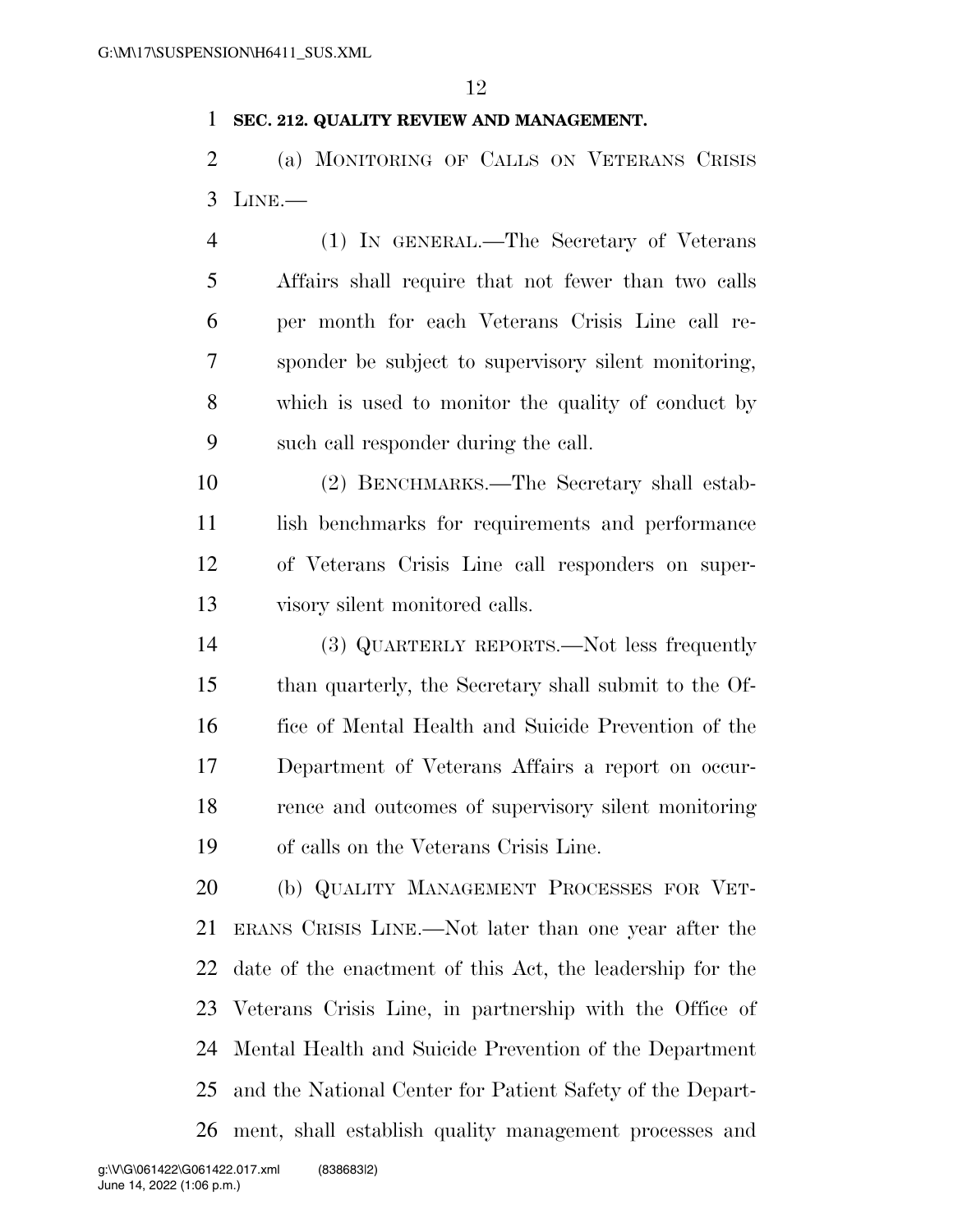expectations for staff of the Veterans Crisis Line, includ- ing with respect to reporting of adverse events and close calls.

 (c) ANNUAL COMMON CAUSE ANALYSIS FOR CALL-ERS TO VETERANS CRISIS LINE WHO DIE BY SUICIDE.—

 (1) IN GENERAL.—Not less frequently than an- nually, the Secretary shall perform a common cause analysis for all identified callers to the Veterans Cri- sis Line that died by suicide during the one-year pe- riod preceding the conduct of the analysis before the caller received contact with emergency services and in which the Veterans Crisis Line was the last point of contact.

 (2) SUBMITTAL OF RESULTS.—The Secretary shall submit to the Office of Mental Health and Sui- cide Prevention of the Department the results of each analysis conducted under paragraph (1).

18 (3) APPLICATION OF THEMES OR LESSONS.— The Secretary shall apply any themes or lessons learned under an analysis under paragraph (1) to updating training and standards of practice for staff of the Veterans Crisis Line.

## **SEC. 213. GUIDANCE FOR HIGH-RISK CALLERS.**

 (a) DEVELOPMENT OF ENHANCED GUIDANCE AND PROCEDURES FOR RESPONSE TO CALLS RELATED TO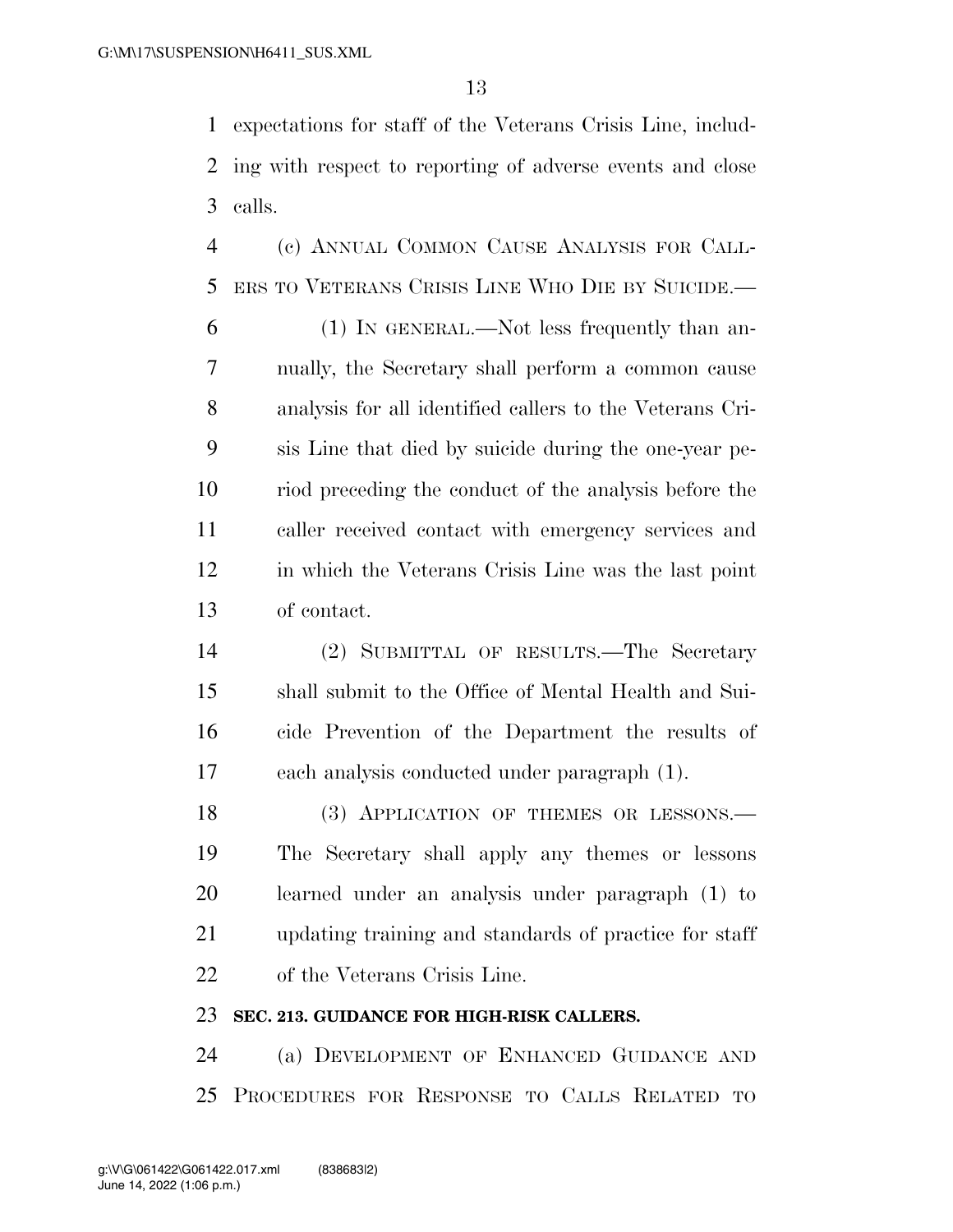SUBSTANCE USE AND OVERDOSE RISK.—Not later than one year after the date of the enactment of this Act, the Secretary of Veterans Affairs, in consultation with na- tional experts within the Department of Veterans Affairs on substance use disorder and overdose, shall— (1) develop enhanced guidance and procedures to respond to calls to the Veterans Crisis Line re- lated to substance use and overdose risk; (2) update training materials for staff of the Veterans Crisis Line in response to such enhanced guidance and procedures; and (3) update criteria for monitoring compliance with such enhanced guidance and procedures. (b) REVIEW AND IMPROVEMENT OF STANDARDS FOR EMERGENCY DISPATCH.— (1) IN GENERAL.—Not later than one year after the date of the enactment of this Act, the Sec- retary shall— (A) review the current emergency dispatch standard operating procedure of the Veterans Crisis Line to identify any additions to such procedure to strengthen communication regard- ing— (i) emergency dispatch for discon-nected callers; and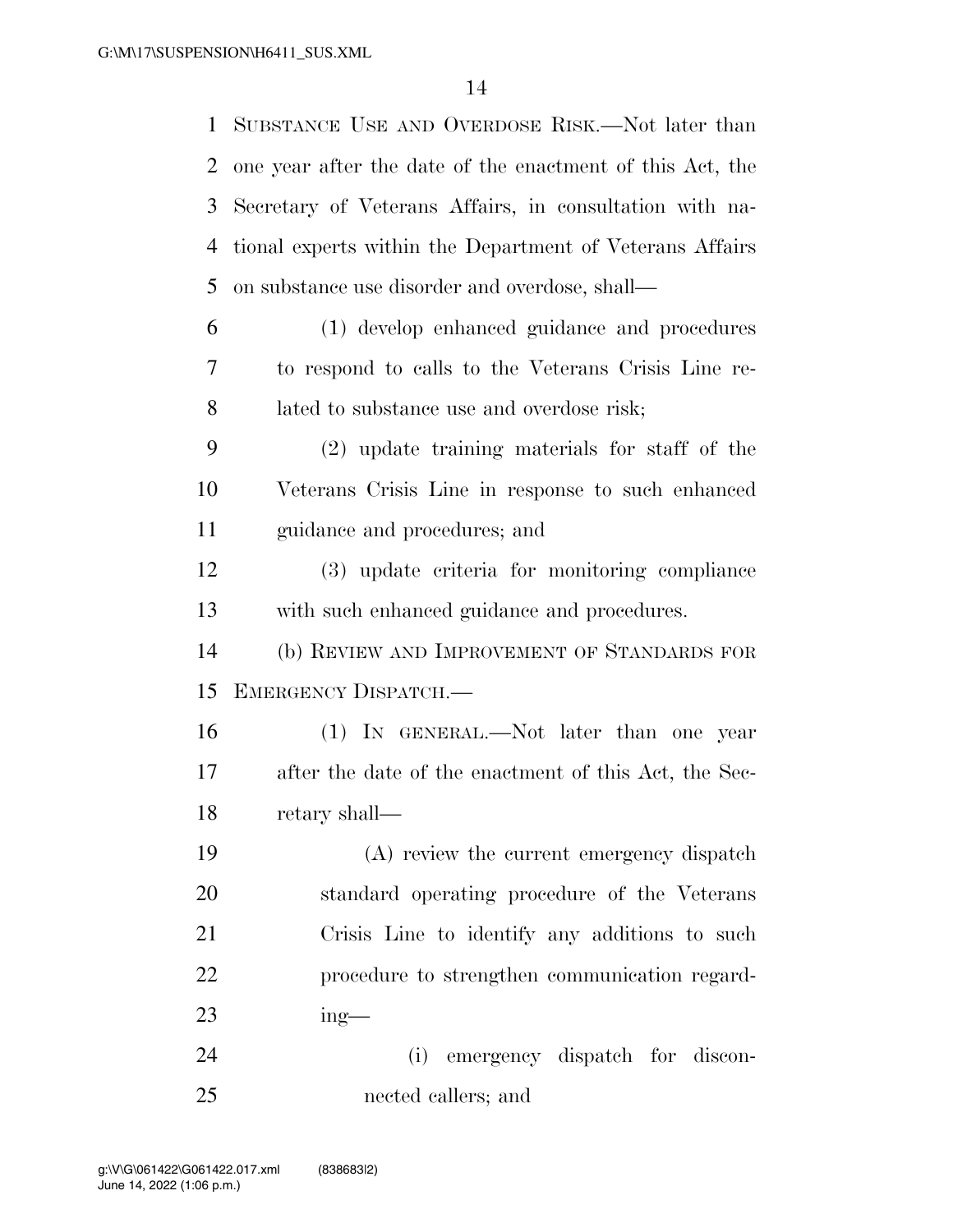| $\mathbf{1}$   | (ii) the role of social service assistants                 |
|----------------|------------------------------------------------------------|
| $\overline{2}$ | in requesting emergency dispatch and re-                   |
| 3              | cording such dispatches; and                               |
| $\overline{4}$ | (B) update such procedure to include the                   |
| 5              | additions identified under subparagraph $(A)$ .            |
| 6              | (2) TRAINING.—The Secretary shall ensure                   |
| 7              | that all staff of the Veterans Crisis Line are trained     |
| 8              | on all updates made under paragraph $(1)(B)$ to the        |
| 9              | emergency dispatch standard operating procedure of         |
| 10             | the Veterans Crisis Line.                                  |
| 11             | SEC. 214. OVERSIGHT OF TRAINING OF SOCIAL SERVICE AS-      |
| 12             | SISTANTS AND CLARIFICATION OF JOB RE-                      |
| 13             | SPONSIBILITIES.                                            |
|                |                                                            |
| 14             | Not later than one year after the date of the enact-       |
| 15             | ment of this Act, the Secretary of Veterans Affairs shall— |
| 16             | (1) establish oversight mechanisms to ensure               |
| 17             | that social service assistants and supervisory social      |
| 18             | service assistants working with the Veterans Crisis        |
| 19             | Line are appropriately trained and implementing            |
| 20             | guidance of the Department regarding the Veterans          |
| 21             | Crisis Line; and                                           |
| 22             | $(2)$ refine standard operating procedures to de-          |
| 23             | lineate roles and responsibilities for all levels of su-   |
| 24             | pervisory social service assistants working with the       |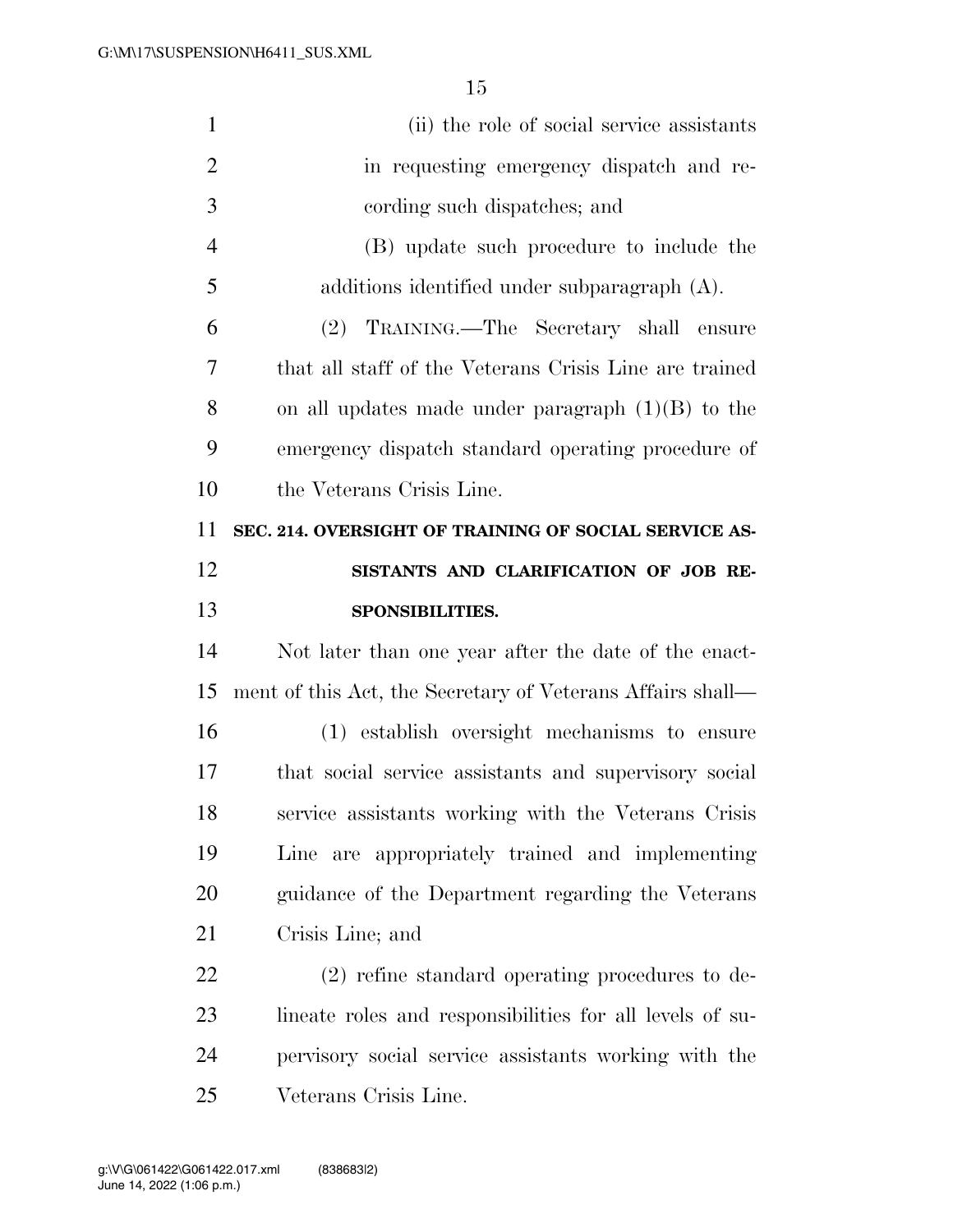# **Subtitle B—Pilot Programs and Research on Veterans Crisis Line**

## **SEC. 221. PILOT PROGRAMS.**

 (a) EXTENDED SAFETY PLANNING PILOT PROGRAM FOR VETERANS CRISIS LINE.—

 (1) IN GENERAL.—Commencing not later than 180 days after the date of the enactment of this Act, the Secretary of Veterans Affairs shall carry out a pilot program to determine whether a lengthier, templated safety plan used in clinical settings could be applied in call centers for the Veterans Crisis Line.

 (2) BRIEFING.—Not later than two years after 14 the date of the enactment of this Act, the Secretary shall provide to Congress a briefing on the findings of the Secretary under the pilot program conducted under paragraph (1), which shall include any rec- ommendations of the Secretary with respect to the continuation or discontinuation of the pilot program. (b) CRISIS LINE FACILITATION PILOT PROGRAM.— 21 (1) IN GENERAL.—Commencing not later than

 one year after the date of the enactment of this Act, the Secretary shall carry out a pilot program on the use of crisis line facilitation to increase use of the Veterans Crisis Line among high-risk veterans.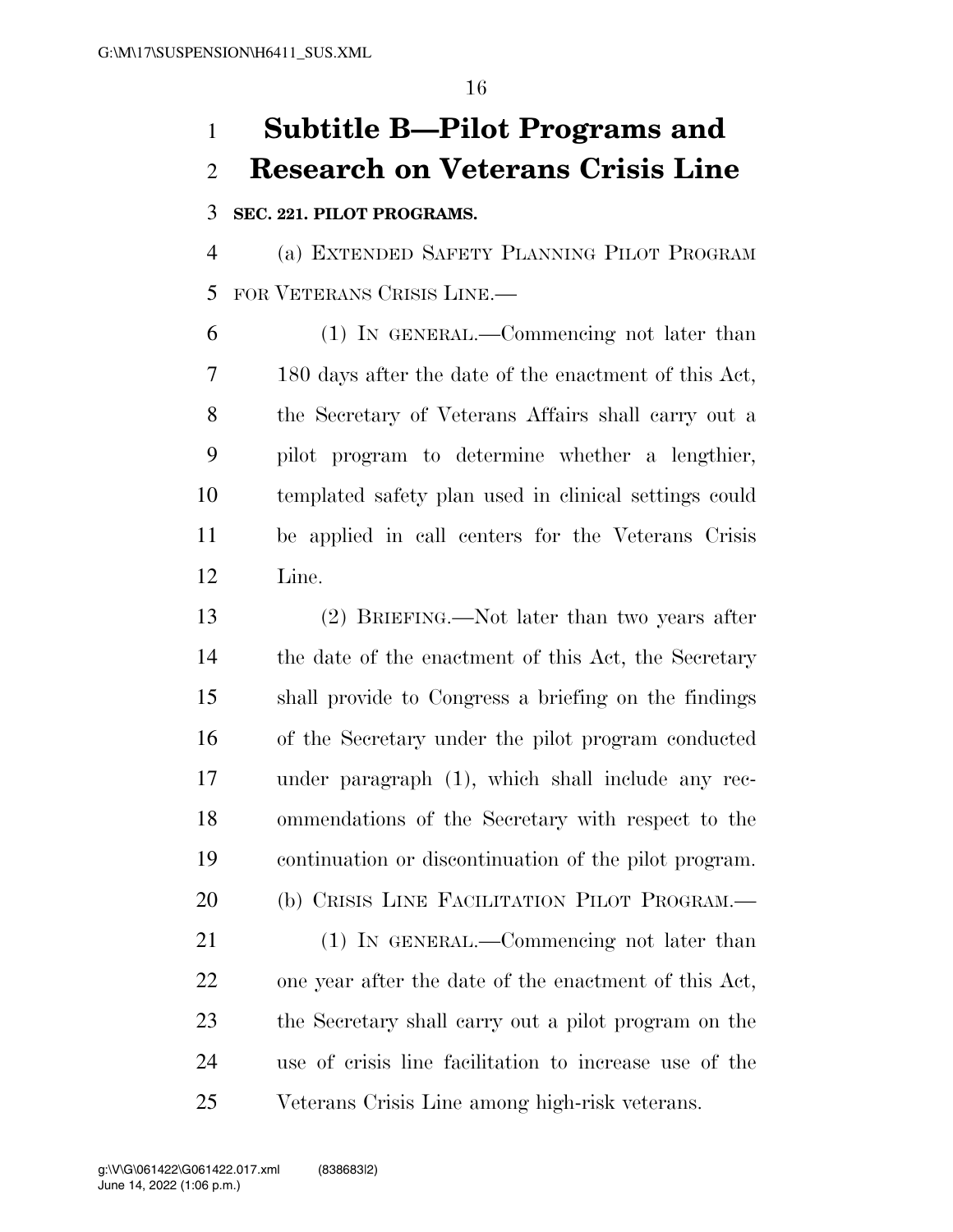| $\mathbf{1}$   | (2) BRIEFING.—Not later than two years after           |
|----------------|--------------------------------------------------------|
| $\overline{2}$ | the date of the enactment of this Act, the Secretary   |
| 3              | shall provide to Congress a briefing on the findings   |
| $\overline{4}$ | of the Secretary under the pilot program under         |
| 5              | paragraph (1), including any recommendations of        |
| 6              | the Secretary with respect to the continuation or dis- |
| 7              | continuation of the pilot program.                     |
| 8              | (3) DEFINITIONS.—In this section:                      |
| 9              | $(A)$ The term "crisis line facilitation", with        |
| 10             | respect to a high-risk veteran, means the pres-        |
| 11             | entation by a therapist of psychoeducational in-       |
| 12             | formation about the Veterans Crisis Line and a         |
| 13             | discussion<br>of the perceived barriers<br>and         |
| 14             | facilitators to future use of the Veterans Crisis      |
| 15             | Line for the veteran, which culminates in the          |
| 16             | veteran calling the Veterans Crisis Line with          |
| 17             | the therapist to provide firsthand experiences         |
| 18             | that may counter negative impressions of the           |
| 19             | Veterans Crisis Line.                                  |
| 20             | (B) The term "high-risk veteran" means a               |
| 21             | veteran receiving inpatient mental health care         |
| 22             | following a suicidal crisis.                           |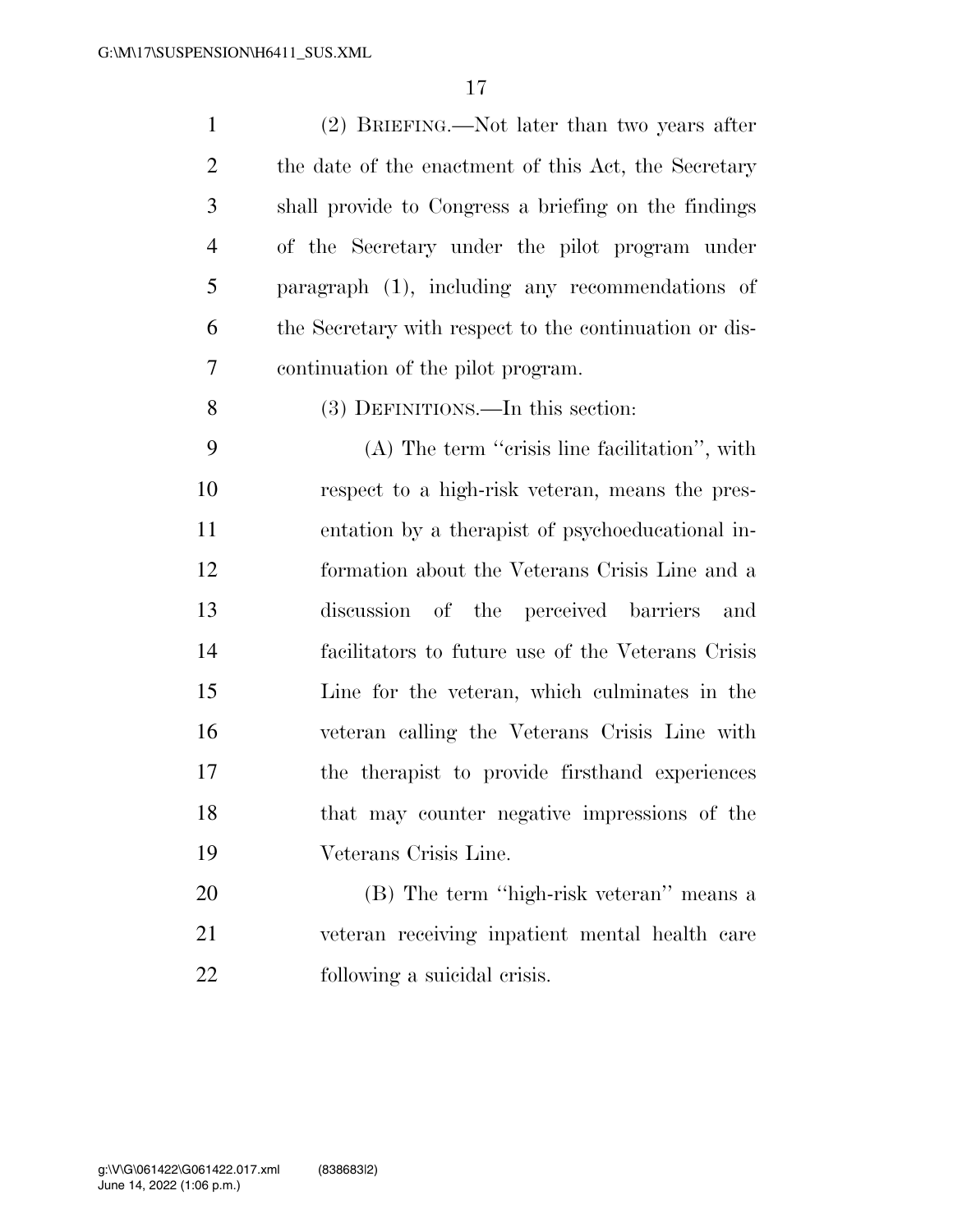**SEC. 222. AUTHORIZATION OF APPROPRIATIONS FOR RE- SEARCH ON EFFECTIVENESS AND OPPORTU- NITIES FOR IMPROVEMENT OF VETERANS CRISIS LINE.** 

 There is authorized to be appropriated to the Sec- retary of Veterans Affairs for fiscal years 2022 and 2023, a total of \$5,000,000 for the Mental Illness Research, Education, and Clinical Centers of the Department of Vet- erans Affairs to conduct research on the effectiveness of the Veterans Crisis Line and areas for improvement for the Veterans Crisis Line.

# **Subtitle C—Transition of Crisis Line Number**

**SEC. 231. FEEDBACK ON TRANSITION OF CRISIS LINE NUM-**

### **BER.**

 (a) IN GENERAL.—The Secretary of Veterans Affairs shall solicit feedback from veterans service organizations on how to conduct outreach to members of the Armed Forces, veterans, their family members, and other mem- bers of the military and veterans community on the move to 988 as the new, national three-digit suicide and mental health crisis hotline, which is expected to be implemented by July 2022, to minimize confusion and ensure veterans are aware of their options for reaching the Veterans Crisis Line.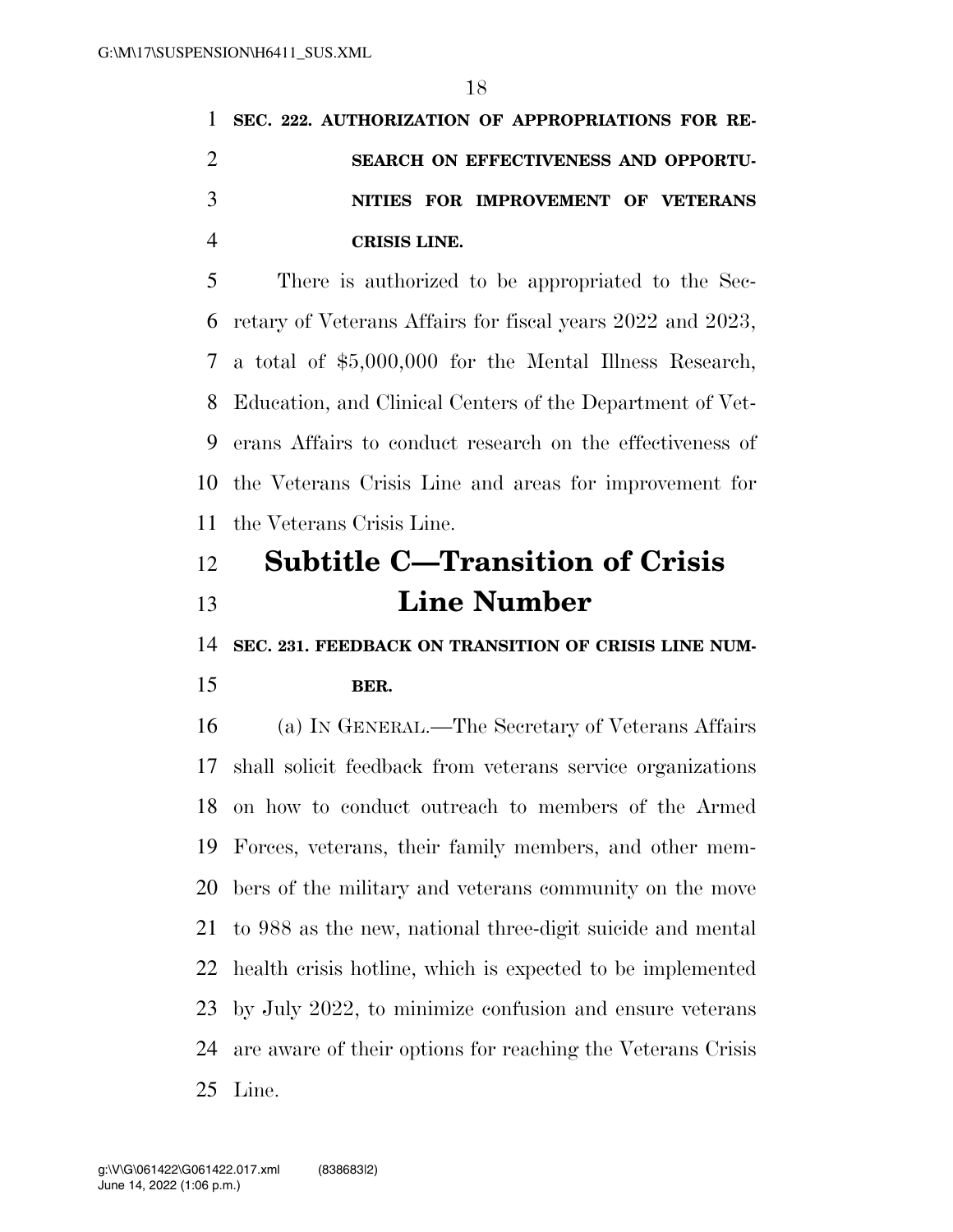(b) NONAPPLICATION OF FACA.—The Federal Advi- sory Committee Act (5 U.S.C. App.) shall not apply to any feedback solicited under subsection (a).

 (c) VETERANS SERVICE ORGANIZATION DEFINED.— In this section, the term ''veterans service organization'' means an organization recognized by the Secretary for the representation of veterans under section 5902 of title 38, United States Code.

# **TITLE III—OUTREACH TO VETERANS**

 **SEC. 301. SOLID START PROGRAM OF THE DEPARTMENT OF VETERANS AFFAIRS.** 

 (a) IN GENERAL.—Chapter 63 of title 38, United States Code, is amended by adding at the end the fol-lowing new subchapter:

''SUBCHAPTER II—OTHER OUTREACH

PROGRAMS AND ACTIVITIES

## **''§ 6320. Solid Start program**

 ''(a) IN GENERAL.—The Secretary shall carry out a program, to be known as the 'Solid Start program', under which the Secretary shall—

 $\frac{1}{2}$  (1) build the capacity of the Department to ef- ficiently and effectively respond to the queries and needs of veterans who have recently separated from the Armed Forces; and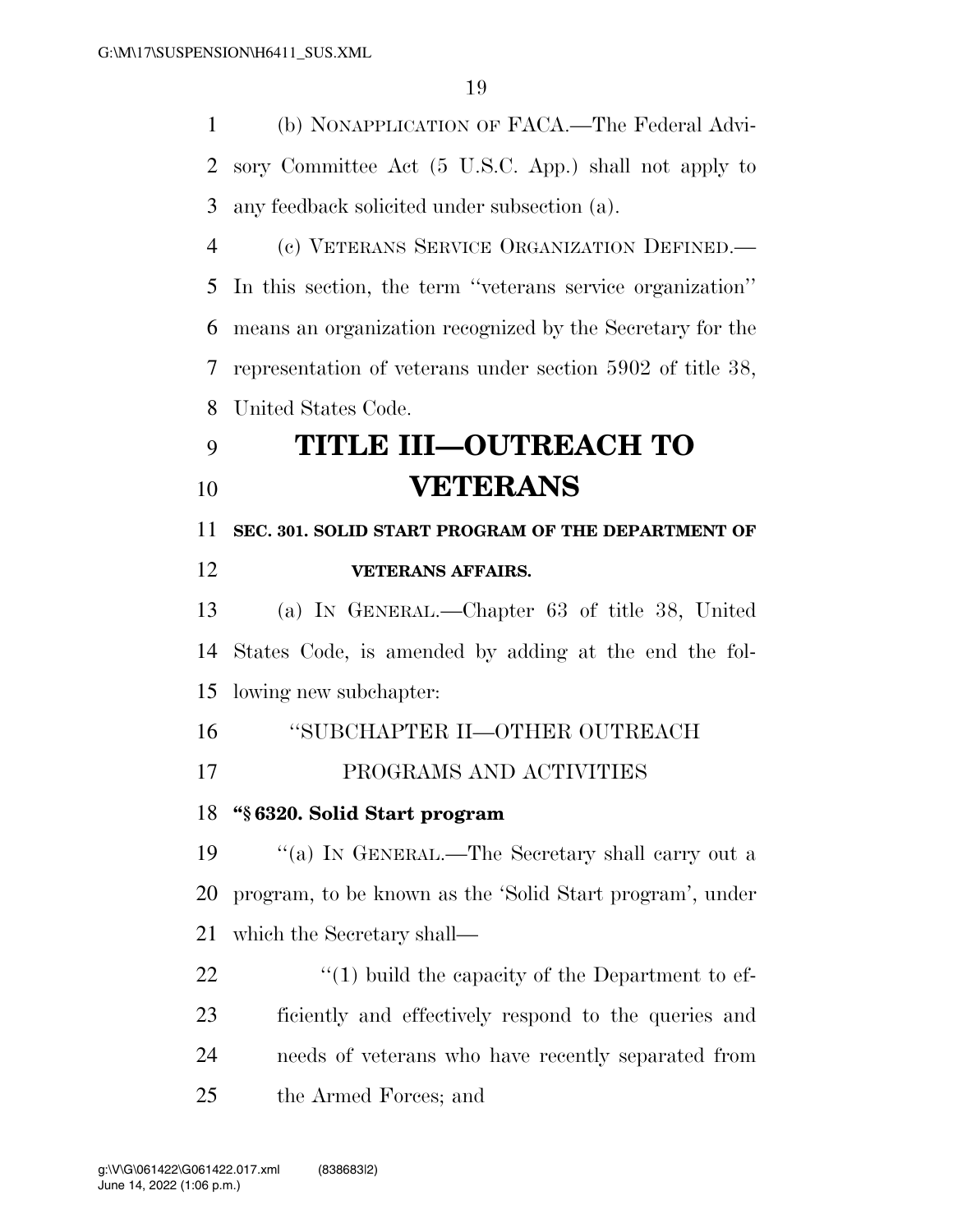| $\mathbf{1}$   | $(2)$ systemically integrate and coordinate ef-          |
|----------------|----------------------------------------------------------|
| $\overline{2}$ | forts to assist veterans, including efforts—             |
| 3              | "(A) to proactively reach out to newly sep-              |
| $\overline{4}$ | arated veterans to inform them of their eligi-           |
| 5              | bility for programs of and benefits provided by          |
| 6              | the Department; and                                      |
| 7              | $\lq\lq (B)$ to connect veterans in crisis to re-        |
| 8              | sources that address their immediate needs.              |
| 9              | "(b) ACTIVITIES OF THE SOLID START PROGRAM.-             |
| 10             | (1) The Secretary, in coordination with the Secretary of |
| 11             | Defense, shall carry out the Solid Start program of the  |
| 12             | Department by-                                           |
| 13             | "(A) collecting up-to-date contact information           |
| 14             | during transition classes or separation counseling for   |
| 15             | all members of the Armed Forces who are sepa-            |
| 16             | rating from the Armed Forces, while explaining the       |
| 17             | existence and purpose of the Solid Start program;        |
| 18             | "(B) calling each veteran, regardless of separa-         |
| 19             | tion type or characterization of service, three times    |
| 20             | within the first year after separation of the veteran    |
| 21             | from the Armed Forces;                                   |
| 22             | "(C) providing information about the Solid               |
| 23             | Start program on the website of the Department           |
| 24             | and in materials of the Department, especially tran-     |
| 25             | sition booklets and other resources;                     |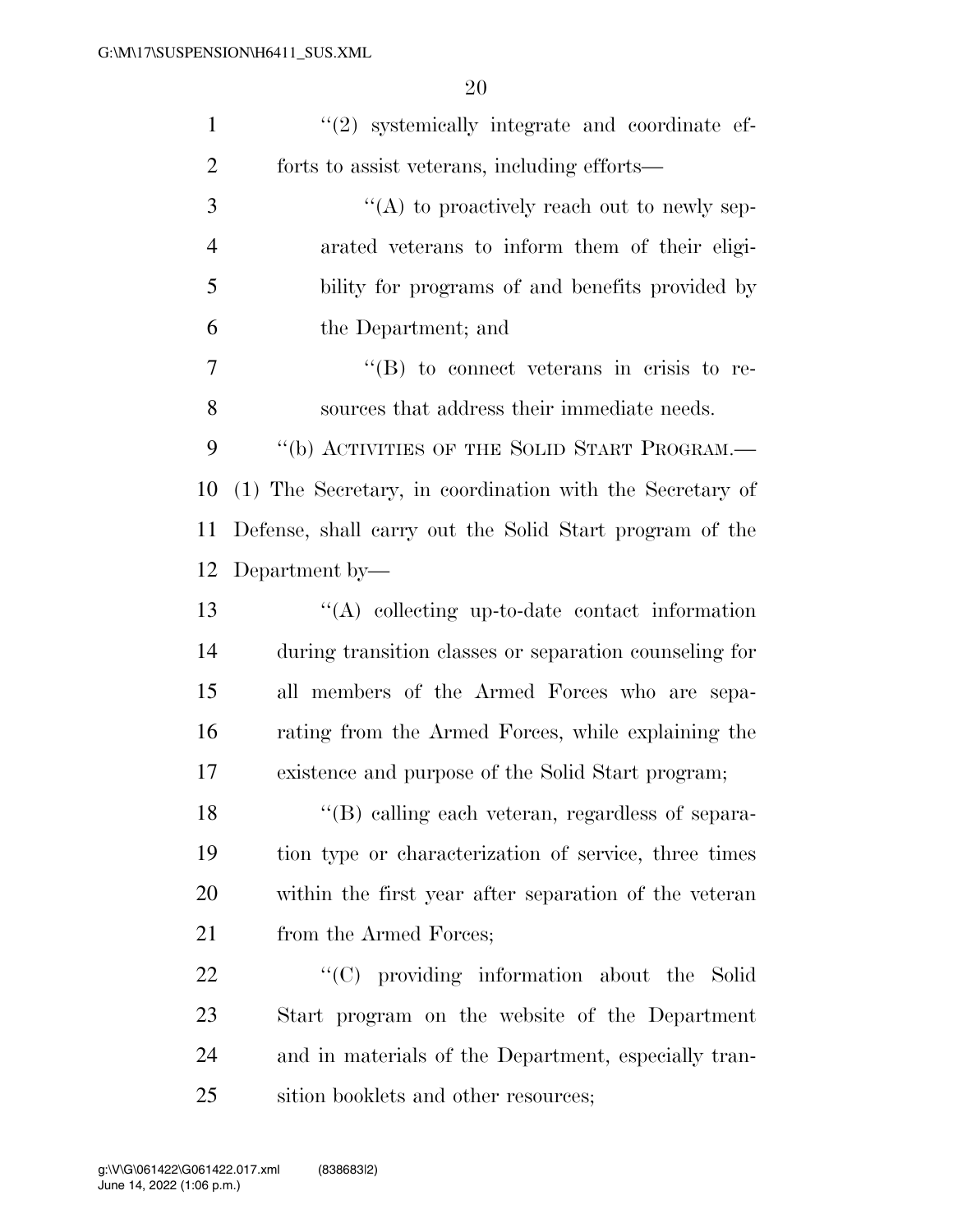| $\mathbf{1}$   | "(D) ensuring calls are truly tailored to the            |
|----------------|----------------------------------------------------------|
| $\overline{2}$ | needs of each veteran's unique situation by con-         |
| 3              | ducting quality assurance tests;                         |
| $\overline{4}$ | $\lq\lq$ (E) prioritizing outreach to veterans who have  |
| 5              | accessed mental health resources prior to separation     |
| 6              | from the Armed Forces;                                   |
| 7              | "(F) providing women veterans with informa-              |
| 8              | tion that is tailored to their specific health care and  |
| 9              | benefit needs;                                           |
| 10             | $\lq\lq(G)$ as feasible, providing information on ac-    |
| 11             | cess to State and local resources, including Vet Cen-    |
| 12             | ters and veterans service organizations; and             |
| 13             | "(H) gathering and analyzing data assessing              |
| 14             | the effectiveness of the Solid Start program.            |
| 15             | $\lq(2)$ The Secretary, in coordination with the Sec-    |
| 16             | retary of Defense, may carry out the Solid Start program |
| 17             | $by-$                                                    |
| 18             | "(A) encouraging members of the Armed                    |
| 19             | Forces who are transitioning to civilian life to au-     |
| 20             | thorize alternate points of contact who can be           |
| 21             | reached should the member be unavailable during          |
| 22             | the first year following the separation of the member    |
| 23             | from the Armed Forces;                                   |
|                |                                                          |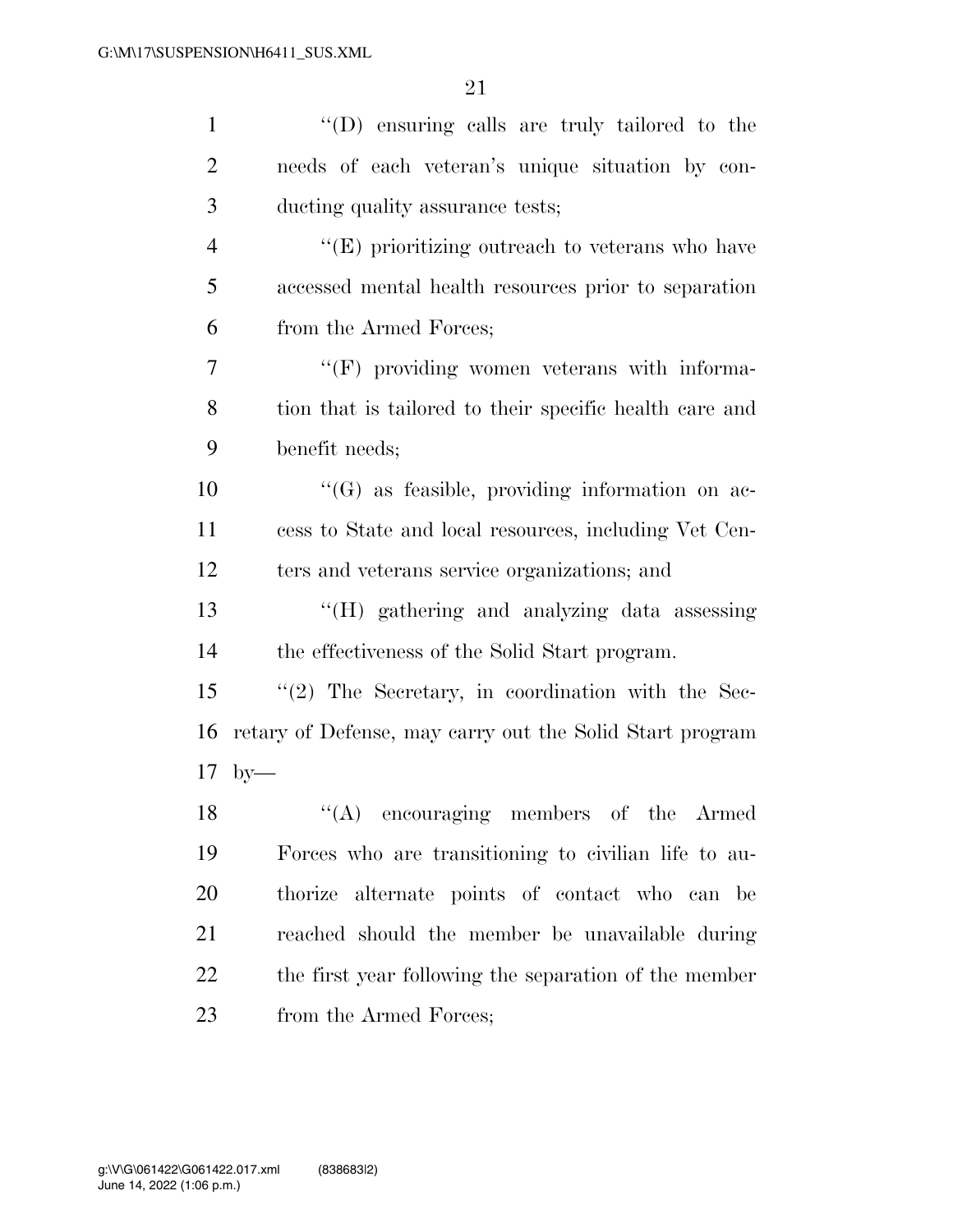| $\mathbf{1}$   | "(B) following up missed phone calls with tai-              |
|----------------|-------------------------------------------------------------|
| $\overline{2}$ | lored mailings to ensure the veteran still receives         |
| 3              | similar information; and                                    |
| $\overline{4}$ | "(C) striving to reach out to veterans who sepa-            |
| 5              | rated prior to the initiation of the Solid Start pro-       |
| 6              | gram to provide similar services to those veterans, as      |
| 7              | feasible.                                                   |
| 8              | $\lq(3)$ In this subsection:                                |
| 9              | "(A) The term 'Vet Center' has the meaning                  |
| 10             | given that term in section $1712A(h)$ of this title.        |
| 11             | "(B) The term 'veterans service organization'               |
| 12             | means an organization recognized by the Secretary           |
| 13             | for the representation of veterans under section            |
| 14             | $5902$ of this title.".                                     |
| 15             | (b) CONFORMING AMENDMENTS.—Chapter 63 of                    |
| 16             | such title, as amended by subsection (a), is further amend- |
|                | $17$ ed—                                                    |
| 18             | $(1)$ by inserting before section 6301 the fol-             |
| 19             | lowing:                                                     |
| 20             | "Subchapter I—Outreach Services Program";                   |
| 21             | and                                                         |
| 22             | $(2)$ in sections 6301, 6303, 6304, 6305, 6306,             |
| 23             | and 6307, by striking "this chapter" each place it          |
| 24             | appears and inserting "this subchapter".                    |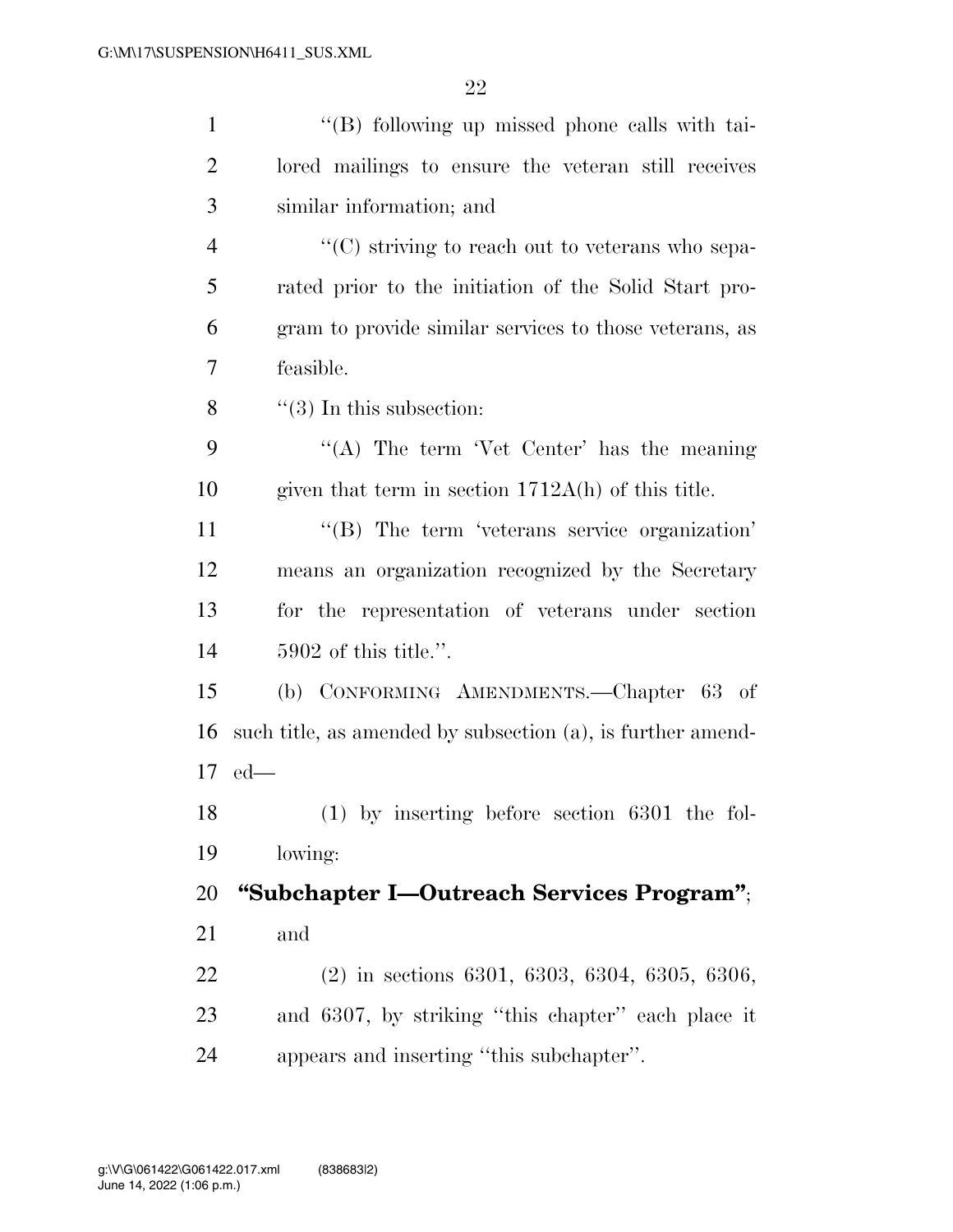| 1              | (c) CLERICAL AMENDMENTS.—The table of sections           |
|----------------|----------------------------------------------------------|
| 2              | at the beginning of chapter 63 of such title is amended— |
| 3              | $(1)$ by inserting before the item relating to sec-      |
| $\overline{4}$ | tion 6301 the following new item:                        |
|                | "SUBCHAPTER I-OUTREACH SERVICES PROGRAM";                |
| 5              | and                                                      |
| 6              | $(2)$ by adding at the end the following new             |
| 7              | items:                                                   |
|                | "SUBCHAPTER II—OTHER OUTREACH PROGRAMS AND ACTIVITIES    |
|                | "6320. Solid Start program.".                            |
| 8              | SEC. 302. DESIGNATION OF BUDDY CHECK WEEK BY SEC-        |
| 9              | RETARY OF VETERANS AFFAIRS.                              |
|                |                                                          |
| 10             | (a) IN GENERAL.—The Secretary of Veterans Affairs        |
| 11             | shall designate one week each year to organize outreach  |
| 12             | events and educate veterans on how to conduct peer       |
| 13             | wellness checks, which shall be known as "Buddy Check"   |
|                | 14 Week".                                                |
| 15             | (b) EDUCATIONAL OPPORTUNITIES.—                          |
| 16             | (1) IN GENERAL.—During Buddy Check Week,                 |
| 17             | the Secretary, in consultation with organizations        |
| 18             | that represent veterans, nonprofits that serve vet-      |
| 19             | erans, mental health experts, members of the Armed       |
| 20             | Forces, and such other entities and individuals as       |

with organizations that represent veterans to provide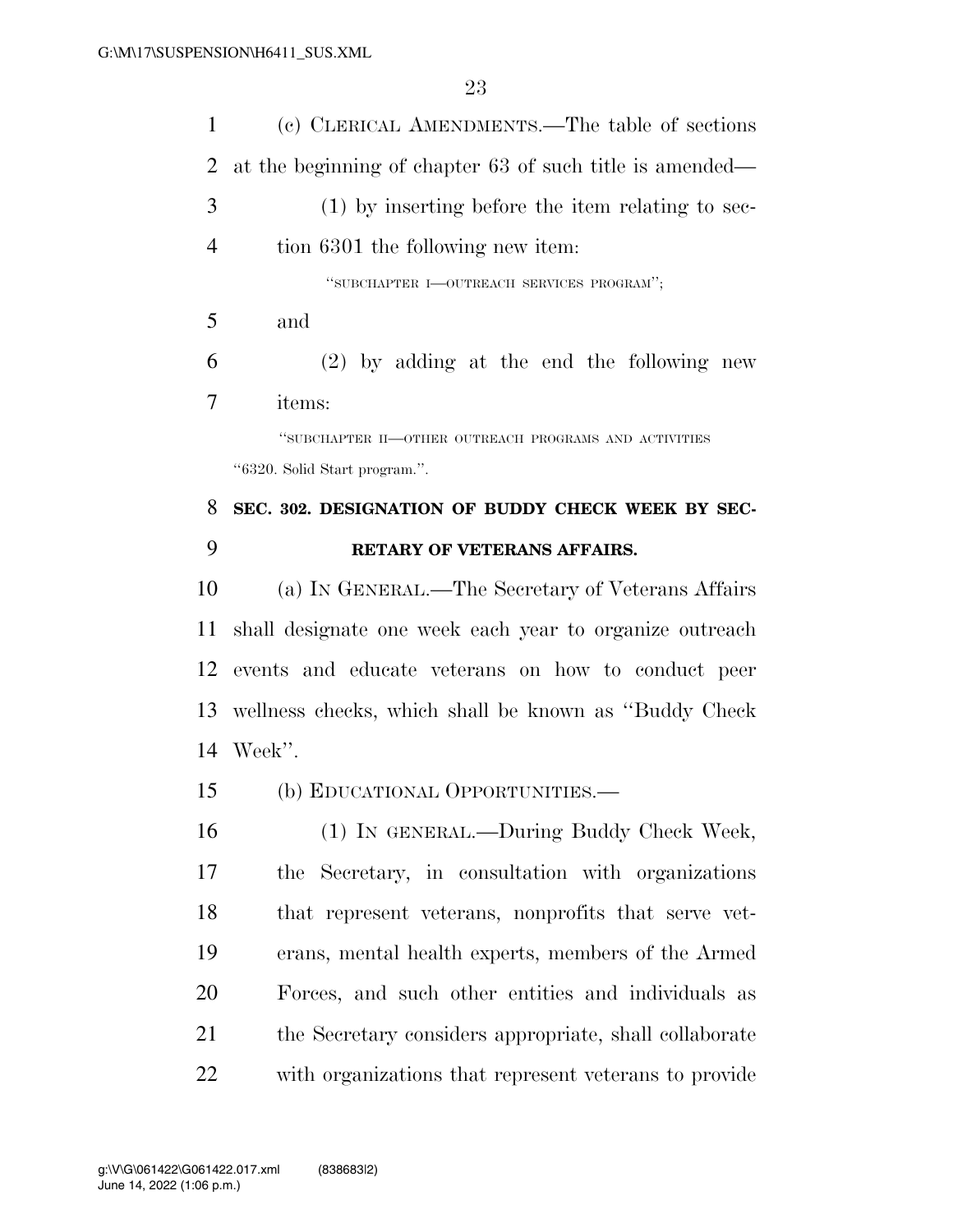| $\mathbf{1}$   | educational opportunities for veterans to learn how  |
|----------------|------------------------------------------------------|
| $\overline{2}$ | to conduct peer wellness checks.                     |
| 3              | (2) TRAINING MATTERS.—As part of the edu-            |
| $\overline{4}$ | cational opportunities provided under paragraph (1), |
| 5              | the Secretary shall provide the following:           |
| 6              | $(A)$ A script for veterans to use to conduct        |
| 7              | peer wellness checks that includes information       |
| 8              | on appropriate referrals to resources veterans       |
| 9              | might need.                                          |
| 10             | (B) Online and in-person training, as ap-            |
| 11             | propriate, on how to conduct a peer wellness         |
| 12             | check.                                               |
| 13             | (C) Opportunities for members of organi-             |
| 14             | zations that represent veterans to learn how to      |
| 15             | train individuals to conduct peer wellness           |
| 16             | checks.                                              |
| 17             | (D) Training for veterans participating in           |
| 18             | Buddy Check Week on how to transfer a phone          |
| 19             | call directly to the Veterans Crisis Line.           |
| 20             | (E) Resiliency training for veterans partici-        |
| 21             | pating in Buddy Check Week on handling a vet-        |
| 22             | eran in crisis.                                      |
| 23             | (3) ONLINE MATERIALS.—All training materials         |
| 24             | provided under the educational opportunities under   |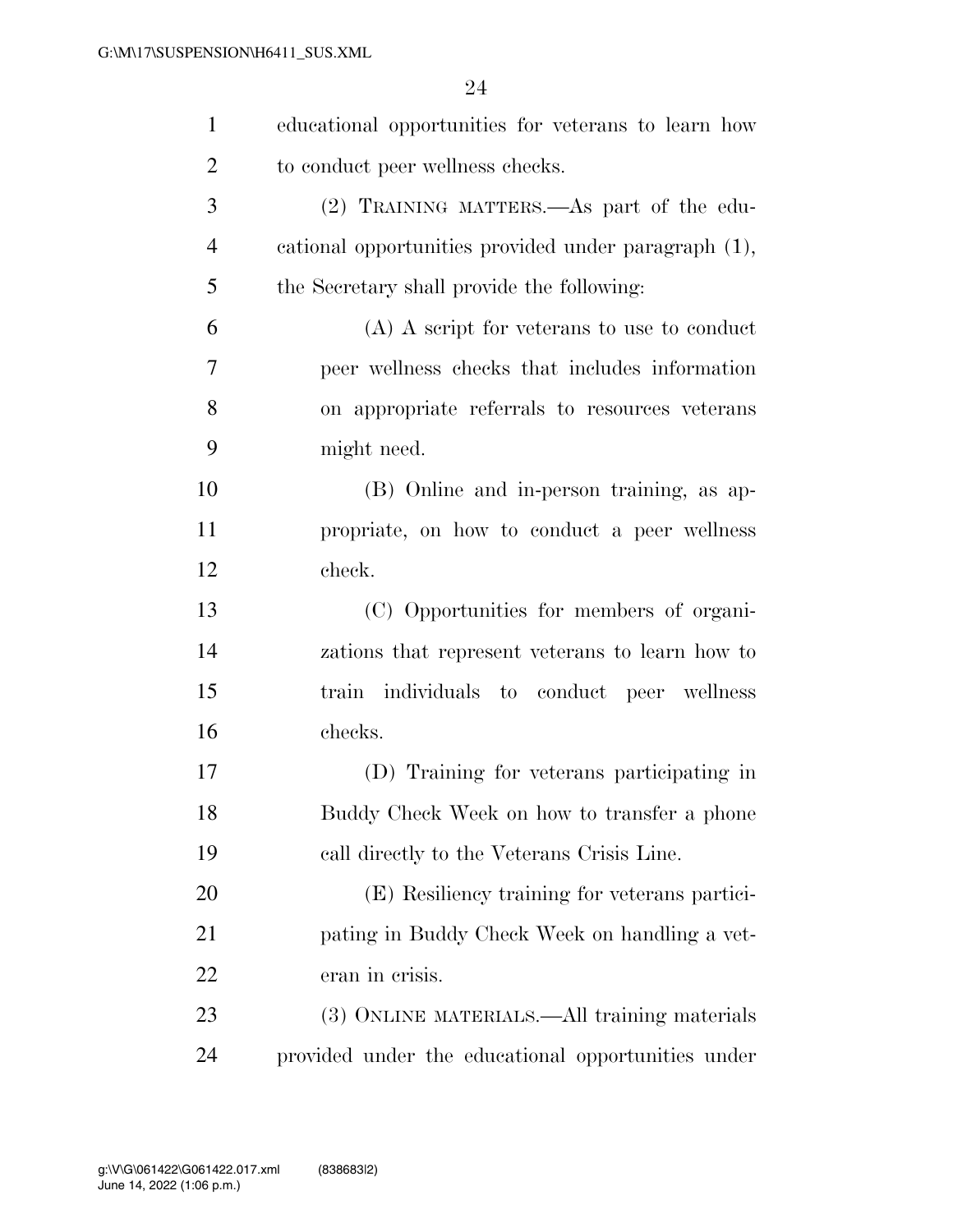| $\mathbf{1}$   | paragraph (1) shall be made publicly available on a     |
|----------------|---------------------------------------------------------|
| $\overline{2}$ | website of the Department of Veterans Affairs.          |
| 3              | (c) OUTREACH.—The Secretary, in collaboration with      |
| $\overline{4}$ | organizations that represent veterans, may conduct out- |
| 5              | reach regarding educational opportunities under sub-    |
| 6              | section $(b)$ at —                                      |
| 7              | $(1)$ public events where many veterans are ex-         |
| 8              | pected to congregate;                                   |
| 9              | (2) meetings of organizations that represent            |
| 10             | veterans;                                               |
| 11             | (3) facilities of the Department; and                   |
| 12             | (4) such other locations as the Secretary, in col-      |
| 13             | laboration with organizations that represent vet-       |
| 14             | erans, considers appropriate.                           |
| 15             | (d) VETERANS CRISIS LINE PLAN.—                         |
| 16             | (1) IN GENERAL.—The Secretary shall ensure              |
| 17             | that a plan exists for handling the potential increase  |
| 18             | in the number of calls into the Veterans Crisis Line    |
| 19             | that may occur during Buddy Check Week.                 |
| 20             | (2) SUBMITTAL OF PLAN.—The head of the                  |
| 21             | Veterans Crisis Line shall submit to the Secretary a    |
| <u>22</u>      | plan for how to handle excess calls during Buddy        |
| 23             | Check Week, which may include the following:            |
| 24             | (A) Additional hours for staff.                         |
| 25             | (B) The use of a backup call center.                    |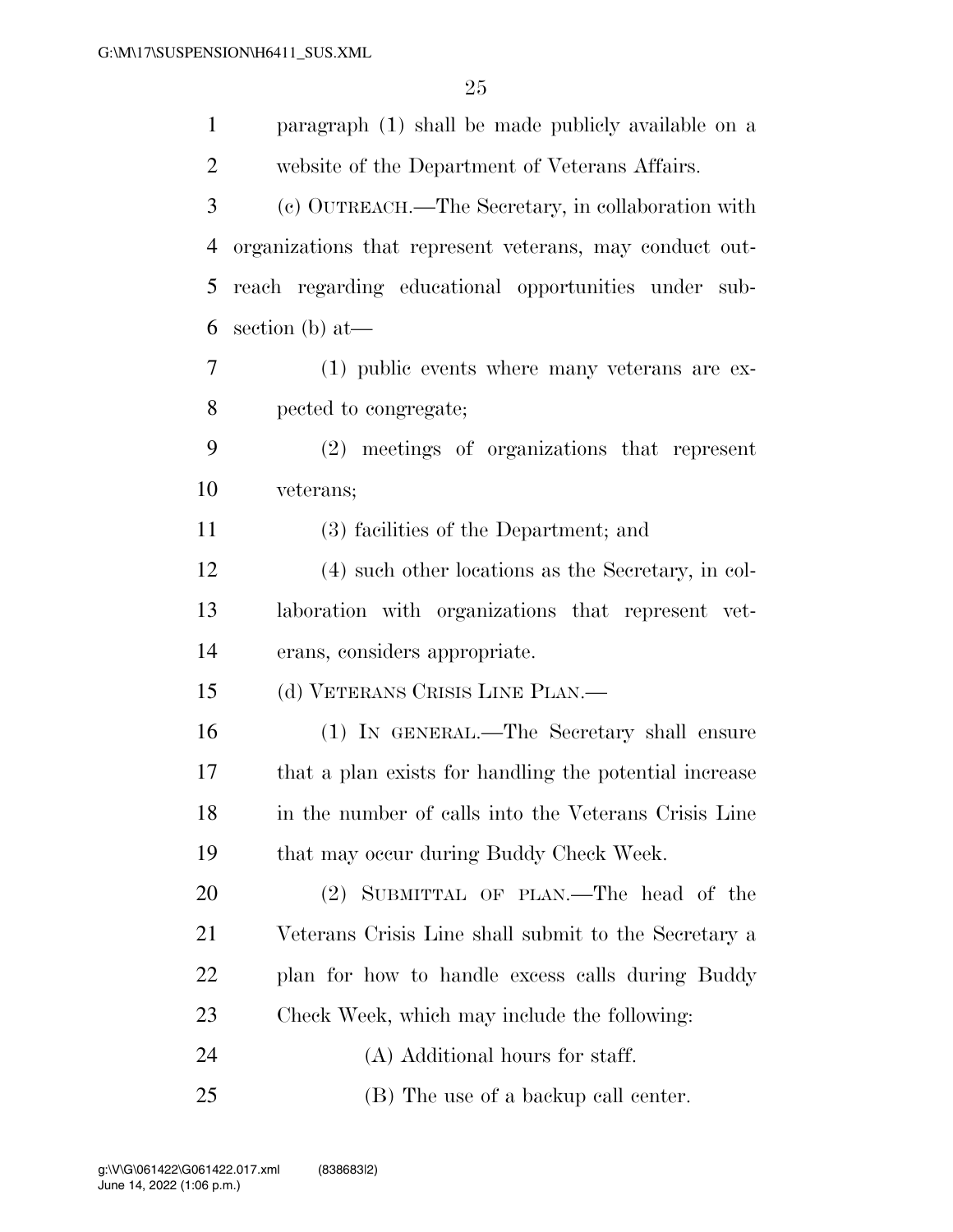| $\mathbf{1}$   | (C) Any other plan to ensure that calls                       |
|----------------|---------------------------------------------------------------|
| $\overline{2}$ | from veterans in crisis are being answered in a               |
| 3              | timely manner by an individual trained at the                 |
| $\overline{4}$ | same level as a Veterans Crisis Line responder.               |
| 5              | (e) DEFINITIONS.—In this section:                             |
| 6              | (1) The term "organization that represents vet-               |
| 7              | erans" means an organization recognized by the Sec-           |
| 8              | retary for the representation of veterans under sec-          |
| 9              | tion 5902 of title 38, United States Code.                    |
| 10             | (2) The term "veteran" has the meaning given                  |
| 11             | that term in section 101 of such title.                       |
| 12             | (3) The term "Veterans Crisis Line" means the                 |
| 13             | toll-free hotline for veterans provided by the Sec-           |
| 14             | retary under section $1720F(h)$ of such title.                |
| 15             | SEC. 303. IMPROVEMENTS TO VETERANS JUSTICE OUT-               |
| 16             | REACH PROGRAM.                                                |
| 17             | (a) OUTREACH REQUIREMENT.—The Secretary of                    |
|                | 18 Veterans Affairs shall conduct outreach regarding the Vet- |
| 19             | erans Justice Outreach Program to justice-involved vet-       |
| 20             | erans, military and veterans service organizations, and rel-  |
| 21             | evant stakeholders in the criminal justice community, in-     |
| 22             | cluding officials from local law enforcement, court, and jail |
| 23             | systems and others as determined appropriate by the Sec-      |
| 24             | retary. Such outreach—                                        |
| 25             | $(1)$ shall be designed—                                      |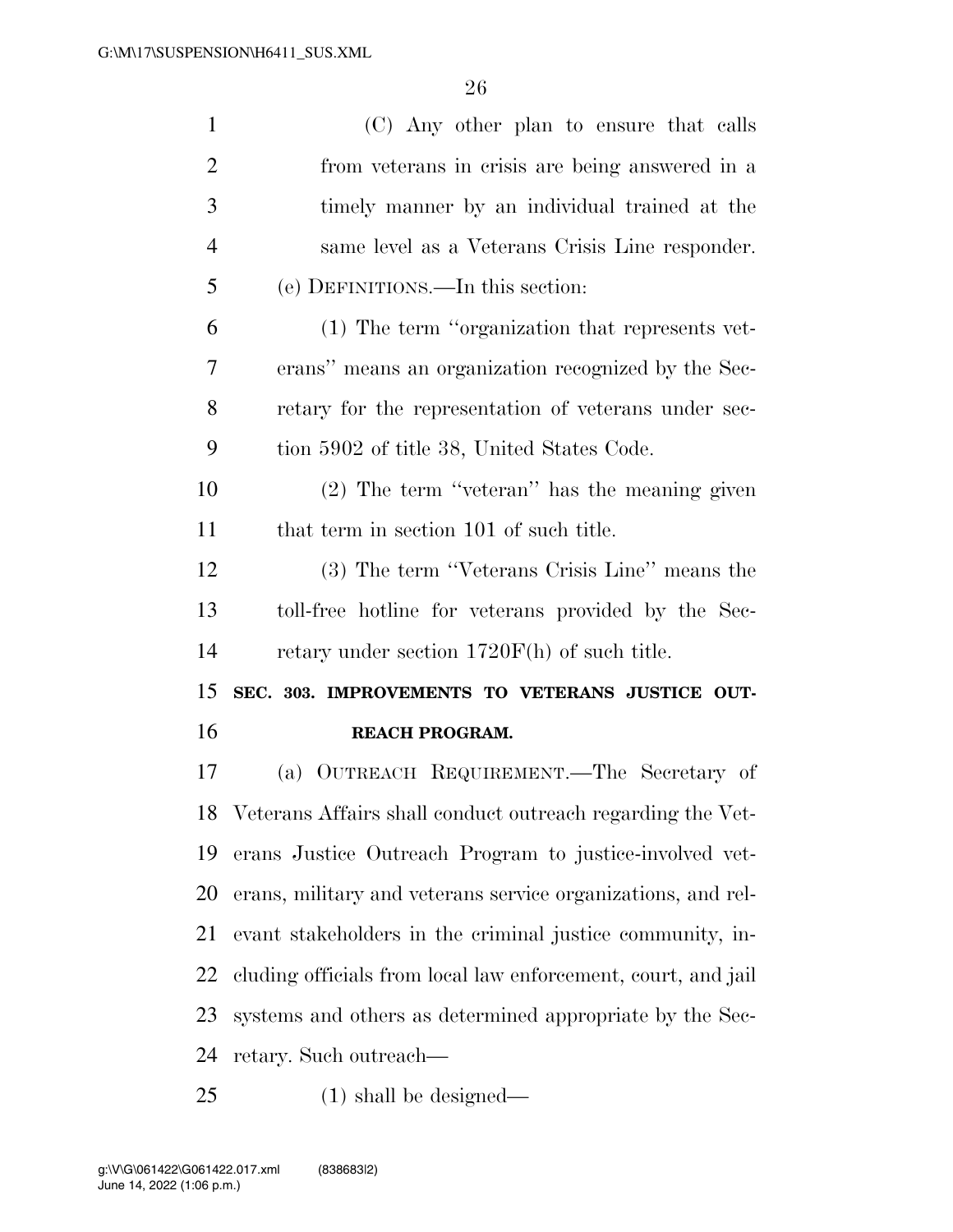(A) to spread awareness and under-standing of the Program;

 (B) to spread awareness and under- standing of veteran eligibility for the Program, including the eligibility of veterans who were discharged from service in the Armed Forces under conditions other than honorable; and

 (C) to improve the identification of justice-involved veterans; and

 (2) may be conducted in person, virtually, or through other means, including by the dissemination of informational materials and contact information. (b) STRATEGIC PLAN.—The Secretary of Veterans Affairs shall develop a strategic plan for the Veterans Jus- tice Outreach Program. In developing such plan, the Sec-retary shall conduct—

 (1) an assessment of barriers to working with 18 justice-involved veterans in rural, remote, and under- served areas, including potential steps to address such barriers; and

 (2) a workforce gap analysis for the Program. 22 (c) INCREASE IN NUMBER OF VJO SPECIALISTS.— (1) INCREASE.—The Secretary of Veterans Af- fairs shall increase the number of Veterans Justice Outreach specialists responsible for supporting jus-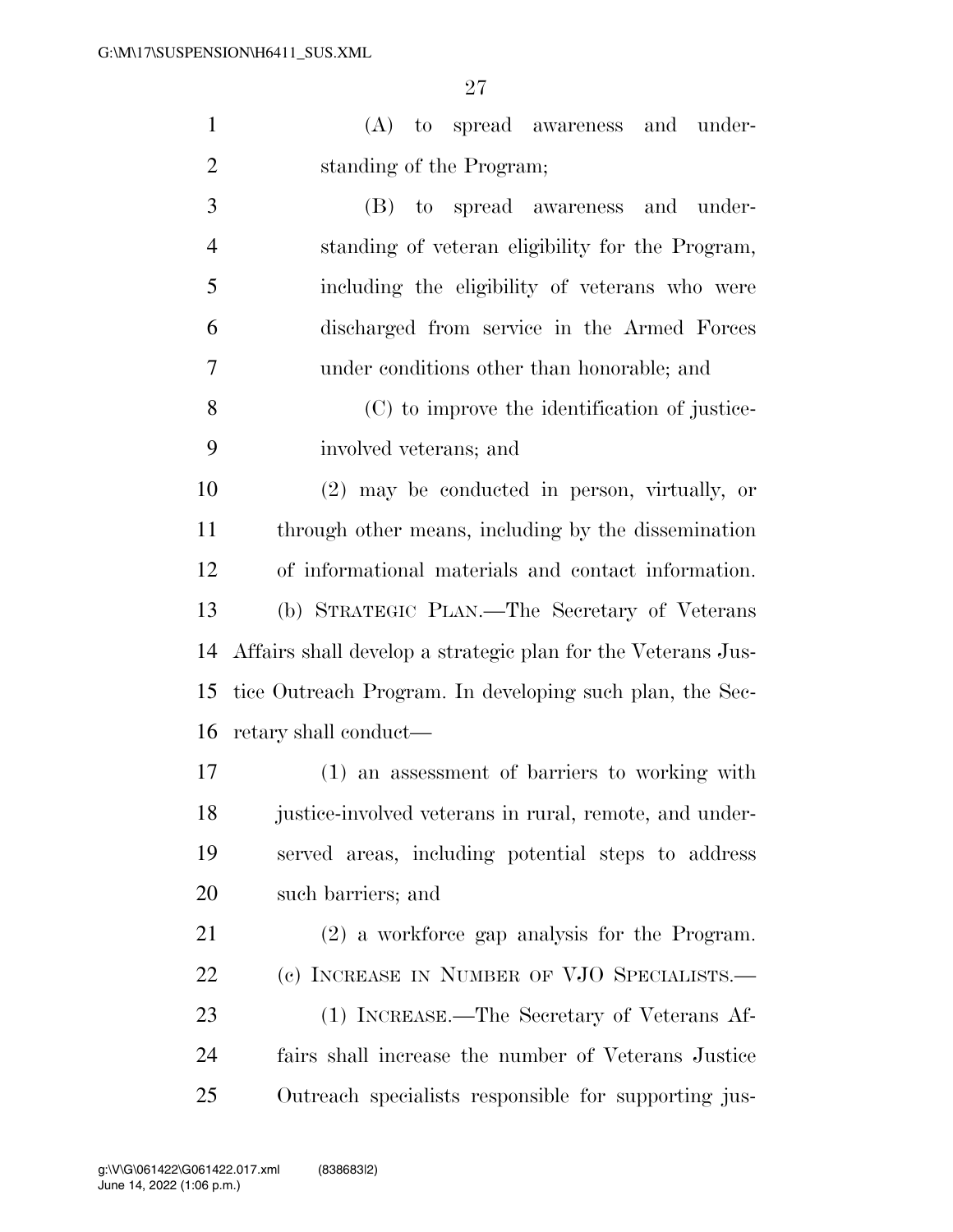| $\mathbf{1}$   | tice-involved veterans in rural, remote, or under-   |
|----------------|------------------------------------------------------|
| $\overline{2}$ | served areas, including areas located far from De-   |
| 3              | partment of Veterans Affairs medical centers, as de- |
| 4              | termined by the Secretary, through—                  |
| 5              | (A) the hiring of additional Veterans Jus-           |
| 6              | tice Outreach specialists;                           |
| 7              | (B) the reallocation of existing Veterans            |
| 8              | Justice Outreach specialists; or                     |
| 9              | (C) such other means as may be deter-                |
| 10             | mined appropriate by the Secretary.                  |
| 11             | (2) DETERMINATION.—The Secretary shall de-           |
| 12             | termine the number of Veterans Justice Outreach      |
| 13             | specialists required, and the locations of such spe- |
| 14             | cialists, under paragraph (1) by taking into ac-     |
| 15             | count-                                               |
| 16             | (A) such number and locations needed to              |
| 17             | achieve the mission and strategic goals of the       |
| 18             | Veterans Justice Outreach Program;                   |
| 19             | (B) any gaps in the workforce of the Pro-            |
| 20             | gram, including such gaps identified pursuant        |
| 21             | to subsection $(b)(2)$ ; and                         |
| 22             | (C) strategies to address such gaps.                 |
| 23             | USE OF TECHNOLOGY.—In carrying out<br>(3)            |
| 24             | paragraph (1), the Secretary shall consider the use  |
| 25             | of virtual technology.                               |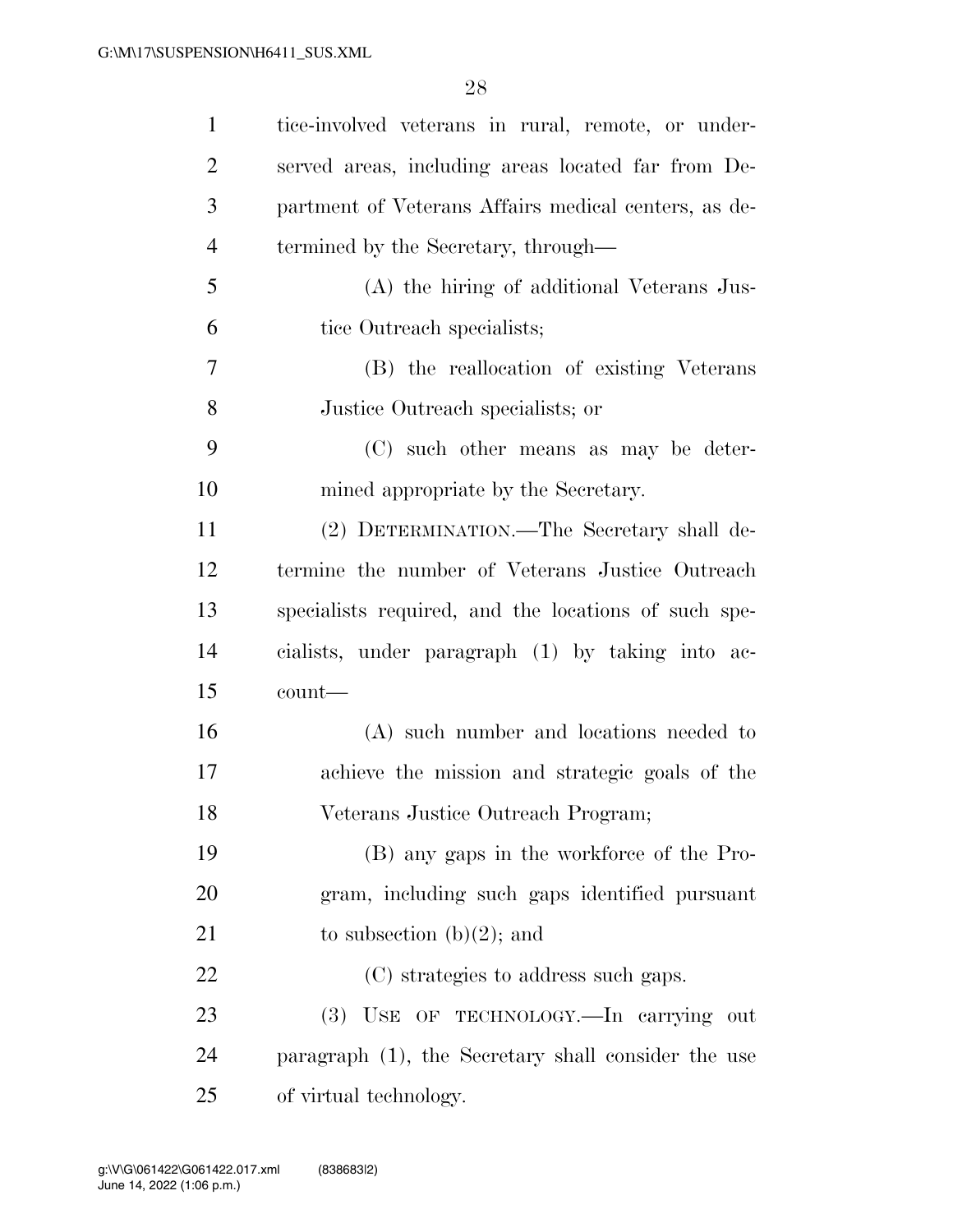| $\mathbf{1}$ | (d) PERFORMANCE GOALS AND IMPLEMENTATION             |
|--------------|------------------------------------------------------|
| 2            | PLANS.—                                              |
| 3            | (1) ESTABLISHMENT.—The Secretary of Vet-             |
| 4            | erans Affairs shall establish performance goals and  |
| 5            | implementation plans for-                            |
| 6            | (A) the Veterans Justice Outreach Pro-               |
| 7            | gram;                                                |
| 8            | (B) Veterans Justice Outreach Specialists;           |
| 9            | and                                                  |
| 10           | (C) providing support for research regard-           |
| 11           | ing justice-involved veterans.                       |
| 12           | (2) CONSISTENCY WITH STRATEGIC PLAN.                 |
| 13           | The Secretary shall ensure that the performance      |
| 14           | goals and implementation plans under paragraph (1)   |
| 15           | are consistent with the strategic plan under sub-    |
| 16           | section (b) and include—                             |
| 17           | (A) qualitative and quantitative milestones,         |
| 18           | measures, and metrics, and associated timelines      |
| 19           | for completion of the plans under paragraph $(1)$    |
| 20           | and barriers to such completion;                     |
| 21           | (B) an identification of relevant staff; and         |
| 22           | (C) an estimate of resource needs and                |
| 23           | sources.                                             |
| 24           | (3) PERFORMANCE DATA.—The Secretary shall            |
| 25           | establish a process to regularly collect and analyze |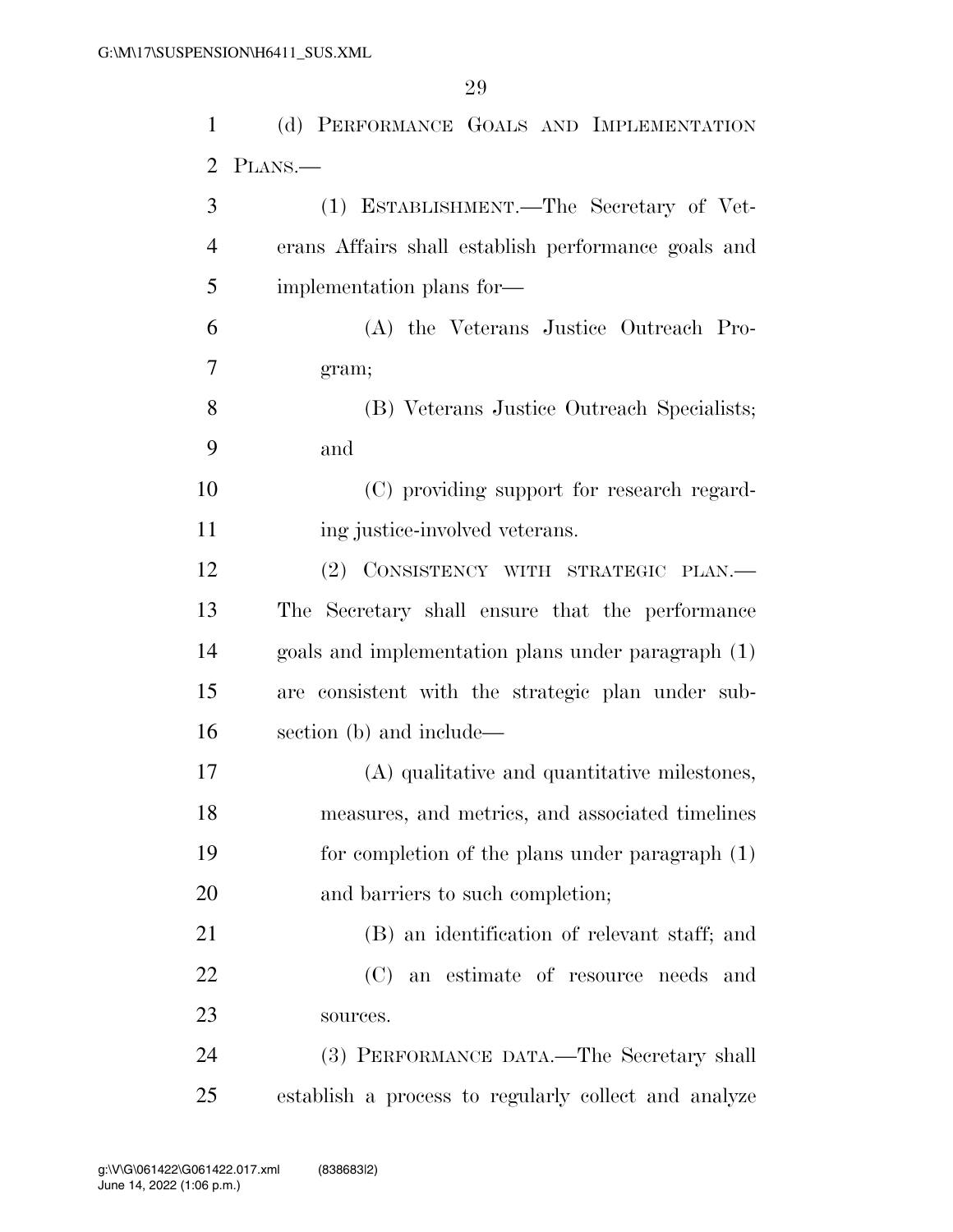performance data to assess the efficiency and effec- tiveness of implementing the plans under paragraph  $3(1).$ 

 (e) TRAINING REQUIREMENT.—The Secretary shall ensure that all Veterans Justice Outreach Specialists re-ceive training not less frequently than annually on—

 (1) best practices for identifying and con- ducting outreach to justice-involved veterans and rel- evant stakeholders in the criminal justice commu-nity; and

 (2) veteran eligibility for the Veterans Justice Outreach Program, including with respect to consist- ently communicating changes regarding eligibility (including through the use of a script or other ref-erence materials).

16 (f) REPORTS ON IMPLEMENTATION.—

 (1) FIRST REPORT.—Not later than one year after the date of the enactment of this Act, the Sec- retary shall submit to Congress a report on the fol-lowing:

 (A) An assessment of implementing sub-section (c), including—

 (i) strategies to increase Veterans Justice Outreach specialists responsible for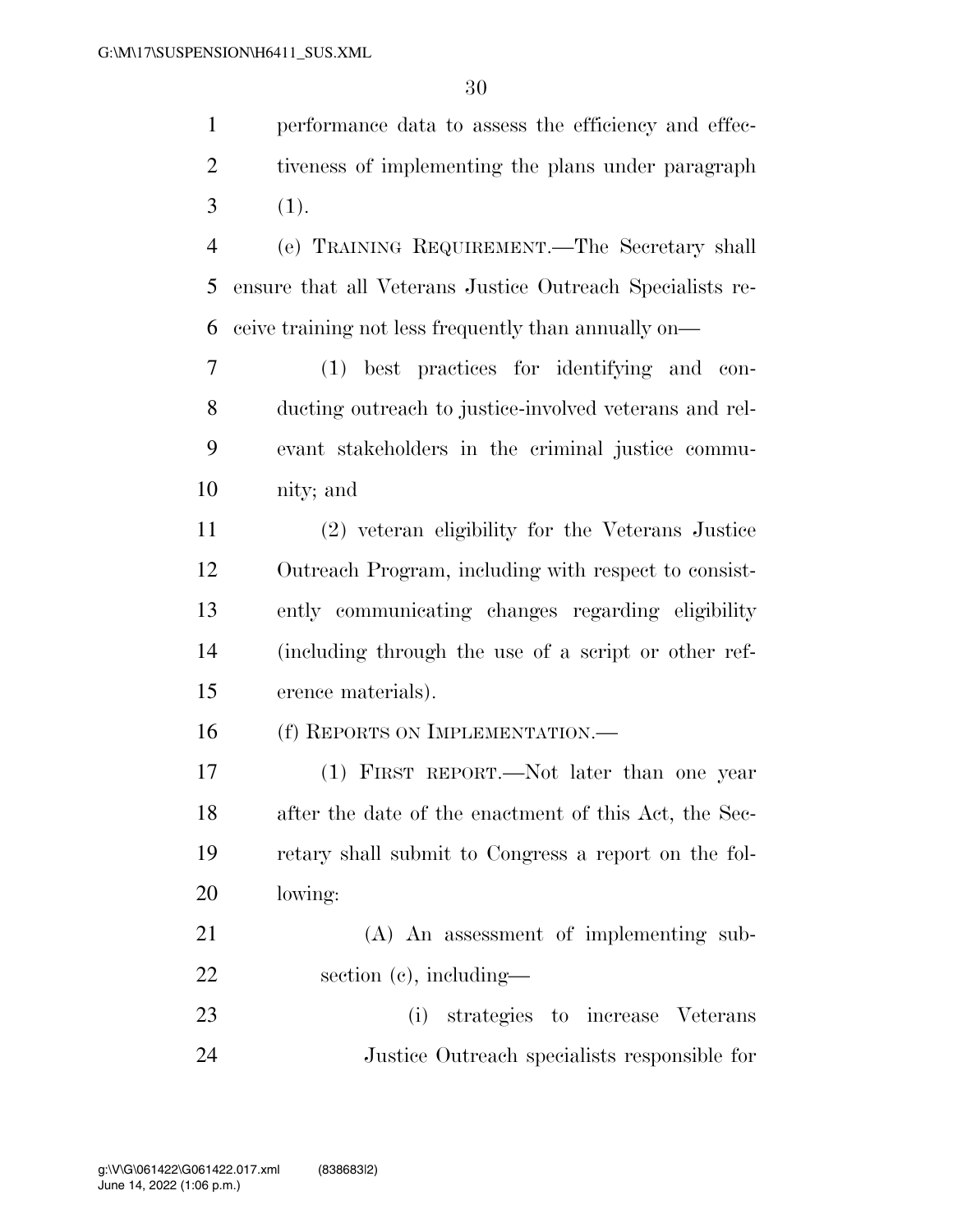| $\mathbf{1}$   | supporting justice-involved veterans in                     |
|----------------|-------------------------------------------------------------|
| $\overline{2}$ | rural, remote, or underserved areas; and                    |
| 3              | (ii) the progress of the Secretary in                       |
| $\overline{4}$ | addressing gaps in the workforce of the                     |
| 5              | Veterans Justice Outreach Program identi-                   |
| 6              | fied pursuant to paragraph (2) of such                      |
| $\tau$         | subsection.                                                 |
| 8              | (B) The performance goals and implemen-                     |
| 9              | tation plans established under subsection                   |
| 10             | (d)(1).                                                     |
| 11             | (2) SUBSEQUENT REPORT.—Not later than                       |
| 12             | three years after the date on which the first report        |
| 13             | is submitted under paragraph (1), the Secretary             |
| 14             | shall submit to Congress a report on the progress of        |
| 15             | the Secretary in meeting the performance goals and          |
| 16             | carrying out activities under the implementation            |
| 17             | plans established under subsection $(d)(1)$ .               |
| 18             | (g) REPORT ON VETERANS TREATMENT COURTS.-                   |
| 19             | Not later than one year after the date of the enactment     |
| 20             | of this Act, the Secretary, in consultation with the Attor- |
| 21             | ney General, shall submit to Congress a report on the en-   |
| 22             | gagement of the Department of Veterans Affairs with vet-    |
| 23             | erans treatment courts, including—                          |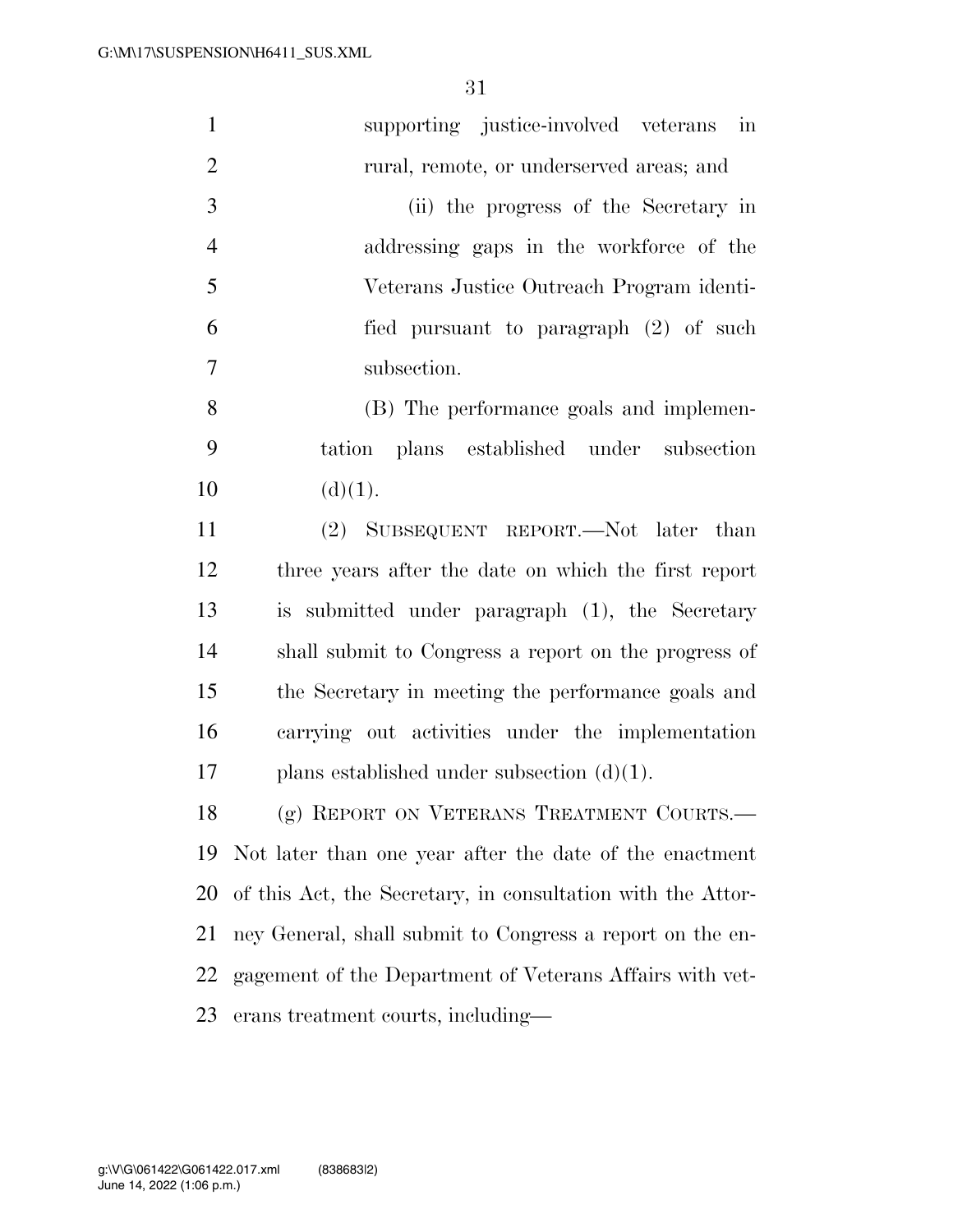| $\mathbf{1}$   | (1) the availability and efficacy of veterans          |
|----------------|--------------------------------------------------------|
| $\overline{2}$ | treatment courts in meeting the needs of justice-in-   |
| 3              | volved veterans;                                       |
| 4              | (2) best practices for Department of Veterans          |
| 5              | Affairs staff and justice-involved veterans in working |
| 6              | with veterans treatment courts; and                    |
| 7              | (3) the ability of justice-involved veterans to ac-    |
| 8              | cess veterans treatment courts, including any bar-     |
| 9              | riers that exist to increasing such access.            |
| 10             | (h) DEFINITIONS.—In this section:                      |
| 11             | (1) The term "justice-involved veteran" means          |
| 12             | a veteran with active, ongoing, or recent contact      |
| 13             | with some component of a local criminal justice sys-   |
| 14             | tem.                                                   |
| 15             | (2) The term "Veterans Justice Outreach Pro-           |
| 16             | gram" means the program through which the De-          |
| 17             | partment of Veterans Affairs identifies justice-in-    |
| 18             | volved veterans and provides such veterans with ac-    |
| 19             | cess to Department services.                           |
| 20             | (3) The term "Veterans Justice Outreach Spe-           |
| 21             | cialist" means an employee of the Department of        |
| 22             | Veterans Affairs who serves as a liaison between the   |
| 23             | Department and the local criminal justice system on    |
| 24             | behalf of a justice-involved veteran.                  |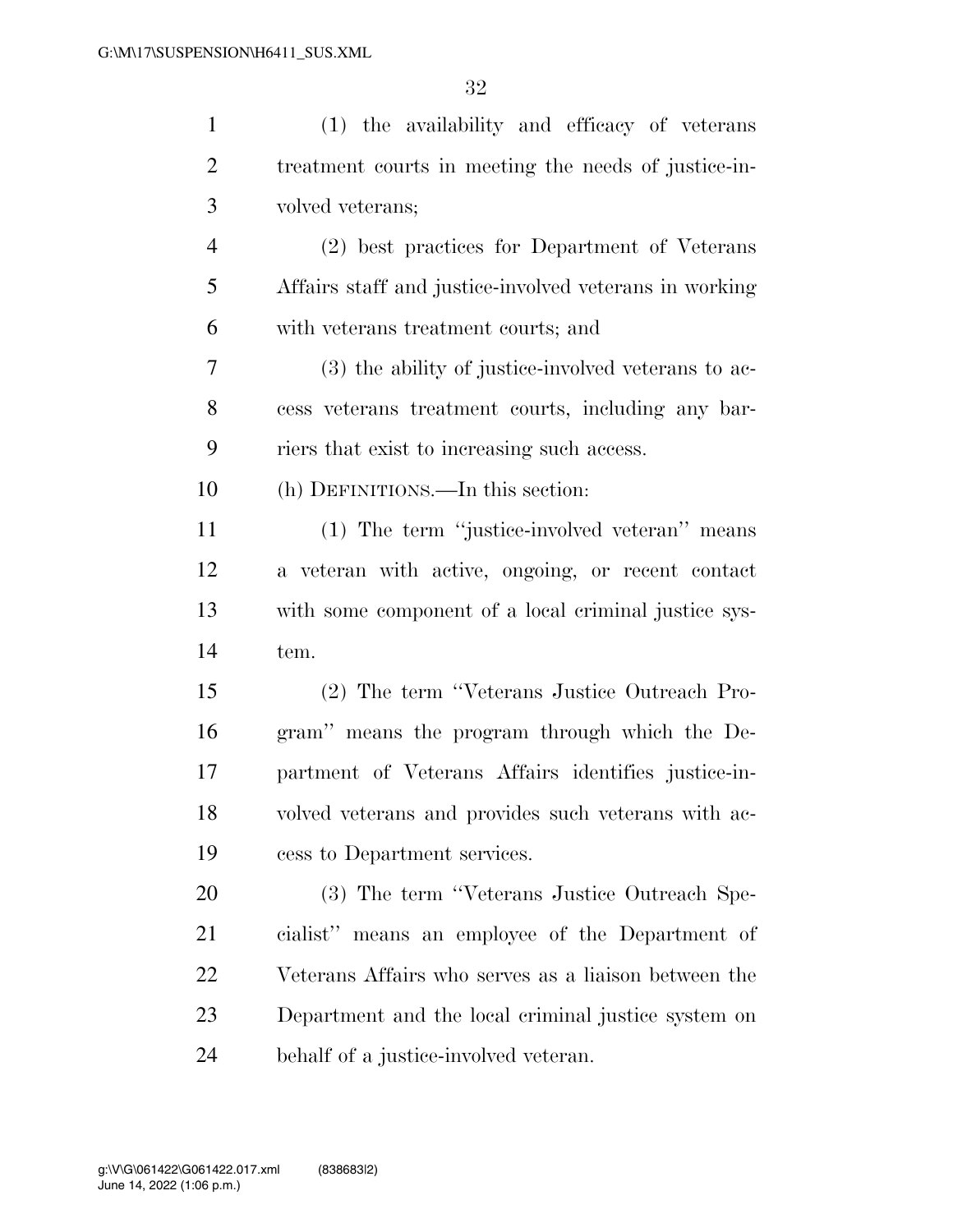(4) The term ''veterans treatment court'' means a State or local court that is participating in the vet- erans treatment court program (as defined in section 2991(i)(1) of the Omnibus Crime Control and Safe Streets Act of 1968 (42 U.S.C. 3797aa(i)(1))). **SEC. 304. DEPARTMENT OF VETERANS AFFAIRS GOV- ERNORS CHALLENGE PROGRAM.**  The Secretary of Veterans Affairs may enter into agreements with States, territories, and American Indian and Alaska Native tribes for the development and imple- mentation of veteran suicide prevention proposals through the Governors Challenge Program. **TITLE IV—MENTAL HEALTH CARE DELIVERY SEC. 401. EXPANSION OF PEER SPECIALIST SUPPORT PRO- GRAM OF DEPARTMENT OF VETERANS AF- FAIRS.**  (a) EXPANSION.—Section 506 of the VA MISSION Act of 2018 (Public Law 115–182; 38 U.S.C. 1701 note) is amended— (1) by redesignating subsections (d) through (f) as subsections (e) through (g); (2) in subsection (a), by adding at the end the following new sentence: ''Each such peer specialist shall be a full-time employee whose primary function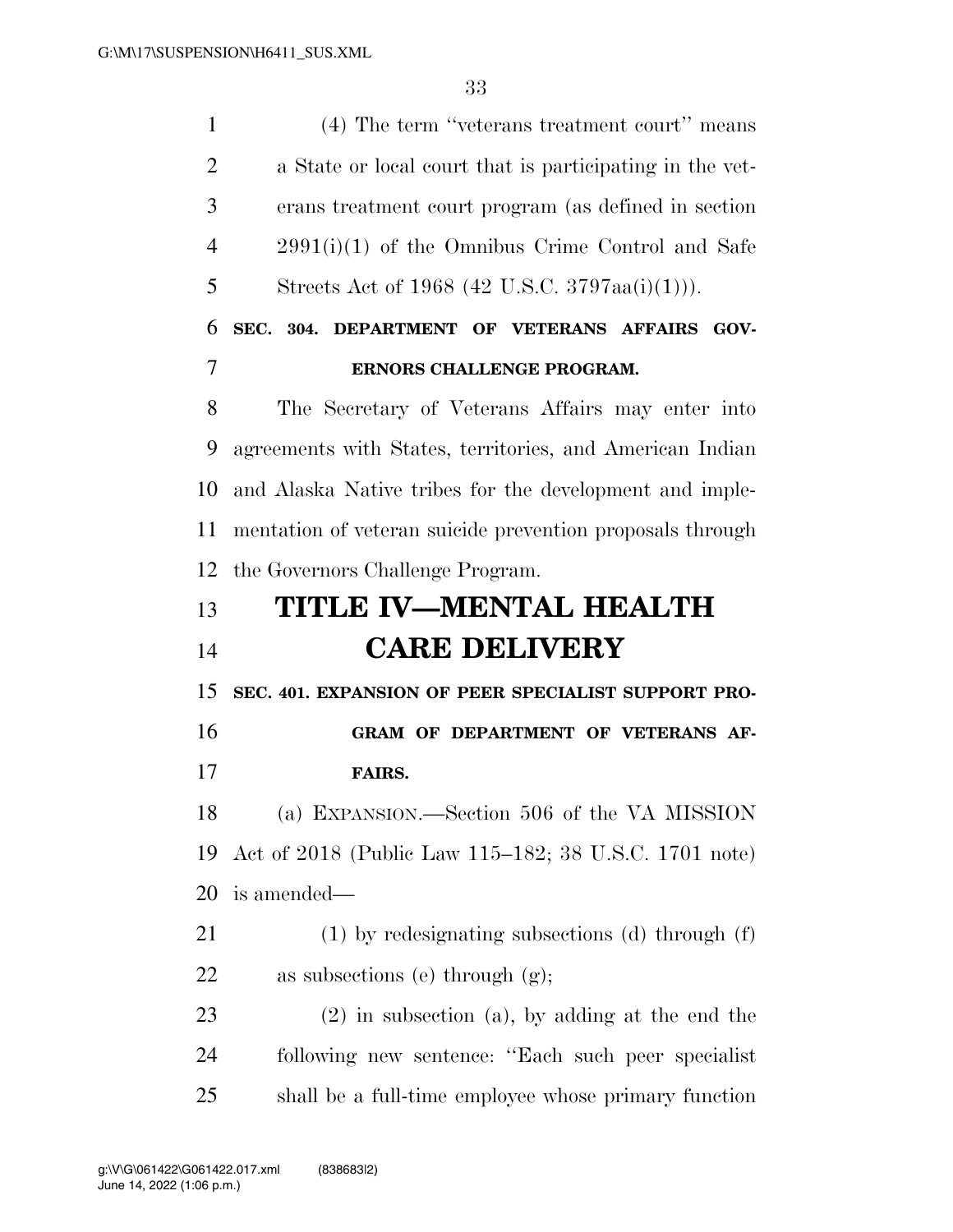| $\mathbf{1}$   | is to serve as a peer specialist and shall be in addi- |
|----------------|--------------------------------------------------------|
| $\overline{2}$ | tion to all other employees of such medical center.";  |
| 3              | $(3)$ in the heading of subsection (b), by striking    |
| $\overline{4}$ | "TIMEFRAME" and inserting "INITIAL TIME-               |
| 5              | FRAME";                                                |
| 6              | $(4)$ in subsection $(e)$ —                            |
| 7              | (A) in the heading, by striking "SELEC-                |
| 8              | TION" and inserting "INITIAL SELECTION"; and           |
| 9              | $(B)$ in paragraph $(1)$ , by striking "The            |
| 10             | Secretary shall" and inserting "In establishing        |
| 11             | the program at initial locations, the Secretary        |
| 12             | shall";                                                |
| 13             | $(5)$ by inserting after subsection (c) the fol-       |
| 14             | lowing new subsection:                                 |
| 15             | "(d) TIMEFRAME FOR EXPANSION OF PROGRAM; SE-           |
| 16             | LECTION OF ADDITIONAL LOCATIONS.—                      |
| 17             | "(1) TIMEFRAME FOR EXPANSION.—The Sec-                 |
| 18             | retary shall make permanent and expand the pro-        |
| 19             | gram to additional medical centers of the Depart-      |
| 20             | ment as follows:                                       |
| 21             | $\lq\lq$ (A) As of the date of the enactment of        |
| 22             | the STRONG Veterans Act of 2021, the Sec-              |
| 23             | retary shall make such program permanent at            |
| 24             | each medical center participating in the pro-          |
| 25             | gram on the day before such date of enactment.         |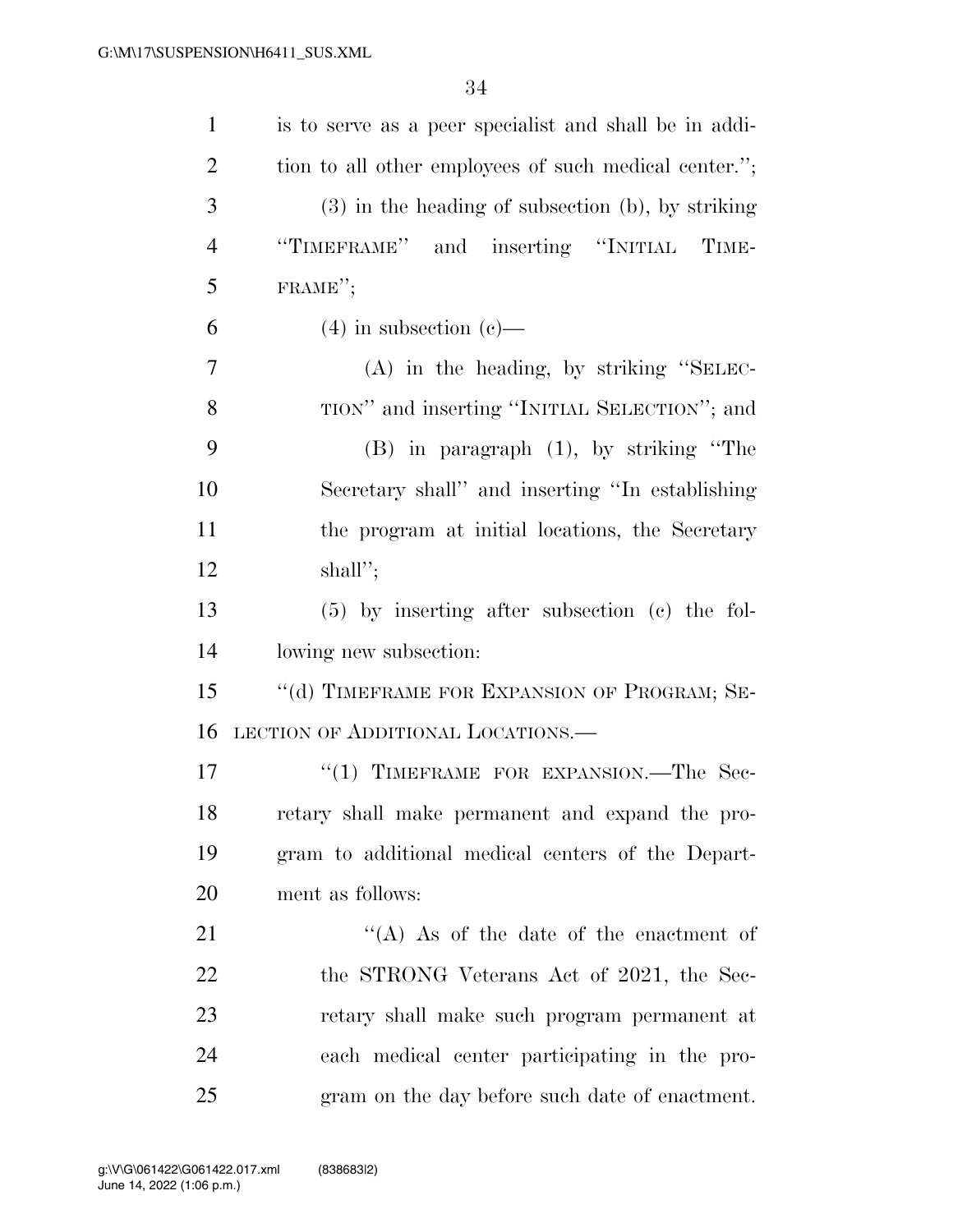| $\mathbf{1}$   | "(B) During the seven-year period fol-                |
|----------------|-------------------------------------------------------|
| $\overline{2}$ | lowing such date of enactment, the Secretary          |
| 3              | shall expand the program to an additional 25          |
| $\overline{4}$ | medical centers per year until the program is         |
| 5              | carried out at each medical center of the De-         |
| 6              | partment.                                             |
| $\overline{7}$ | "(2) SELECTION OF ADDITIONAL LOCATIONS.—              |
| 8              | In selecting medical centers for the expansion of the |
| 9              | program under paragraph $(1)(B)$ , until such time as |
| 10             | each medical center of the Department is partici-     |
| 11             | pating in the program by establishing not fewer than  |
| 12             | two peer specialists at the medical center, the Sec-  |
| 13             | retary shall prioritize medical centers in the fol-   |
| 14             | lowing areas:                                         |
| 15             | $\lq\lq$ Rural areas and other areas that are         |
| 16             | underserved by the Department.                        |
| 17             | $\lq\lq$ . Areas that are not in close proximity      |
| 18             | to an active duty military installation.              |
|                |                                                       |

 ''(C) Areas representing different geo- graphic locations, such as census tracts estab-21 lished by the Bureau of the Census.";

 (6) in subsection (e), as redesignated by para-graph (1)—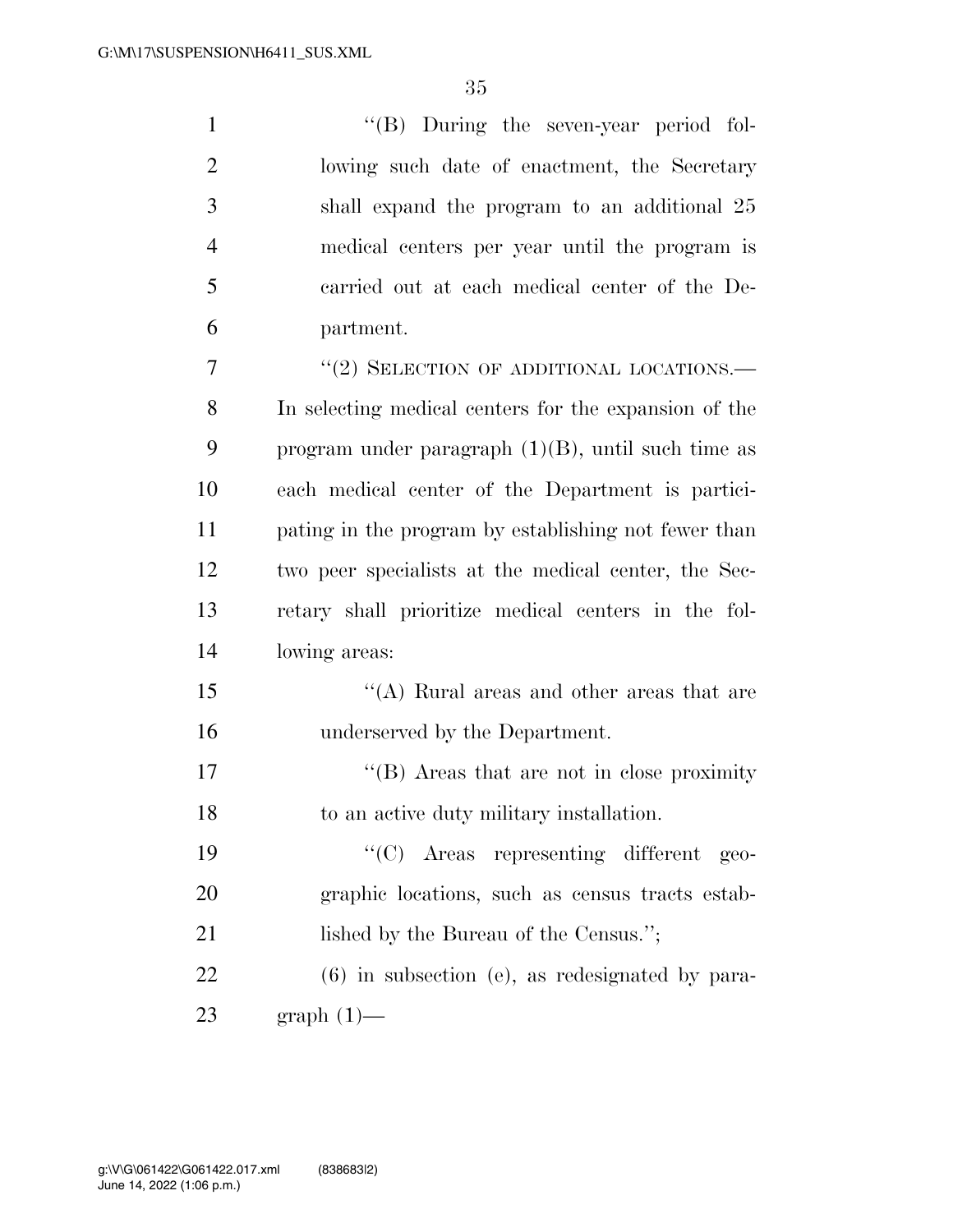| $\mathbf{1}$   | $(A)$ in the heading, by striking "GENDER-                     |
|----------------|----------------------------------------------------------------|
| $\overline{2}$ | SPECIFIC SERVICES" and inserting "CONSIDER-                    |
| 3              | ATIONS FOR HIRING PEER SPECIALISTS";                           |
| 4              | $(B)$ in the matter preceding paragraph $(1)$ ,                |
| 5              | by striking "location selected under subsection                |
| 6              | $(e)$ " and inserting "medical center";                        |
| 7              | $(C)$ in paragraph $(1)$ , by striking "and" at                |
| 8              | the end; and                                                   |
| 9              | $(D)$ by striking paragraph $(2)$ and insert-                  |
| 10             | ing the following new paragraphs:                              |
| 11             | $\lq(2)$ female peer specialists are hired and made            |
| 12             | available to support female veterans who are treated           |
| 13             | at each medical center; and                                    |
| 14             | $\cdot\cdot$ (3) to the extent practical, peer specialists are |
| 15             | hired in demographic percentages that reflect the ra-          |
| 16             | cial and ethnic demographic percentages of the over-           |
| 17             | all veterans population."; and                                 |
| 18             | $(7)$ by amending subsection $(g)$ , as redesignated           |
| 19             | by paragraph $(1)$ , to read as follows:                       |
| 20             | $``(g)$ REPORTS.—                                              |
| 21             | $``(1)$ PERIODIC REPORTS.—                                     |
| 22             | "(A) IN GENERAL.—Not later than one                            |
| 23             | year after the date of the enactment of the                    |
| 24             | STRONG Veterans Act of 2021, and annually                      |
| 25             | thereafter for five years, the Secretary shall                 |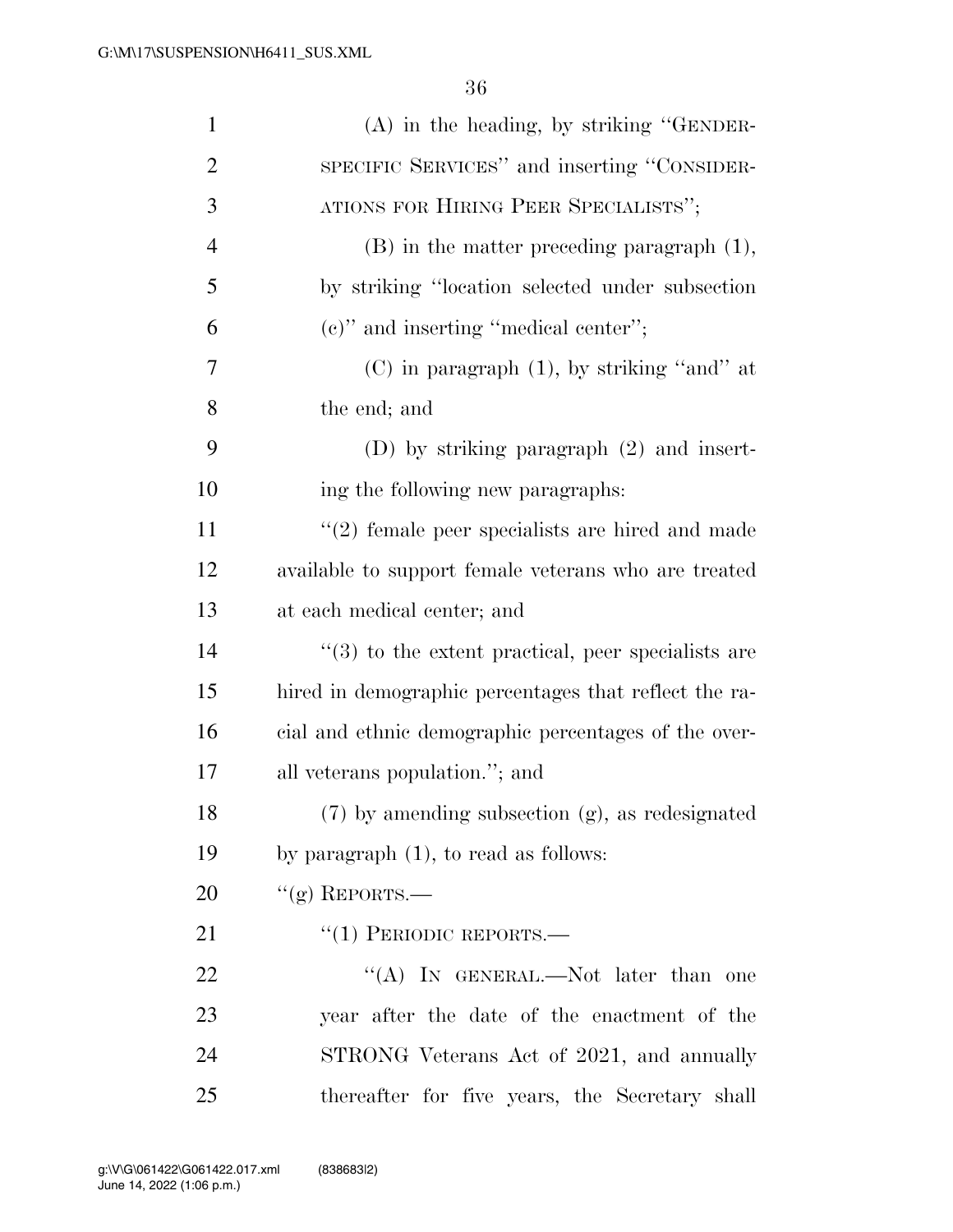| $\mathbf{1}$   | submit to the Committees on Veterans' Affairs    |
|----------------|--------------------------------------------------|
| $\overline{2}$ | of the House of Representatives and the Senate   |
| 3              | a report on the program, including the expan-    |
| $\overline{4}$ | sion of the program under subsection $(d)(1)$ .  |
| 5              | "(B) ELEMENTS.—Each report under sub-            |
| 6              | paragraph (A) shall include, with respect to the |
| $\overline{7}$ | one-year period preceding the submission of the  |
| 8              | report, the following:                           |
| 9              | "(i) The findings and conclusions of             |
| 10             | the Secretary with respect to the program.       |
| 11             | "(ii) An assessment of the benefits of           |
| 12             | the program to veterans and family mem-          |
| 13             | bers of veterans.                                |
| 14             | "(iii) An assessment of the effective-           |
| 15             | ness of peer specialists in engaging under       |
| 16             | subsection (f) with health care providers in     |
| 17             | the community and veterans served by             |
| 18             | such providers.                                  |
| 19             | "(iv) The name and location of each              |
| 20             | medical center where new peer specialists        |
| 21             | were hired.                                      |
| 22             | $\lq\lq$ (v) The number of new peer special-     |
| 23             | ists hired at each medical center pursuant       |
| 24             | to this section and the total number of          |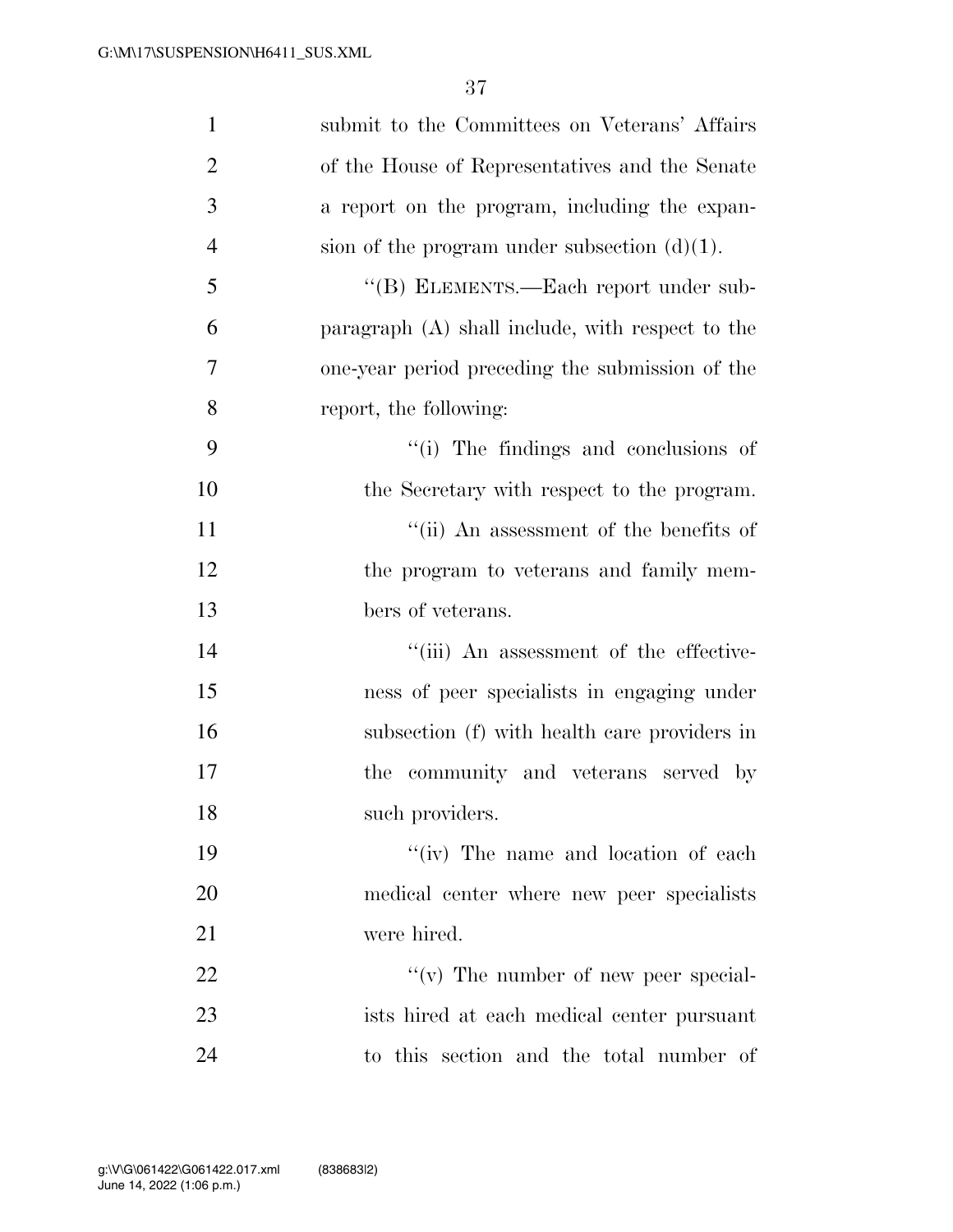| $\mathbf{1}$   | peer specialists within the Department                  |
|----------------|---------------------------------------------------------|
| $\overline{2}$ | hired pursuant to this section.                         |
| 3              | "(vi) An assessment of any barriers                     |
| $\overline{4}$ | confronting the recruitment, training, or               |
| 5              | retention of peer specialists.                          |
| 6              | "(2) FINAL REPORT.—Not later than one year              |
| 7              | after the Secretary determines that the program is      |
| 8              | being carried out at each medical center of the De-     |
| 9              | partment, the Secretary shall submit to the Commit-     |
| 10             | tees on Veterans' Affairs of the House of Represent-    |
| 11             | atives and the Senate a report notifying such com-      |
| 12             | mittees of such determination.".                        |
| 13             | (b) AUTHORIZATION OF APPROPRIATIONS.—There is           |
| 14             | authorized to be appropriated to the Department of Vet- |
| 15             | erans Affairs to implement section 506 of the VA MIS-   |
| 16             | SION Act of 2018 (Public Law 115–182; 38 U.S.C. 1701    |
|                | 17 note), as amended by subsection (a), the following   |
| 18             | amounts:                                                |
| 19             | $(1)$ \$3,600,000 for fiscal year 2022.                 |
| 20             | $(2)$ \$7,200,000 for fiscal year 2023.                 |
| 21             | $(3)$ \$10,800,000 for fiscal year 2024.                |
| 22             | $(4)$ \$14,400,000 for fiscal year 2025.                |
| 23             | $(5)$ \$18,000,000 for fiscal year 2026.                |
| 24             | $(6)$ \$21,600,000 for fiscal year 2027.                |
| 25             | $(7)$ \$25,000,000 for fiscal year 2028.                |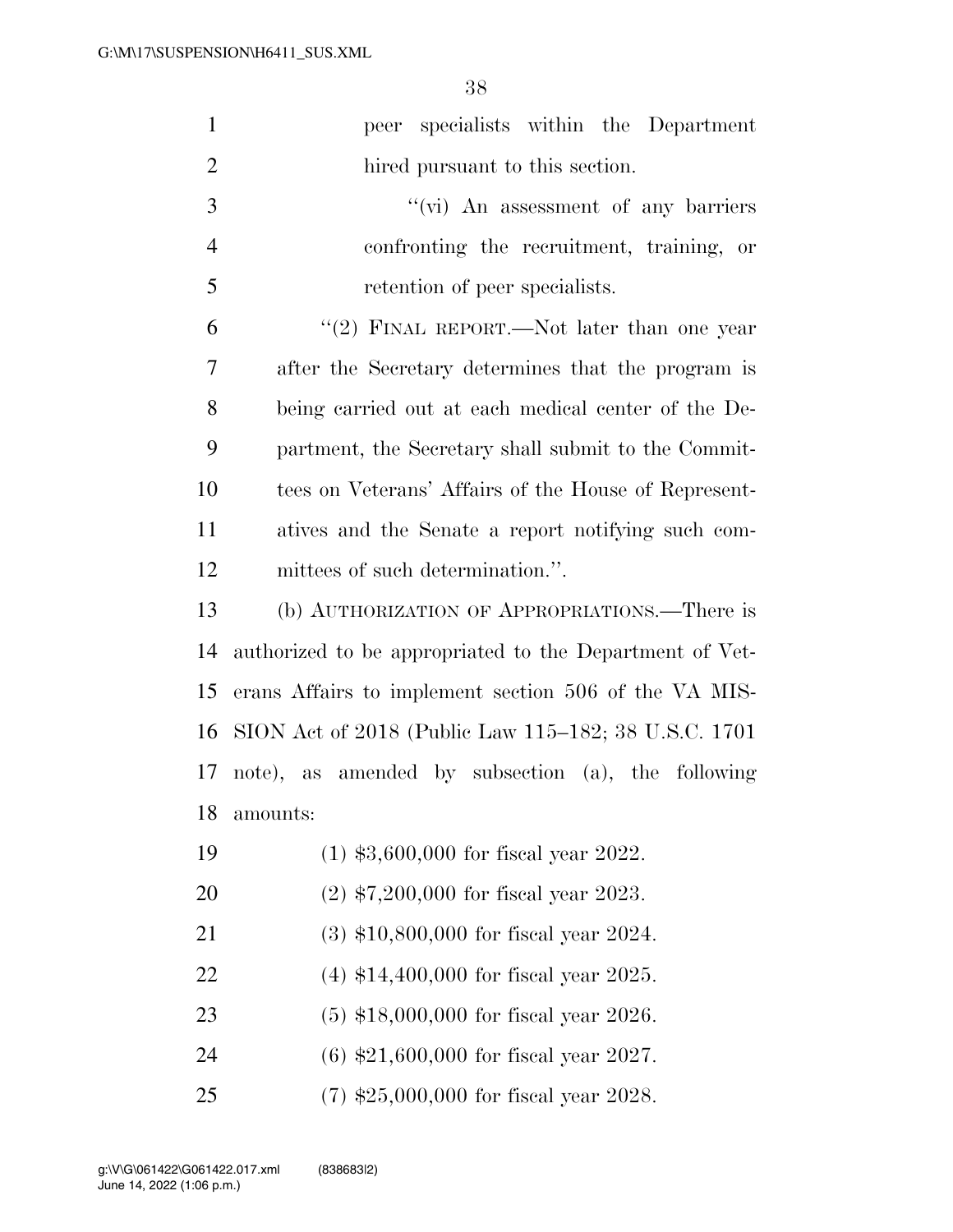| 1              | SEC. 402. EXPANSION OF VET CENTER SERVICES.               |
|----------------|-----------------------------------------------------------|
| $\overline{2}$ | (a) VETERANS AND MEMBERS USING EDUCATIONAL                |
| 3              | ASSISTANCE BENEFITS. Section 1712A of title 38,           |
| 4              | United States Code, is amended—                           |
| 5              | $(1)$ by striking "clauses (i) through $(vi)$ " both      |
| 6              | places it appears and inserting "clauses (i) through      |
| 7              | $(vii)$ ";                                                |
| 8              | $(2)$ by striking "in clause $(vii)$ " both places it     |
| 9              | appears and inserting "in clause (viii)";                 |
| 10             | $(3)$ in subsection $(a)(1)(C)$ —                         |
| 11             | (A) by redesignating clause (vii) as clause               |
| 12             | $(viii)$ ; and                                            |
| 13             | (B) by inserting after clause (vi) the fol-               |
| 14             | lowing new clause:                                        |
| 15             | "(vii) Any veteran or member of the Armed                 |
| 16             | Forces pursuing a course of education using covered       |
| 17             | educational assistance benefits."; and                    |
| 18             | (4) in subsection (h), by adding at the end the           |
| 19             | following new paragraph.                                  |
| 20             | $\cdot\cdot$ (6) The term 'covered educational assistance |
| 21             | benefits' means educational assistance benefits pro-      |
| 22             | vided pursuant to-                                        |
| 23             | "(A) chapter 30, 31, 32, or 33 of this title;             |
| 24             | "(B) chapter 1606 or 1607 of title 10;                    |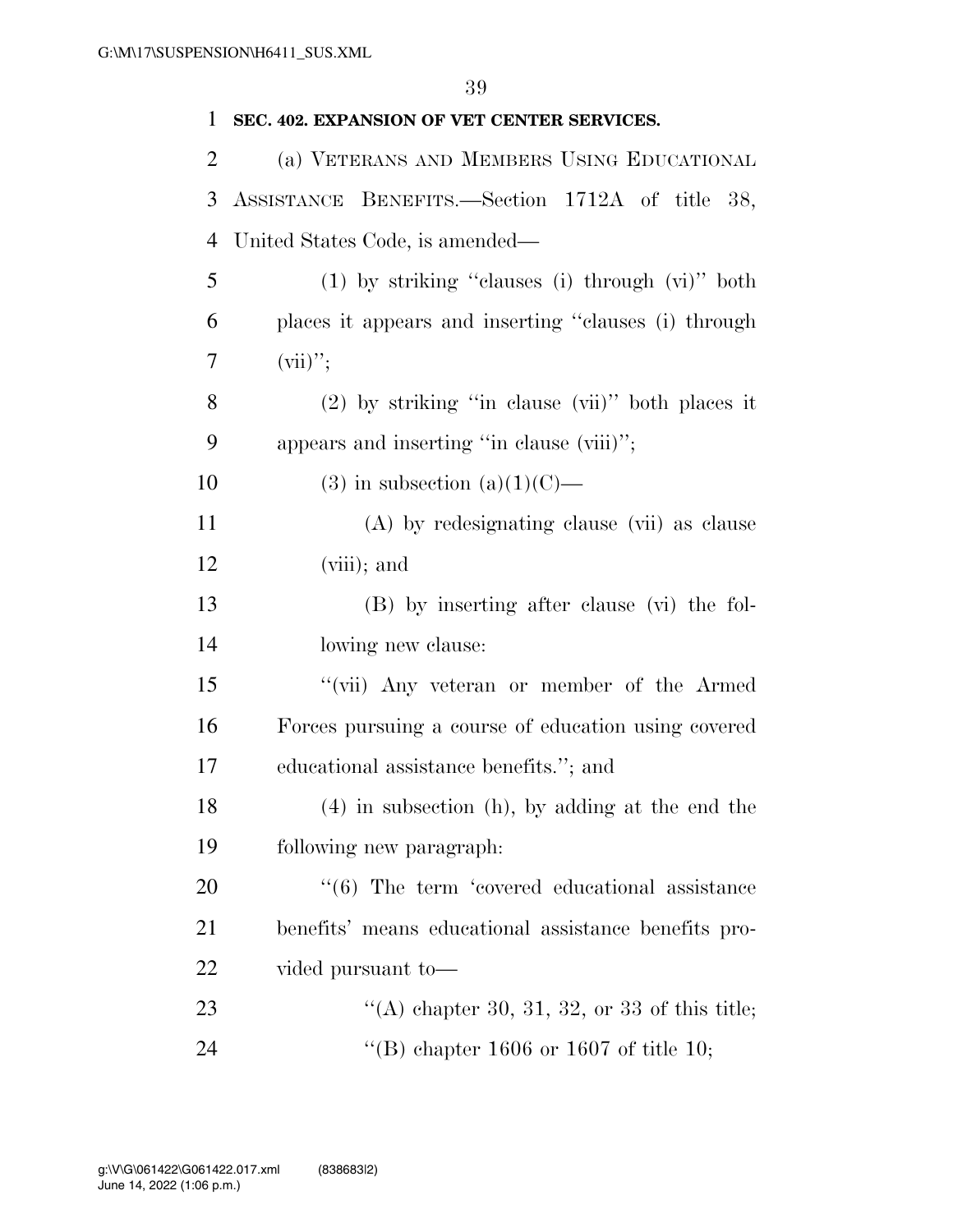| $\mathbf{1}$   | "(C) section 116 of the Harry W. Colmery"                  |
|----------------|------------------------------------------------------------|
| $\overline{2}$ | Veterans Educational Assistance Act of 2017                |
| 3              | (Public Law 115–48; 38 U.S.C. 3001 note); or               |
| $\overline{4}$ | $\lq\lq$ (D) section 8006 of the American Rescue           |
| 5              | Plan Act of $2021$ (Public Law 117-2; 38                   |
| 6              | U.S.C. 3001 note prec.).".                                 |
| 7              | (b) GAO REPORT.—Not later than one year after the          |
| 8              | date of the enactment of this Act, the Comptroller General |
| 9              | of the United States shall submit to the Committees on     |
| 10             | Veterans' Affairs of the House of Representatives and the  |
| 11             | Senate a report assessing—                                 |
| 12             | (1) the mental health needs of veterans pur-               |
| 13             | suing a course of education using covered edu-             |
| 14             | cational assistance benefits (as defined in section        |
| 15             | $1712A(h)(6)$ of title 38, United States Code, as          |
| 16             | added by subsection $(a)$ ; and                            |
| 17             | (2) the efforts of the Department of Veterans              |
| 18             | Affairs to address such mental health needs.               |
| 19             | SEC. 403. ELIGIBILITY FOR MENTAL HEALTH SERVICES.          |
| 20             | (a) IN GENERAL.—Section $1712A(a)(1)$ of title 38,         |
| 21             | United States Code, as amended by section 402, is further  |
| 22             | amended—                                                   |
| 23             | $(1)$ in subparagraph $(A)(ii)$ —                          |
| 24             | $(A)$ in subclause $(I)$ , by striking "and";              |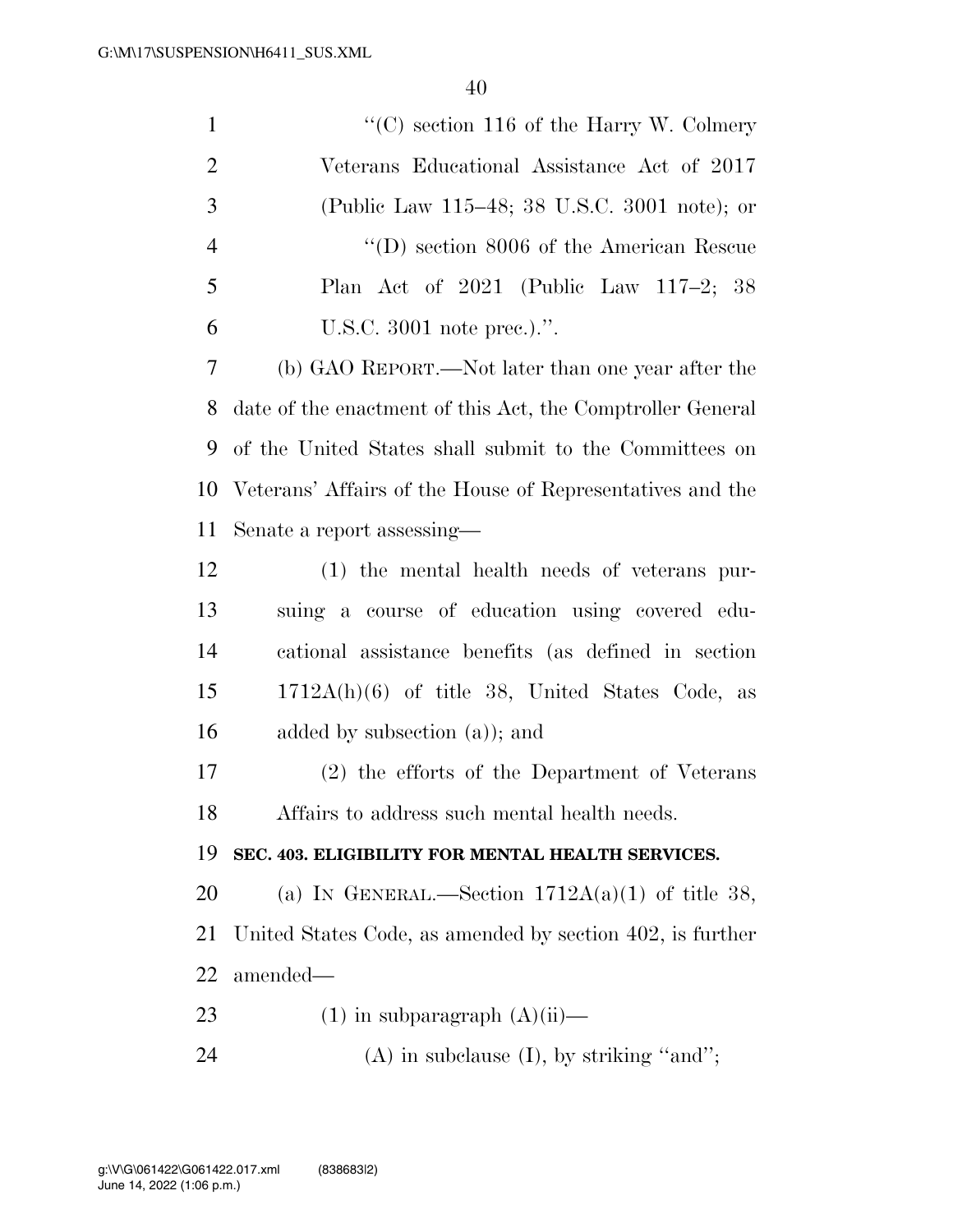| $\mathbf{1}$   | $(B)$ in subclause $(II)$ , by striking the pe-           |
|----------------|-----------------------------------------------------------|
| $\overline{2}$ | riod at the end and inserting "; and"; and                |
| 3              | (C) by adding at the end the following:                   |
| $\overline{4}$ | $\lq\lq$ (III) in the case of a veteran or member         |
| 5              | who died by suicide, to the degree that coun-             |
| 6              | seling furnished to such individual is found to           |
| 7              | aid in coping with the effects of such suicide.";         |
| 8              | $(2)$ in subparagraph $(B)(i)(II)$ —                      |
| 9              | $(A)$ in item (aa), by striking "or";                     |
| 10             | (B) in item (bb), by striking the period at               |
| 11             | the end and inserting "; or"; and                         |
| 12             | (C) by adding at the end the following;                   |
| 13             | $\cdot$ (ce) coping with the effects of a sui-            |
| 14             | cide described in subclause (III) of such                 |
| 15             | clause."; and                                             |
| 16             | $(3)$ in subparagraph $(C)(vii)$ —                        |
| 17             | (A) in subclause (I), by striking " $or$ " at             |
| 18             | the end;                                                  |
| 19             | $(B)$ in subclause $(II)$ , by striking the pe-           |
| 20             | riod at the end and inserting "; or"; and                 |
| 21             | (C) by adding at the end the following:                   |
| 22             | "(III) veteran or member of the Armed                     |
| 23             | Forces who died by suicide.".                             |
| 24             | (b) EFFECTIVE DATE.—The amendments made by                |
| 25             | subsection (a) shall apply with respect to family members |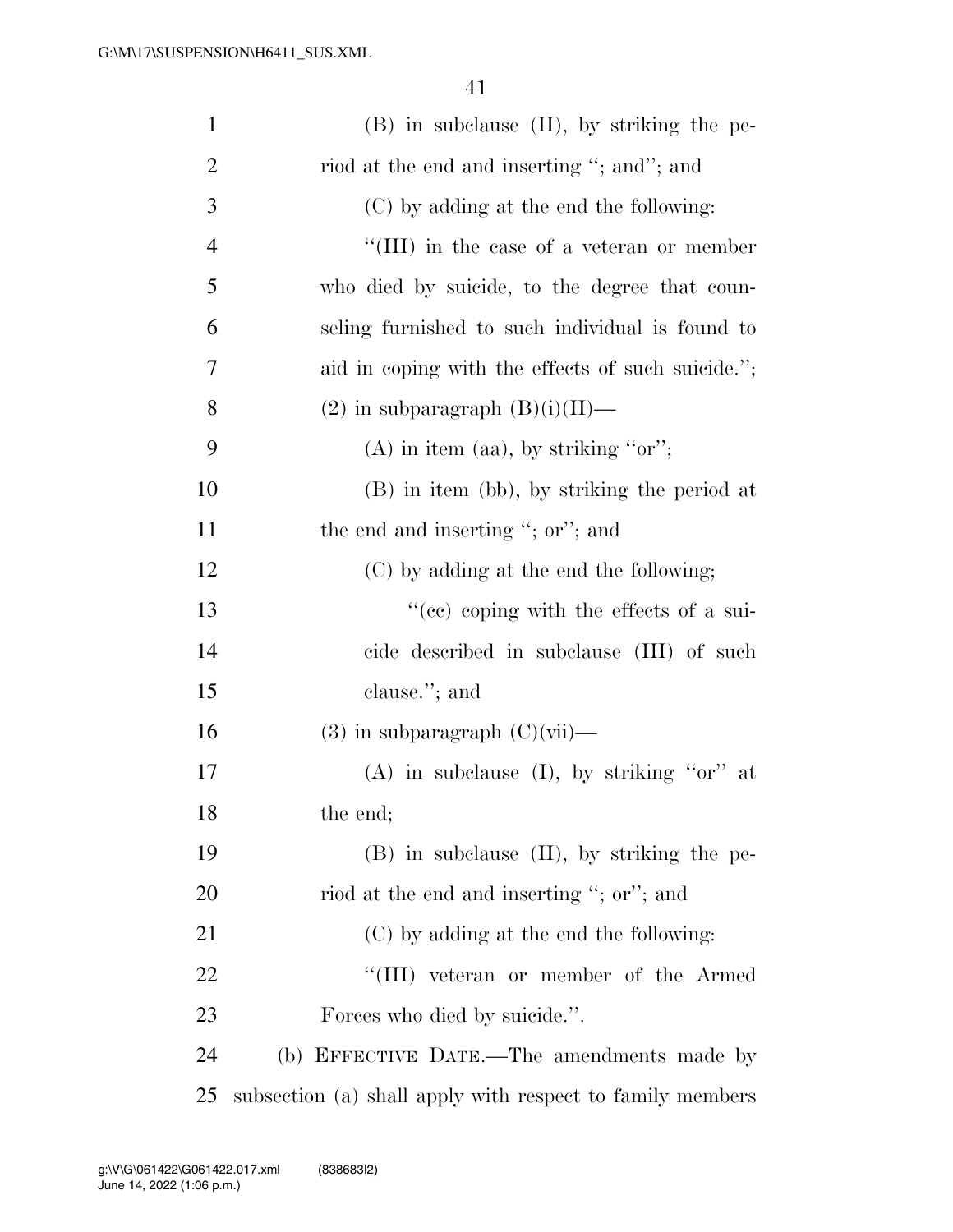of a member or veteran who died by suicide before, on,

or after the date of the enactment of this Act.

### **SEC. 404. MENTAL HEALTH CONSULTATIONS.**

 (a) MENTAL HEALTH CONSULTATIONS FOR VET-ERANS FILING FOR COMPENSATION.—

 (1) IN GENERAL.—Subchapter VI of chapter 11 of title 38, United States Code, is amended by add-ing at the end the following new section:

## **''§ 1167. Mental health consultations**

 ''(a) IN GENERAL.—Not later than 30 days after the date on which a veteran submits to the Secretary a claim for compensation under this chapter for a service-con- nected disability relating to a mental health diagnosis, the Secretary shall offer the veteran a mental health consulta- tion to assess the mental health needs of, and care options for, the veteran.

''(b) AVAILABILITY.—The Secretary shall—

18 ''(1) offer a veteran a consultation under sub- section (a) without regard to any previous denial or approval of a claim of that veteran for a service-con- nected disability relating to a mental health diag-nosis; and

23  $(2)$  ensure that a veteran offered a mental health consultation under subsection (a) may elect to receive such consultation during the one-year period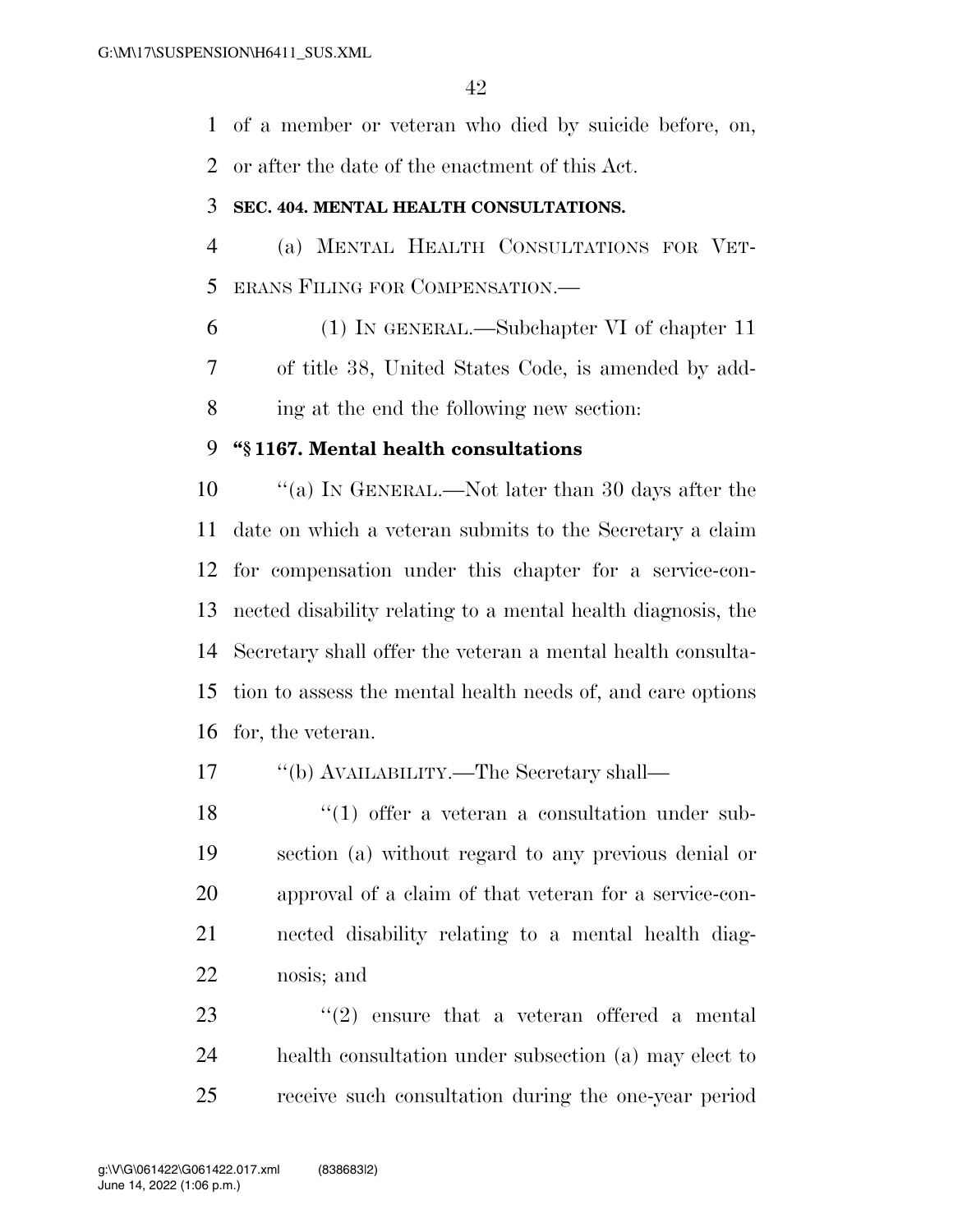beginning on the date on which the consultation is offered or during such longer period beginning on such date as the Secretary considers appropriate.

 ''(c) RULE OF CONSTRUCTION.—A consultation pro- vided to a veteran under this section shall not be construed as a determination that any disability of such veteran is service-connected for the purposes of any benefit under the laws administered by the Secretary.''.

 (2) CLERICAL AMENDMENT.—The table of sec- tions at the beginning of chapter 11 of such title is amended by adding at the end the following new item:

''1167. Mental health consultations.''.

 (b) MENTAL HEALTH CONSULTATIONS FOR VET- ERANS ENTERING HOMELESS PROGRAMS OFFICE PRO-GRAMS.—

 (1) IN GENERAL.—Subchapter VII of chapter 20 of title 38, United States Code, is amended by adding at the end the following new section:

### **''§ 2068. Mental health consultations**

20 "(a) In GENERAL.—Not later than two weeks after the date on which a veteran described in subsection (b) enters into a program administered by the Homeless Pro- grams Office of the Department, the Secretary shall offer the veteran a mental health consultation to assess the health needs of, and care options for, the veteran.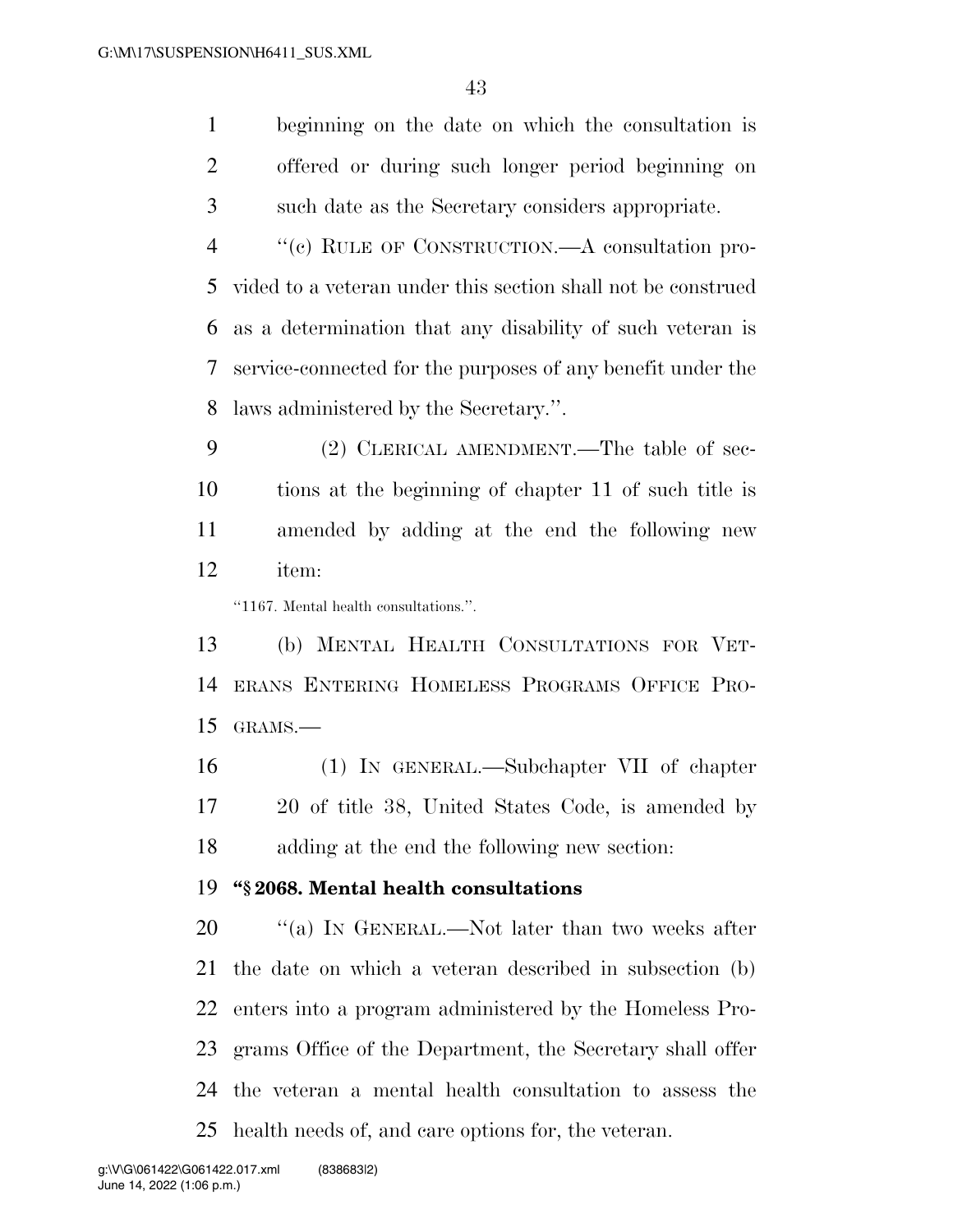''(b) VETERAN DESCRIBED.—A veteran described in this subsection is a veteran to whom a mental health con- sultation is not offered or provided through the case man- agement services of the program of the Homeless Pro-grams Office into which the veteran enters.''.

 (2) CLERICAL AMENDMENT.—The table of sec- tions at the beginning of chapter 20 of such title is amended by adding at the end the following new item:

''2068. Mental health consultations.''.

# **TITLE V—RESEARCH**

 **SEC. 501. VETERANS INTEGRATION TO ACADEMIC LEADER- SHIP PROGRAM OF THE DEPARTMENT OF VETERANS AFFAIRS.** 

 (a) REPORT.—Not later than one year after the date of the enactment of this Act, the Secretary of Veterans Affairs shall submit to the Committees on Veterans' Af- fairs of the House of Representatives and the Senate a report on the Veterans Integration to Academic Leader- ship program of the Department of Veterans Affairs. The report shall include the following:

 (1) The number of medical centers of the De- partment, institutions of higher learning, non-college degree programs, and student veterans supported by the program, and relevant trends since the program began.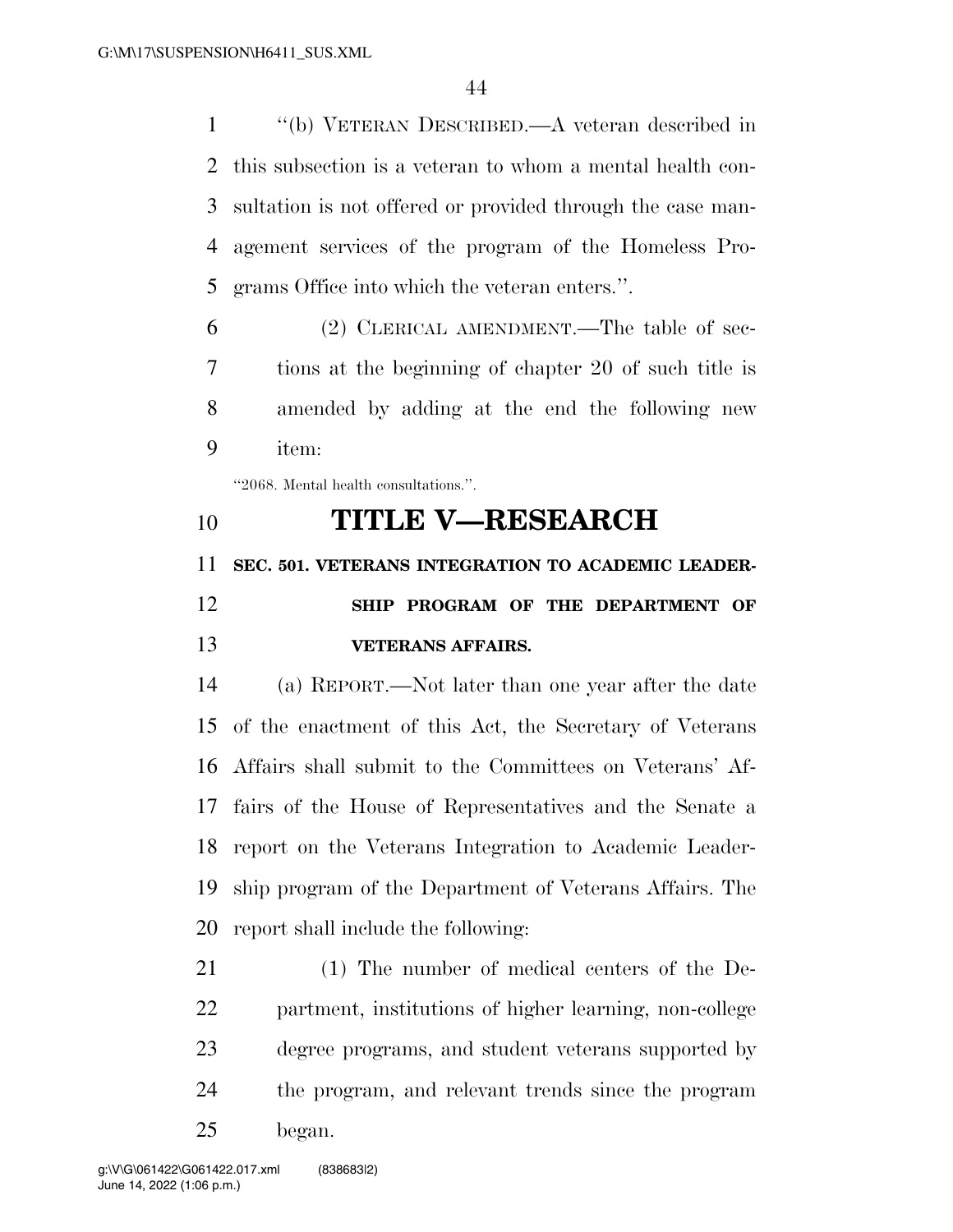| $\mathbf{1}$   | (2) The staff and resources allocated to the               |
|----------------|------------------------------------------------------------|
| $\overline{2}$ | program, and relevant trends since the program             |
| 3              | began.                                                     |
| 4              | (3) An assessment of the outcomes and effec-               |
| 5              | tiveness of the program in—                                |
| 6              | (A) supporting student veterans;                           |
| 7              | (B) connecting student veterans to needed                  |
| 8              | services of the Department or services provided            |
| 9              | by non-Department entities;                                |
| 10             | (C) addressing the mental health needs of                  |
| 11             | student veterans;                                          |
| 12             | (D) lowering the suicide risk of student                   |
| 13             | veterans; and                                              |
| 14             | (E) helping student veterans achieve edu-                  |
| 15             | cational goals.                                            |
| 16             | (4) An assessment of barriers to expanding the             |
| 17             | program and how the Secretary intends to address           |
| 18             | such barriers.                                             |
| 19             | (5) An assessment of whether the program                   |
| 20             | should be expanded outside of the Office of Mental         |
| 21             | Health and Suicide Prevention to support students          |
| 22             | veterans with needs unrelated to mental health or          |
| 23             | suicide.                                                   |
| 24             | (b) UNIFORM BEST PRACTICES, GOALS, AND MEAS-               |
| 25             | URES.—The Secretary shall establish best practices, goals, |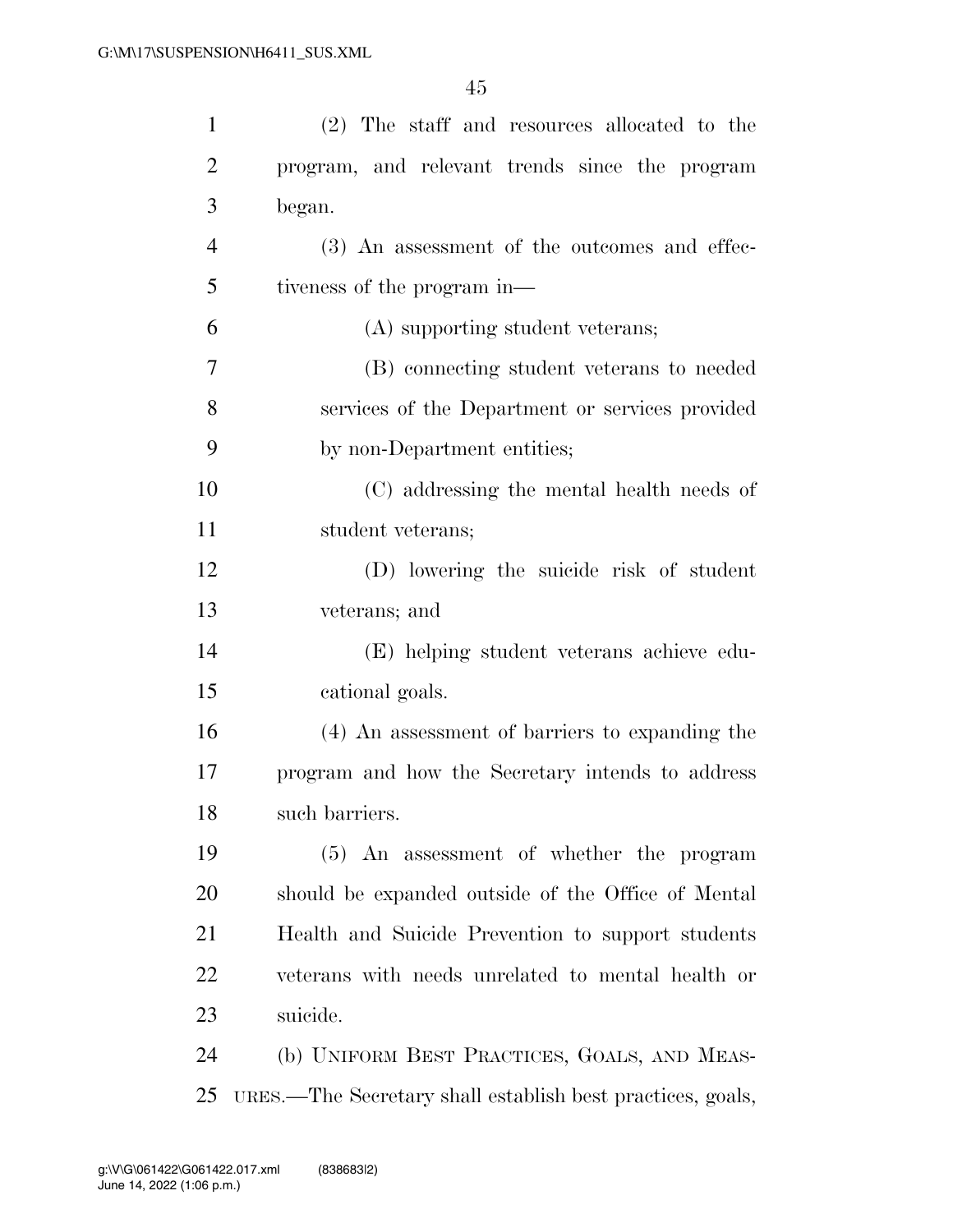and measures for the Veterans Integration to Academic Leadership program of the Department that are uniform among the medical centers of the Department.

 (c) OUTREACH.—The Secretary shall conduct out- reach among the Armed Forces, veterans service organiza- tions, institutions of higher learning, and non-college de- gree programs with respect to the Veterans Integration to Academic Leadership program of the Department.

 (d) ASSESSMENT.—The Secretary shall assess the feasibility and advisability of including the suicide rate for student veterans in the National Veteran Suicide Preven- tion Annual Report of the Office of Mental Health and Suicide Prevention of the Department.

(e) DEFINITIONS.—In this section:

 (1) The term ''institution of higher learning'' has the meaning given that term in section 3452 of title 38, United States Code.

18 (2) The term "student veteran" means the fol-lowing:

 (A) A veteran or member of the Armed Forces using educational assistance under any of the following provisions of law:

 (i) Chapter 30, 31, 32, or 33 of title 38, United States Code, or chapter 1606 or 1607 of title 10, United States Code.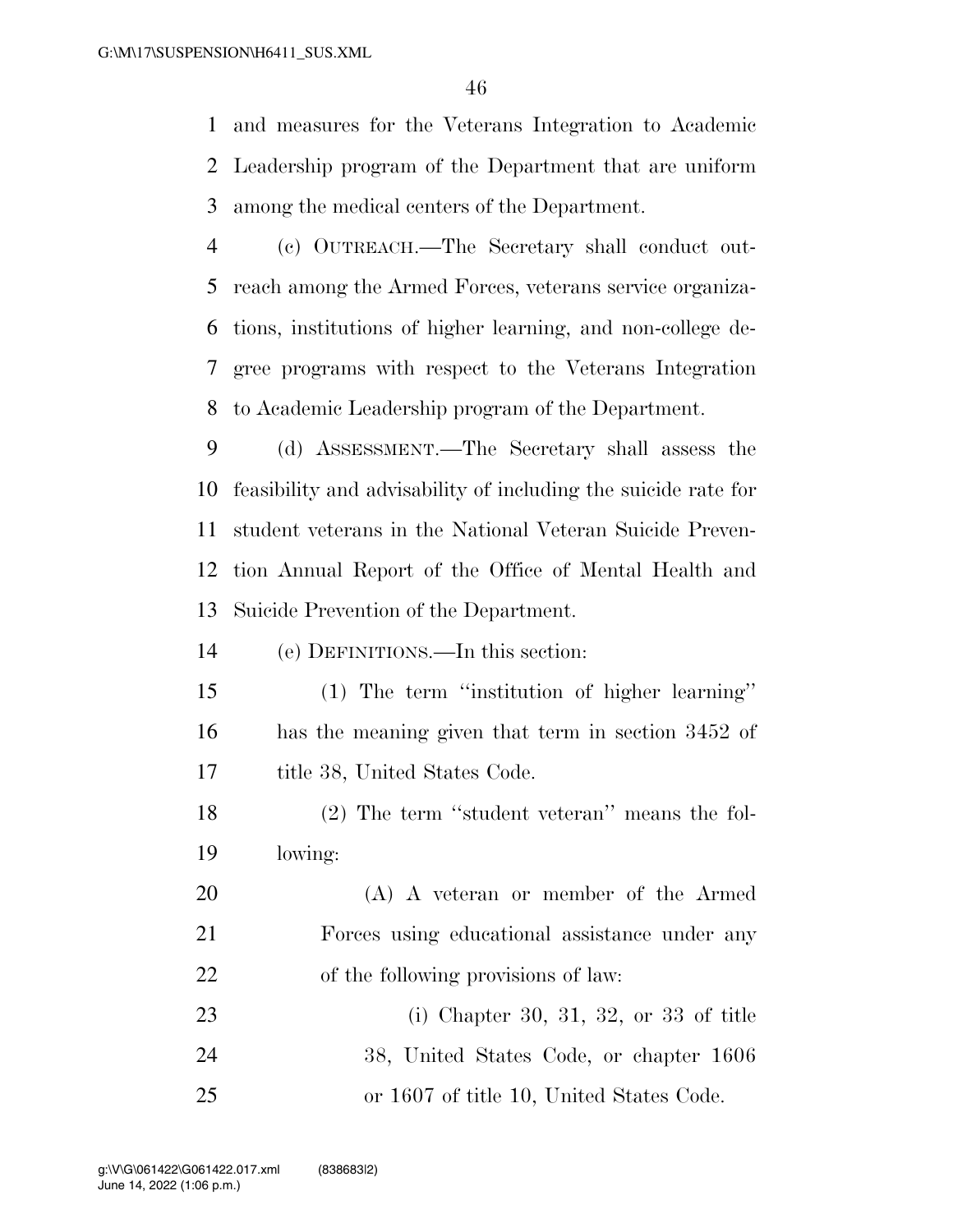| $\mathbf{1}$   | (ii) Section 116 of the Harry W.                            |
|----------------|-------------------------------------------------------------|
| $\overline{2}$ | Colmery Veterans Educational Assistance                     |
| 3              | Act of 2017 (Public Law 115–48; 38                          |
| $\overline{4}$ | U.S.C. 3001 note).                                          |
| 5              | (iii) Section 8006 of the American                          |
| 6              | Rescue Plan Act of 2021 (Public Law                         |
| 7              | 117–2; 38 U.S.C. 3001 note prec.).                          |
| 8              | (B) A veteran who is enrolled in an institu-                |
| 9              | tion of higher learning or other training pro-              |
| 10             | gram, without regard to whether the veteran is              |
| 11             | using educational assistance specified in sub-              |
| 12             | paragraph $(A)$ .                                           |
|                |                                                             |
| 13             | SEC. 502. IMPROVEMENT OF SLEEP DISORDER CARE FUR-           |
| 14             | NISHED BY DEPARTMENT OF VETERANS AF-                        |
| 15             | FAIRS.                                                      |
| 16             | (a) IN GENERAL.—Pursuant to the analysis con-               |
| 17             | ducted under subsection (b), the Secretary of Veterans Af-  |
| 18             | fairs shall take such action as the Secretary considers ap- |
| 19             | propriate to improve the assessment and treatment of vet-   |
| 20             | erans with sleep disorders, including by conducting in-     |
| 21             | home sleep studies for veterans.                            |
| 22             | (b) ANALYSIS.—The Secretary shall conduct an anal-          |
| 23             | ysis of the ability of the Department of Veterans Affairs   |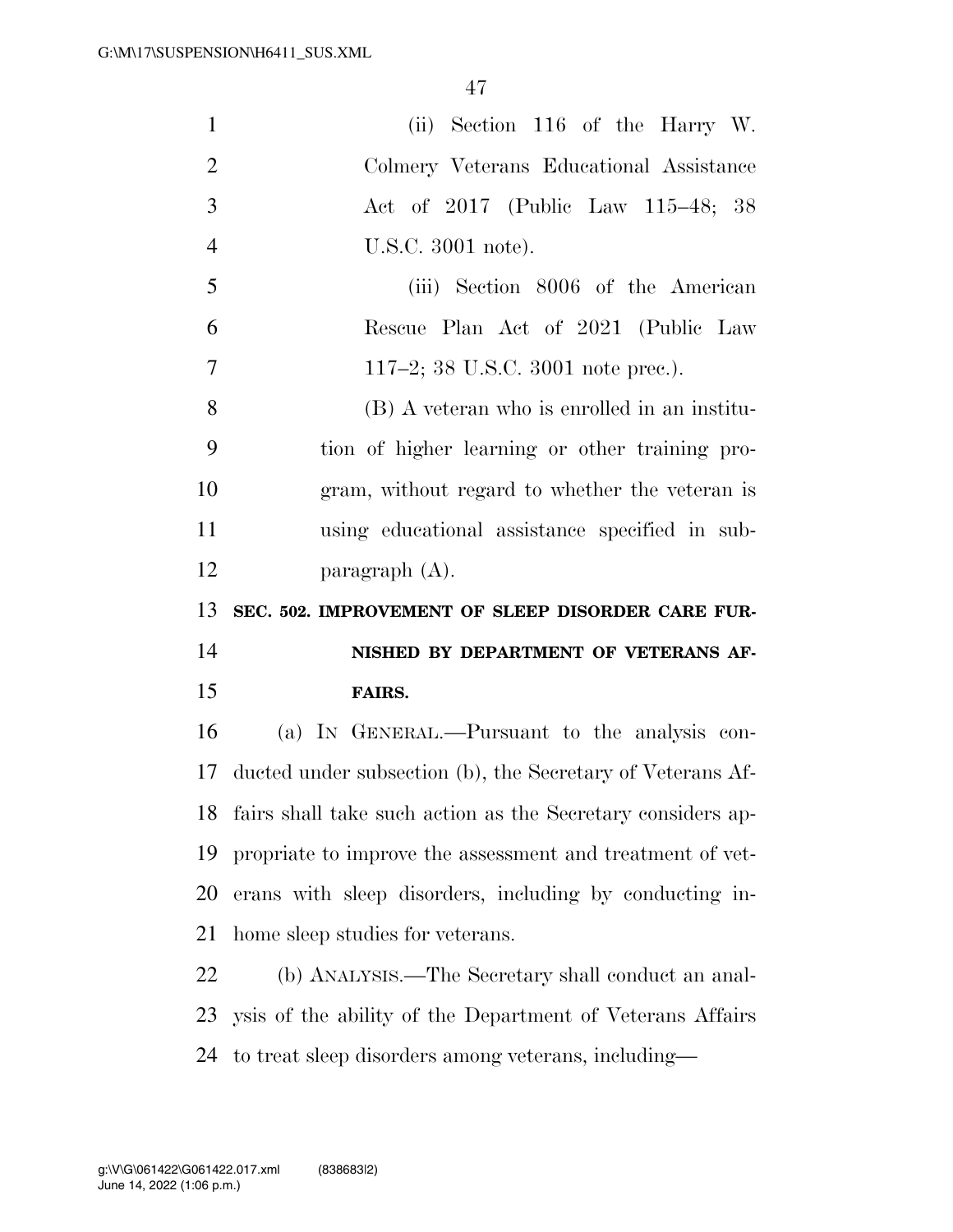(1) assessment and treatment options for such disorders; (2) barriers to care for such disorders, such as wait time, travel time, and lack of staffing;

 (3) the efficacy of the clinical practice guide- lines of the Department of Veterans Affairs and the Department of Defense for such disorders; and

 (4) the availability of and efficacy of the use by the Department of Veterans Affairs of cognitive be-havioral therapy for insomnia.

 (c) REPORT.—Not later than two years after the date of the enactment of this Act, the Secretary shall submit to the Committee on Veterans' Affairs of the Senate and the Committee on Veterans' Affairs of the House of Rep-resentatives a report on—

 (1) the findings from the analysis conducted under subsection (b); and

 (2) any actions taken under subsection (a) to improve the assessment and treatment of veterans with sleep disorders.

21 (d) AUTHORIZATION OF APPROPRIATIONS FOR IN- HOME SLEEP STUDIES.—There is authorized to be appro- priated to the Secretary of Veterans Affairs \$5,000,000 to be used to conduct in-home sleep studies for veterans,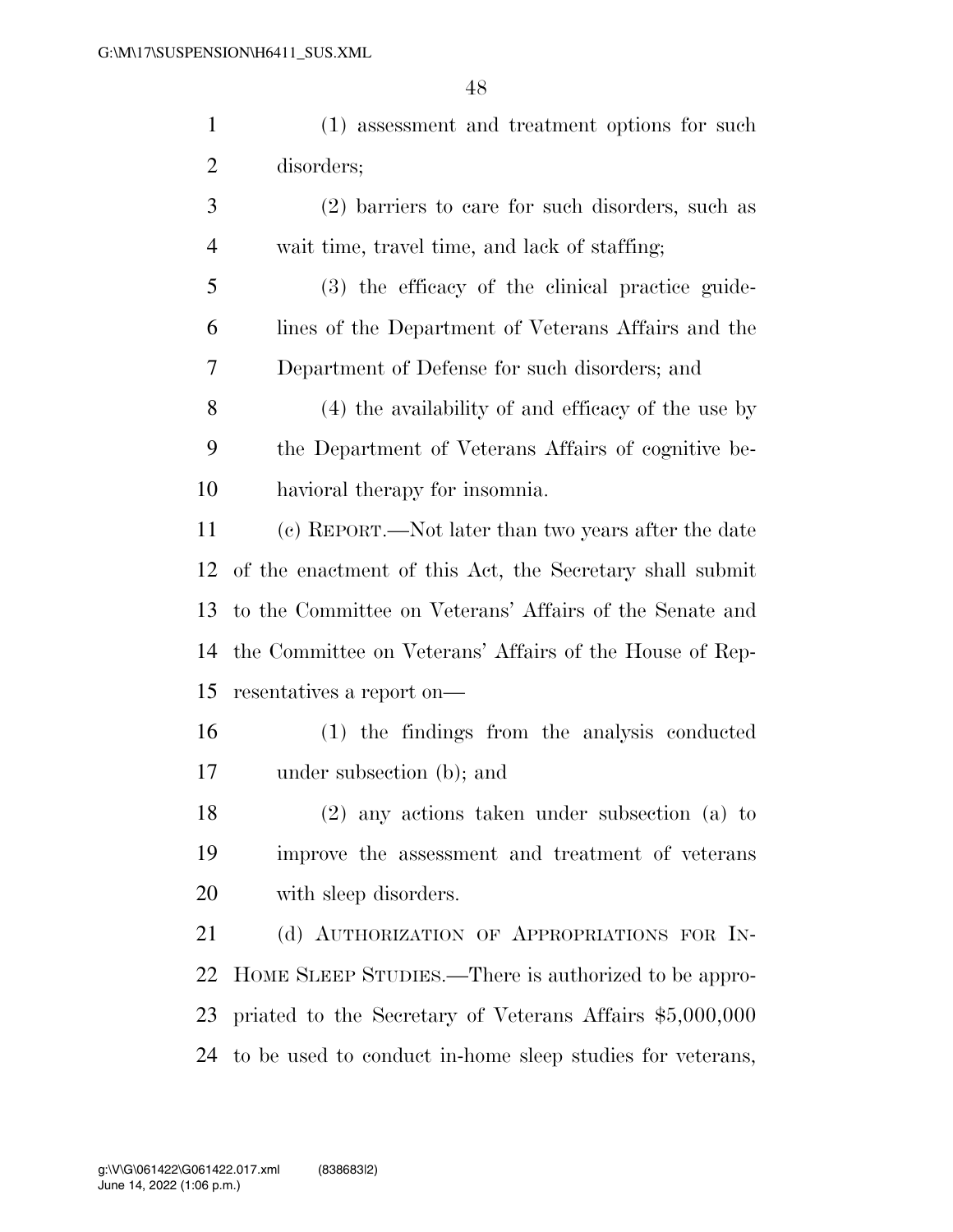as part of sleep disorder assessment and treatment con-ducted by the Department of Veterans Affairs.

# **SEC. 503. STUDY ON INPATIENT MENTAL HEALTH AND SUB- STANCE USE CARE FROM DEPARTMENT OF VETERANS AFFAIRS.**

 (a) IN GENERAL.—Not later than one year after the date of the enactment of this Act, the Secretary of Vet- erans Affairs shall complete the conduct of a study on ac- cess of veterans to care under the residential rehabilitation treatment programs of the Department of Veterans Af-fairs to determine—

- (1) if there are sufficient geographic offerings of inpatient mental health care, especially for vet-erans in rural and remote communities;
- (2) if there are sufficient bed spaces at each lo- cation, based on demand and drive time from the homes of veterans;

18 (3) if there are any workforce-related capacity limitations at each location, including if beds are un- able to be used because there are not enough pro-21 viders to care for additional patients;

 (4) if there are diagnosis-specific or sex-specific barriers to accessing care under such programs; and (5) the average wait time for a bed in such a program, broken out by—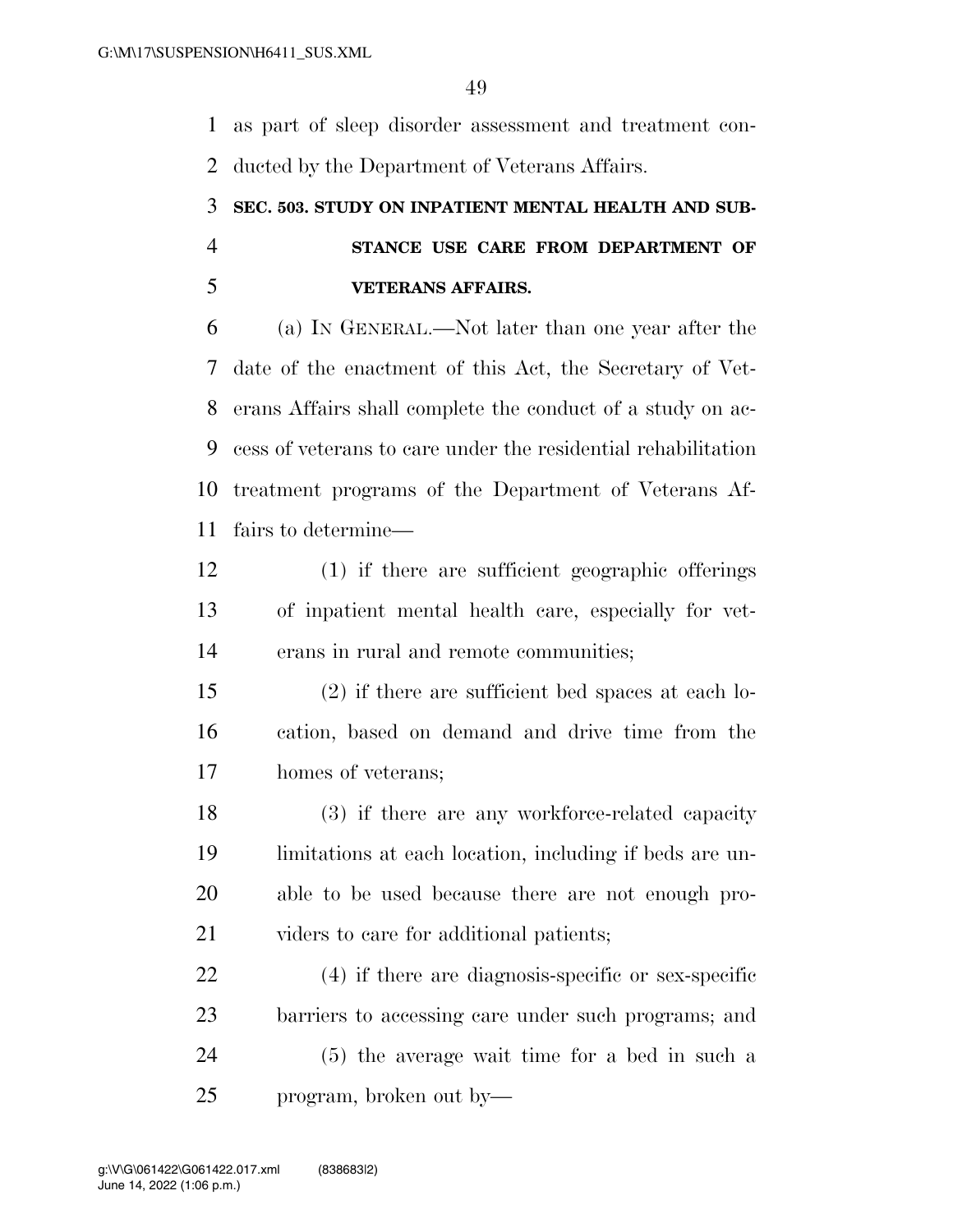| $\mathbf{1}$   | (A) Veterans Integrated Service Network;                    |
|----------------|-------------------------------------------------------------|
| $\overline{2}$ | (B) rural or urban area;                                    |
| 3              | $(C)$ sex; and                                              |
| $\overline{4}$ | (D) specialty (general program, substance                   |
| 5              | use disorder program, military sexual trauma                |
| 6              | program, etc.).                                             |
| 7              | RECOMMENDATIONS FOR MODIFICATIONS<br>(b)<br><b>TO</b>       |
| 8              | TREATMENT PROGRAMS.—Using the results from the              |
| 9              | study conducted under subsection (a), the Secretary shall   |
| 10             | make recommendations for-                                   |
| 11             | (1) new locations for opening facilities to par-            |
| 12             | ticipate in the residential rehabilitation treatment        |
| 13             | programs of the Department;                                 |
| 14             | (2) facilities under such programs at which new             |
| 15             | beds can be added; and                                      |
| 16             | (3) any additional specialty tracks to be added             |
| 17             | to such programs, such as substance use disorder or         |
| 18             | military sexual trauma, in order to meet veteran            |
| 19             | need and demand.                                            |
| 20             | (c) REPORT.—Not later than 180 days after comple-           |
| 21             | tion of the study under subsection (a), the Secretary shall |
| 22             | submit to the Committee on Veterans' Affairs of the Sen-    |
| 23             | ate and the Committee on Veterans' Affairs of the House     |
| 24             | of Representatives a report on the findings of the study    |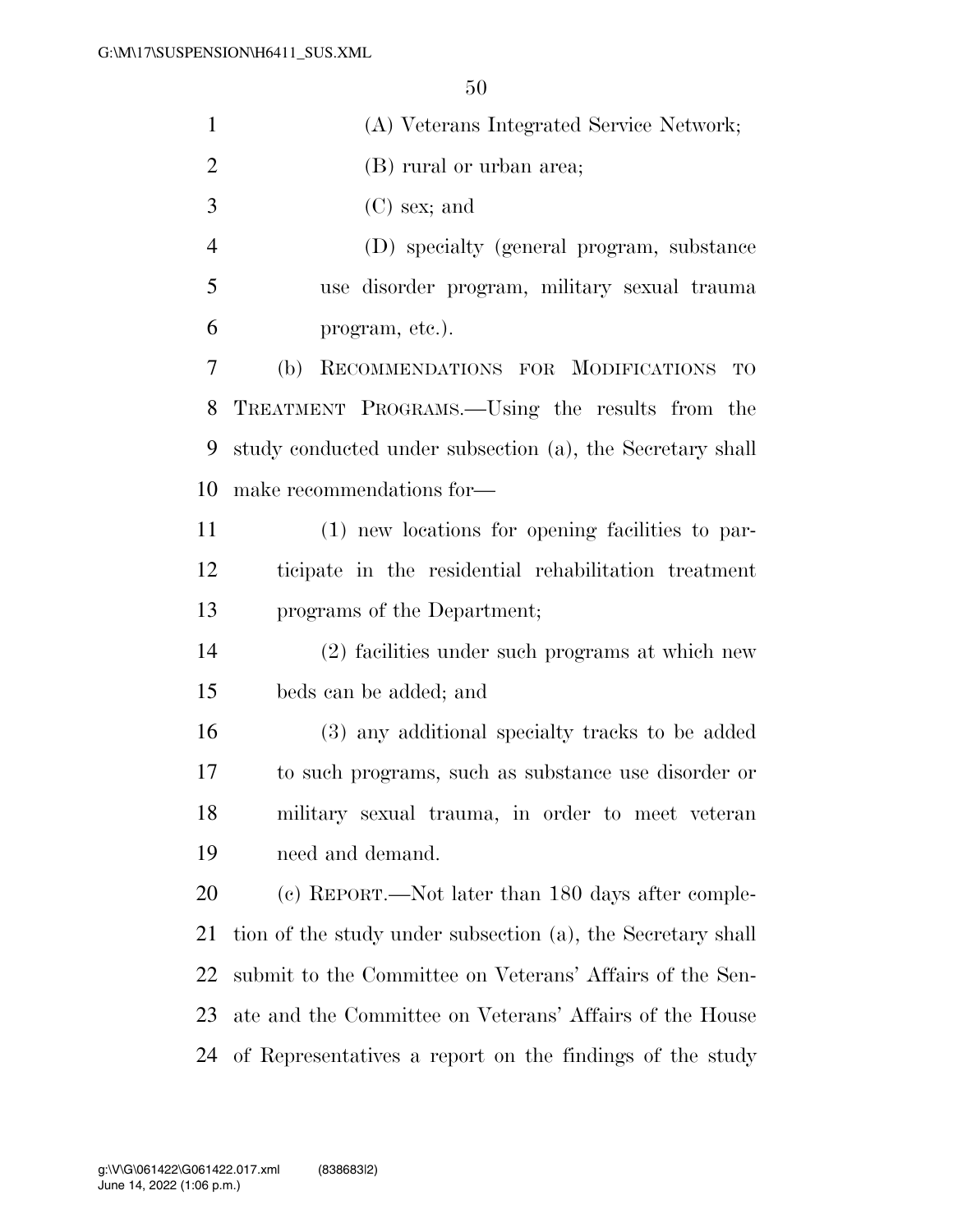conducted under subsection (a) and the recommendations made by the Secretary under subsection (b).

# **SEC. 504. STUDY ON TREATMENT FROM DEPARTMENT OF VETERANS AFFAIRS FOR CO-OCCURRING MENTAL HEALTH AND SUBSTANCE USE DIS-ORDERS.**

 (a) IN GENERAL.—Not later than one year after the date of the enactment of this Act, the Secretary of Vet-erans Affairs shall conduct a study examining—

 (1) the availability of treatment programs for veterans with co-occurring mental health and sub- stance use disorders (including both inpatient and outpatient care);

 (2) any geographic disparities in access to such programs, such as for rural and remote veterans; and

 (3) the average wait times for care under such programs.

(b) REPORT.—

20 (1) IN GENERAL.—Not later than two years after the date of the enactment of this Act, the Sec- retary shall submit to the Committee on Veterans' Affairs of the Senate and the Committee on Vet-erans' Affairs of the House of Representatives a re-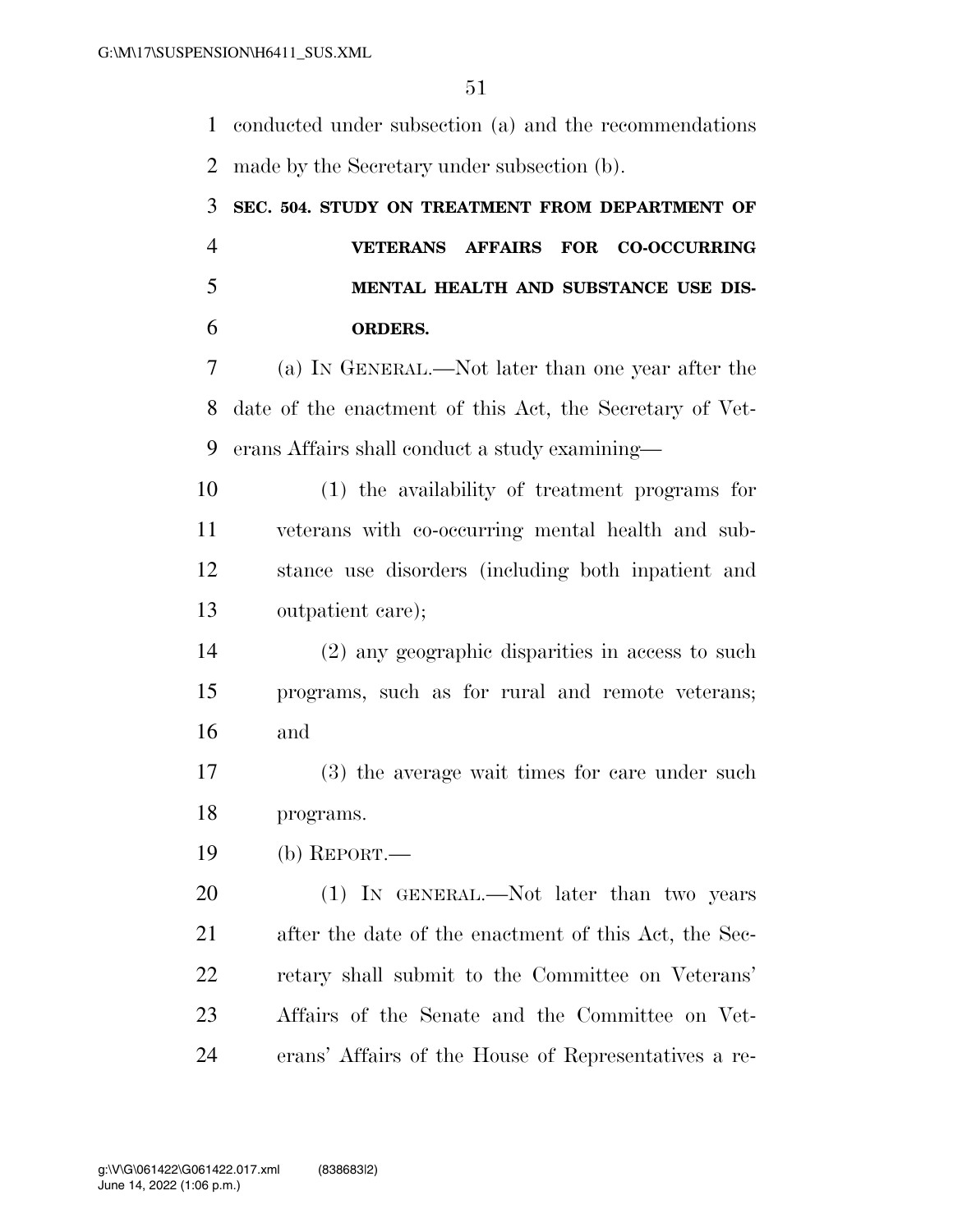port on the findings of the study conducted under subsection (a). (2) ELEMENTS.—The report required by para- graph (1) shall include— (A) any recommendations resulting from the study conducted under subsection (a) with respect to improving timeliness and quality of care and meeting treatment preferences for vet- erans with co-occurring mental health and sub- stance use disorders; and (B) a description of any actions taken by the Secretary to improve care for such veterans. **SEC. 505. STUDY ON WORKLOAD OF SUICIDE PREVENTION TEAMS OF DEPARTMENT OF VETERANS AF- FAIRS.**  (a) IN GENERAL.—The Secretary of Veterans Af- fairs, acting through the Under Secretary for Health and the Office of Mental Health and Suicide Prevention, shall conduct a study evaluating the workload of local suicide prevention teams of the Department of Veterans Affairs. (b) ELEMENTS.—The study conducted under sub- section (a) shall— (1) identify the effects of the growth of the sui- cide prevention program of the Department on the workload of suicide prevention teams;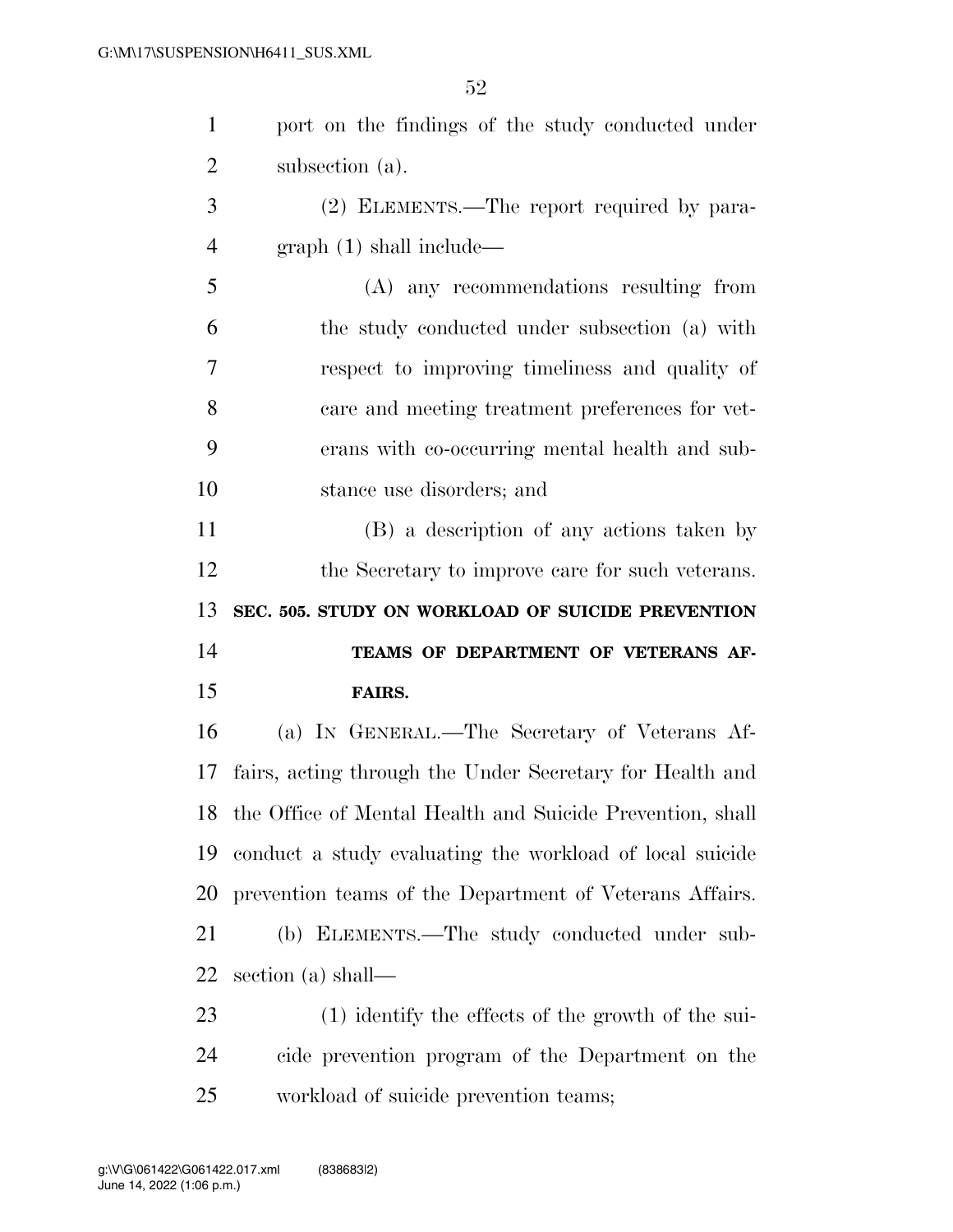(2) incorporate key practices for staffing model design in determining suicide prevention staffing needs; and

 (3) determine which facilities of the Depart- ment need increased suicide prevention coordinator staffing to meet the needs of veterans, with an em- phasis placed on facilities with high patient volume and facilities located in States with high rates of vet-eran suicide.

 (c) REPORT.—Not later than one year after the date of the enactment of this Act, the Secretary shall submit to the Committee on Veterans' Affairs of the Senate and the Committee on Veterans' Affairs of the House of Rep-resentatives a report—

 (1) on the findings of the study conducted under subsection (a); and

 (2) indicating any changes made to the staffing of suicide prevention teams of the Department re- sulting from the determinations made under sub- section (b)(3), including a list of facilities of the De-partment where staffing was adjusted.

# **SEC. 506. EXPANSION OF SUICIDE PREVENTION AND MEN-TAL HEALTH RESEARCH.**

 (a) RESEARCH ON MORAL INJURY.—The Secretary of Veterans Affairs, acting through the Office of Research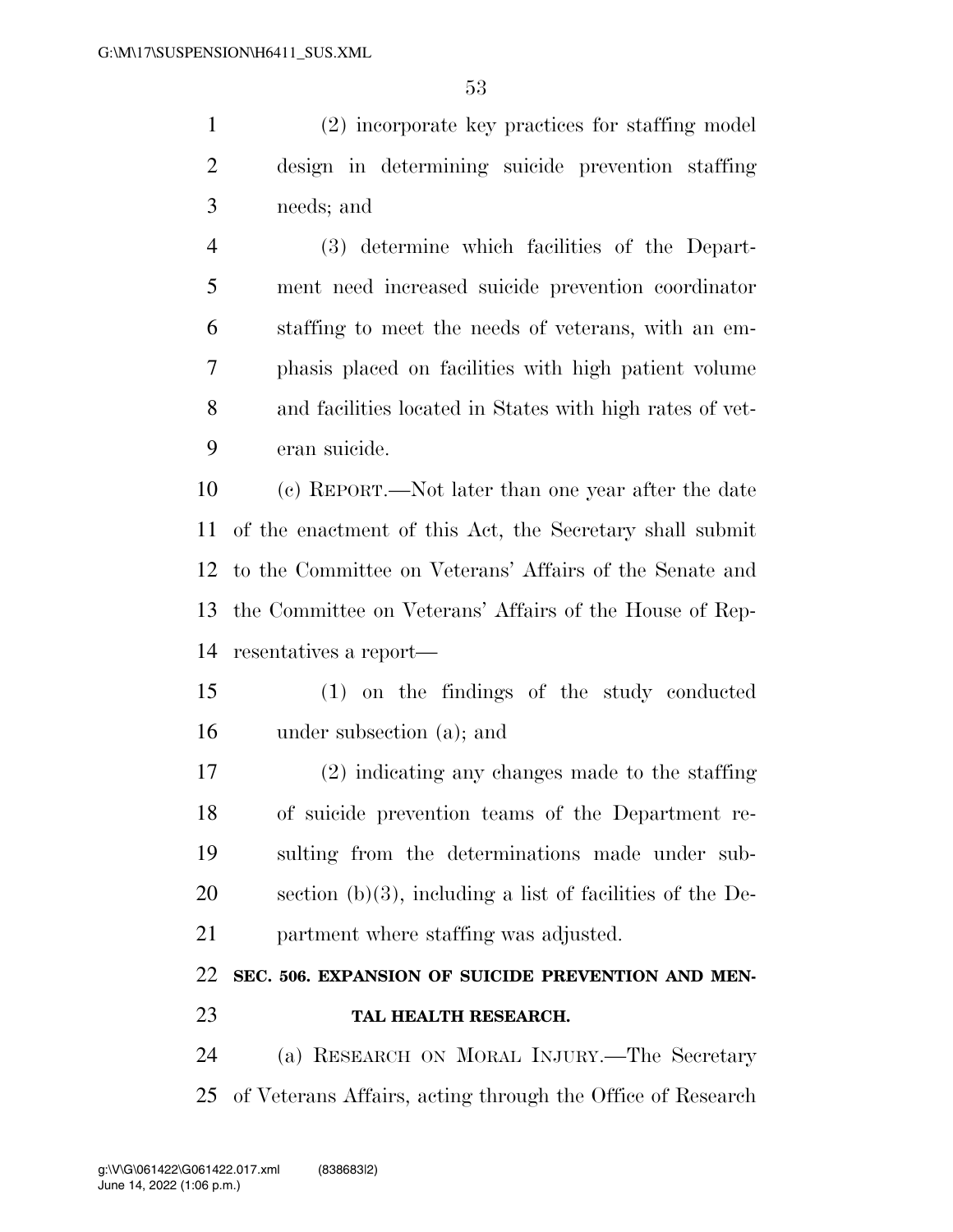and Development of the Department of Veterans Affairs, shall conduct suicide prevention and mental health care improvement research on how moral injury relates to the mental health needs of veterans who served in the Armed Forces after September 11, 2001, and best practices for mental health treatment for such veterans.

 (b) AUTHORIZATION OF APPROPRIATIONS.—There is authorized to be appropriated to the Department of Vet- erans Affairs an additional \$10,000,000 to be used by the Center of Excellence for Suicide Prevention of the Depart- ment and the Rocky Mountain Mental Illness Research Education and Clinical Center for purposes of conducting research on the factors impacting veteran suicide and best practices for early intervention and support.

# **SEC. 507. STUDY ON MENTAL HEALTH AND SUICIDE PRE-VENTION SUPPORT FOR MILITARY FAMILIES.**

 (a) IN GENERAL.—The Secretary of Veterans Af- fairs, in collaboration with the Secretary of Defense, shall conduct a study on secondary post-traumatic stress dis- order and depression and its impact on spouses, children, and caregivers of members of the Armed Forces.

(b) REPORT.—

23 (1) IN GENERAL.—Not later than three years after the date of the enactment of this Act, the Sec-retary of Veterans Affairs, in collaboration with the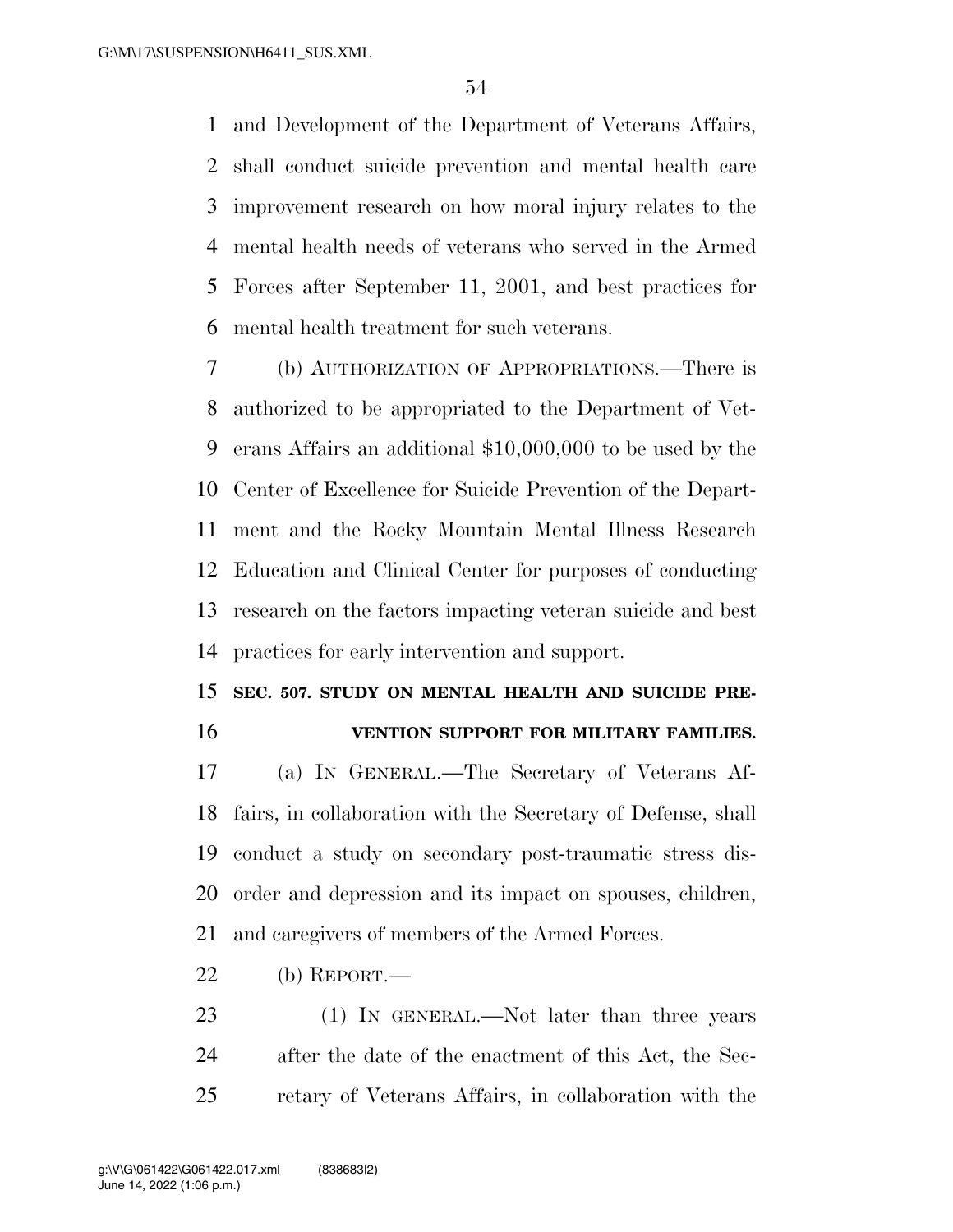Secretary of Defense, shall submit to Congress, vet- erans service organizations, and military support or- ganizations a report on the findings of the study conducted under subsection (a).

(2) DEFINITIONS.—In this subsection:

 (A) The term ''military support organiza- tion'' has the meaning given that term by the Secretary of Defense.

 (B) The term ''veterans service organiza- tion'' means an organization recognized by the Secretary of Veterans Affairs for the represen- tation of veterans under section 5902 of title 38, United States Code.

### **SEC. 508. RESEARCH ON BRAIN HEALTH.**

 There is authorized to be appropriated to the Depart- ment of Veterans Affairs an additional \$5,000,000 for on- going and future research at the Translational Research Center of the Department of Veterans Affairs for trau- matic brain injury and stress disorders to provide better understanding of, and improved treatment options for, veterans who served in the Armed Forces after September 11, 2001, and who have traumatic brain injury or post-traumatic stress disorder.